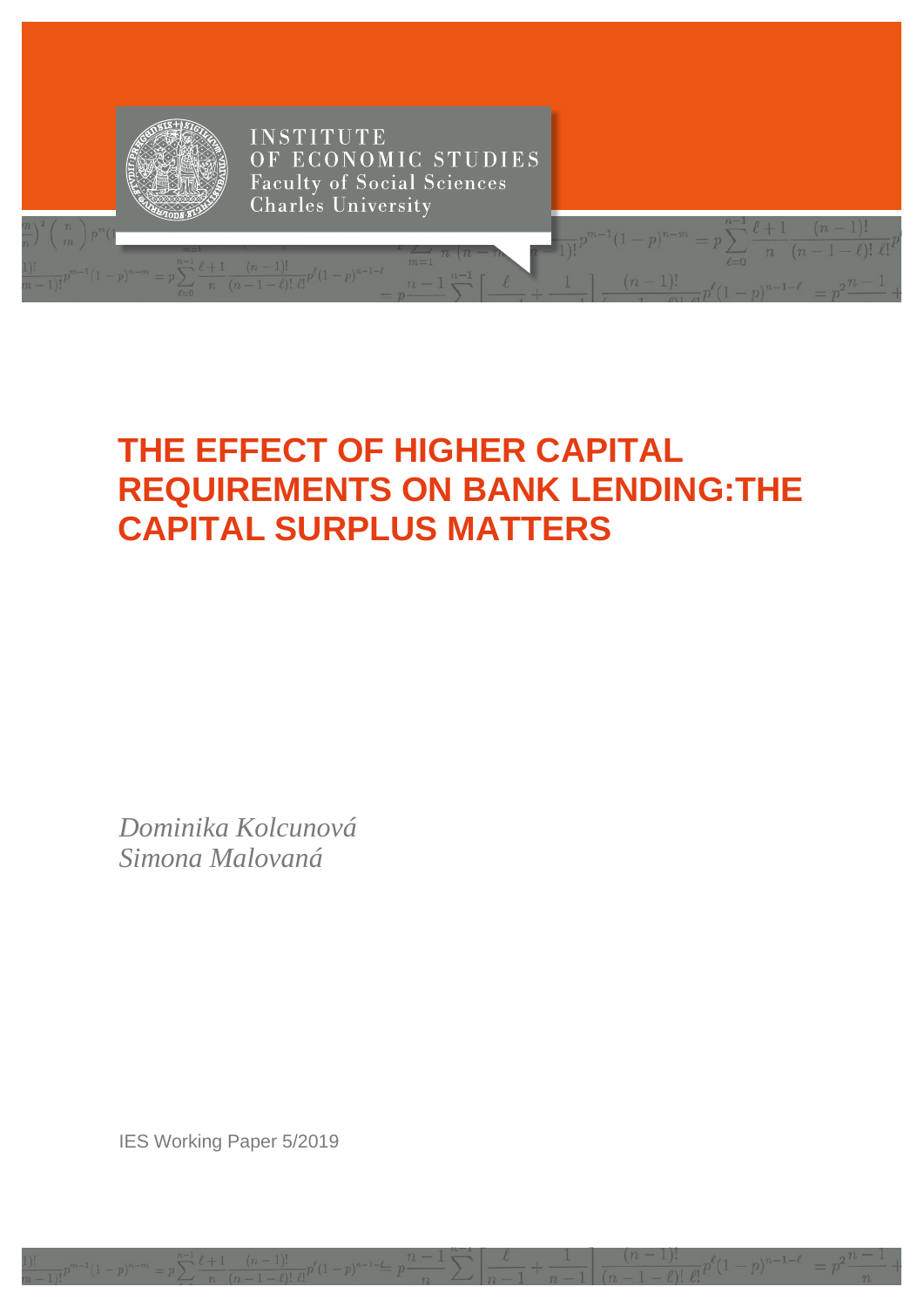

[http://ies.fsv.cuni.cz](http://ies.fsv.cuni.cz/)

Disclaimer: The IES Working Papers is an online paper series for works by the faculty and students of the Institute of Economic Studies, Faculty of Social Sciences, Charles University in Prague, Czech Republic. The papers are peer reviewed. The views expressed in documents served by this site do not reflect the views of the IES or any other Charles University Department. They are the sole property of the respective authors. Additional info at: [ies@fsv.cuni.cz](mailto:ies@fsv.cuni.cz)

Copyright Notice: Although all documents published by the IES are provided without charge, they are licensed for personal, academic or educational use. All rights are reserved by the authors.

Citations: All references to documents served by this site must be appropriately cited.

#### Bibliographic information:

Kolcunova D. and Malovana S. (2019): "The Effect of Higher Capital Requirements on Bank Lending: ThevCapital Surplus Matters" IES Working Papers 5/2019. IES FSV. Charles University.

This paper can be downloaded at: [http://ies.fsv.cuni.cz](http://ies.fsv.cuni.cz/)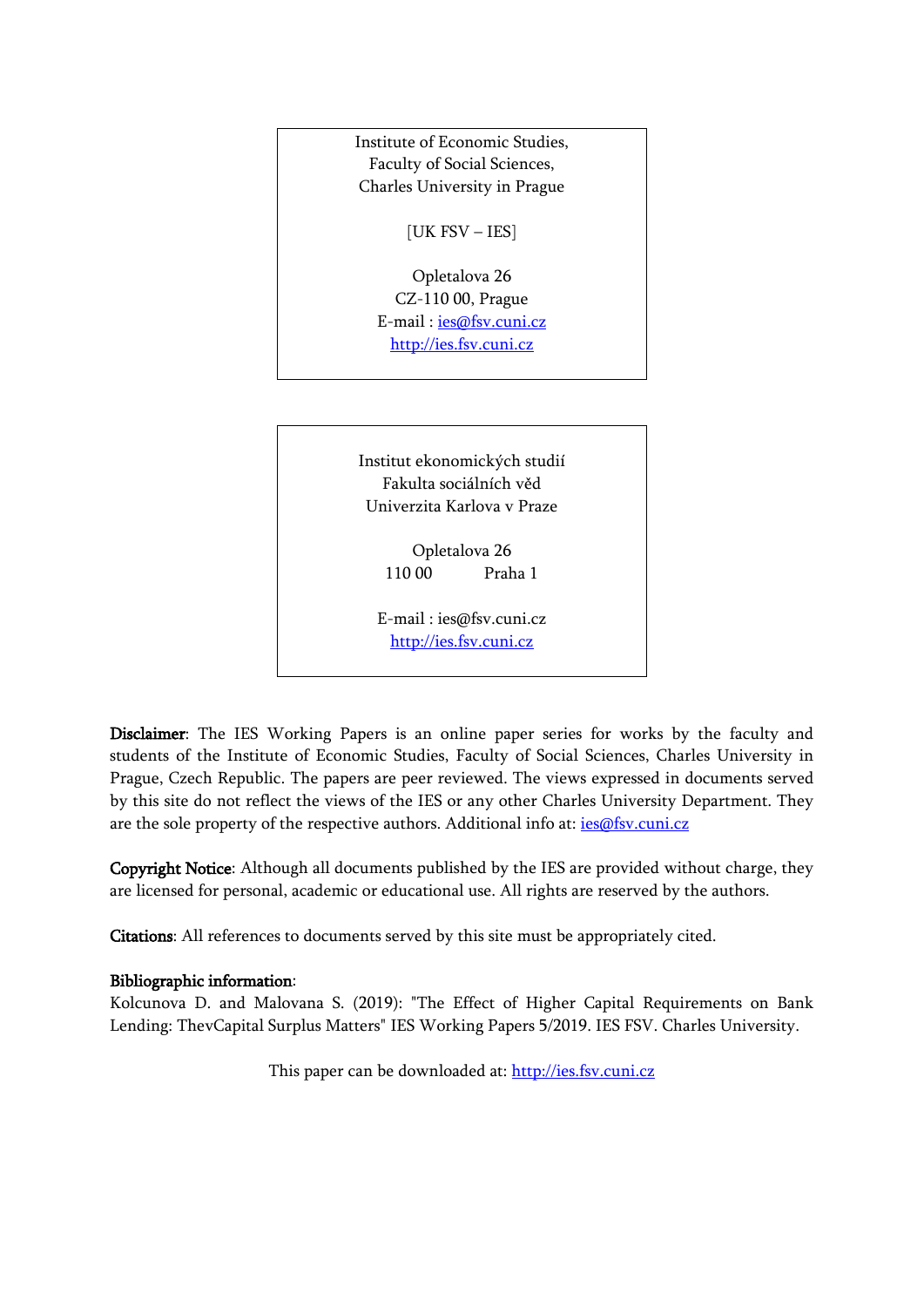# The Effect of Higher Capital Requirements on Bank Lending: The Capital Surplus Matters

## Dominika Kolcunováa,b Simona Malovaná<sup>a,b</sup>

a Institute of Economic Studies, Faculty of Social Sciences, Charles University Opletalova 26, 110 00, Prague, Czech Republic <sup>b</sup>Czech National Bank, Na Prikope 28, 115 03 Prague 1, Czech Republic Email (corresponding author): [dominika.kolcunova@cnb.cz](mailto:dominika.kolcunova@cnb.cz)

April 2019

#### Abstract:

This paper studies the impact of higher additional capital requirements on loan growth to private sector of banks in the Czech Republic. The empirical results indicate that there is a negative effect of higher additional capital requirements on loan growth of banks with relatively low capital surplus. In addition, the results confirm that the relationship between capital surplus and loan growth is important also in the period of stable capital requirements, i.e. it does not serve only as an intermediate channel of higher additional capital requirements.

JEL: C22, E32, G21, G28

Keywords: Bank lending, banks' capital surplus, regulatory capital requirements

Acknowledgements: The authors note that the paper represents their own views and not necessarily those of the Czech National Bank. We would like to thank Magda Pečená, Lukáš Pfeifer, Katalin Varga and Václav Brož for useful comments. All errors and omissions remain the fault of the authors. Dominika Kolcunova acknowledges support from the Grant Agency of Charles University (project GAUK No. 900418).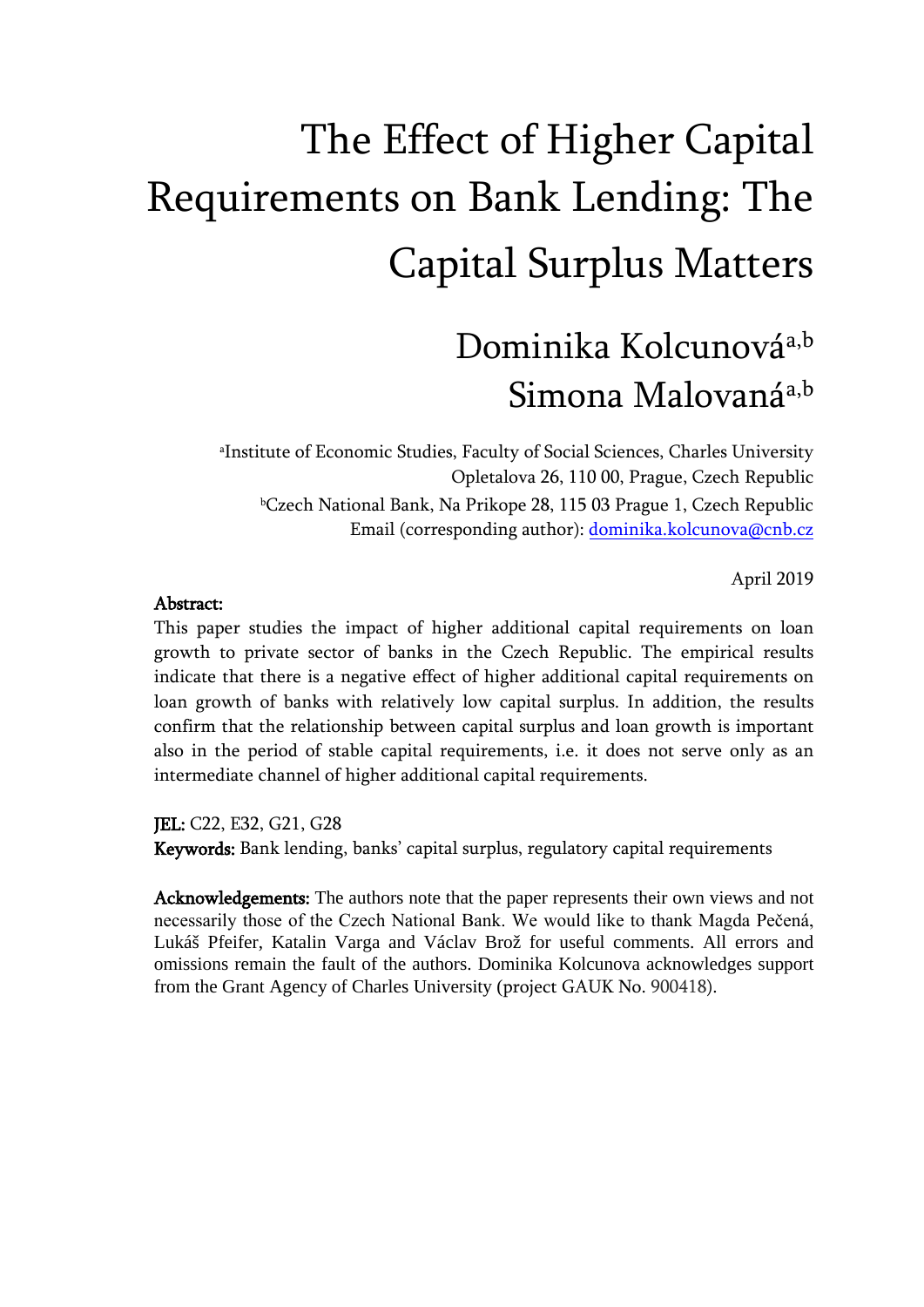## 1. Introduction

Understanding the relationship between bank capital, capital requirements and bank lending is crucial for assessing the linkages between the banking sector and real economic activity. The impact of banks' capital on bank lending activity and consequently on real economic activity was one of the main motives behind the various quantitative easing programmes introduced during the global financial crisis. These programmes were usually designed with the intention of providing support to lending and of improving conditions in financial markets more generally (see, for example, [Faw](#page-35-0)[ley and Neely, 2013\)](#page-35-0). More recently, attention has been given to the effect of the Basel III capital requirements, in particular the costs associated with stricter capital requirements as compared to the benefits resulting from greater financial and macroeconomic stability [\(Martin-Oliver et al., 2013;](#page-36-0) [MAG, 2010a,](#page-35-1)[b\)](#page-36-1).

Higher additional capital requirements could have a wide range of effects on bank lending, depending, for example, on banks' capitalisation and funding costs, on the phase of the business cycle or on the size of the non-banking sector providing loans. The empirical literature has not been conclusive so far. It provides a broad spectrum of empirical estimates differing in the strength and direction of the effect. This is due to, among other things, the fact that these studies use different time spans, different selections of banks and countries, different model specifications and – most importantly – different proxy variables for higher additional capital requirements; in some studies the authors estimate the effect of higher additional capital requirements directly, while in other studies they use the capital adequacy ratio (Tier 1 capital plus Tier 2 capital divided by risk-weighted exposures), the common equity capital ratio (common equity Tier 1 capital divided by risk-weighted exposures) or even the ratio of equity to total assets as a proxy for capital requirements, usually because of limited data availability. However, different capital ratios can be only used as a reasonable proxy for capital requirements if the difference between the capital requirements and banks' capital adequacy ratio is relatively small, i.e. banks' capital surplus is sufficiently low. This issue is discussed in more detail in section [2.](#page-4-0)

This paper studies the impact of higher additional capital requirements on loan growth for banks in the Czech Republic. The analysis draws on a unique supervisory panel dataset covering 14 banks on a consolidated basis between 2004 Q1 and 2017 Q4. The detailed information on individual banks allows us to take into consideration heterogeneity among banks and to control for different effects with respect to banks' capitalisation. The Czech National Bank ranks among the most active macroprudential authorities in the EU (see [CNB, 2018,](#page-35-2) Table V.4); it currently applies three capital buffers – a conservation buffer (2.5% since July 2014), a systemic risk buffer (1%–3% for the four systemically most important banks with effect from October 2014 and for the five systemically most important banks with effect from January 2017) and a countercyclical capital buffer (0.5% since January 20[1](#page-3-0)7).<sup>1</sup> The Czech National Bank has also set an additional Pillar 2 requirement since 2014 Q1 with a 3-year phase-in period for selected banks (1.7% on aggregate as of 2017 Q4).

The contribution of this paper is twofold. First, we add to an important stream of literature analysing the relationship between bank capital and lending activity with an emphasis on the recent period of increasing additional capital requirements. To the best of our knowledge, this is the first paper to analyse these effects using a detailed supervisory dataset on banks in the Czech Republic.

<span id="page-3-0"></span><sup>&</sup>lt;sup>1</sup> A countercyclical capital buffer of 0.5% was applied at the end of 2017 Q4, i.e. the end of our estimation sample. It will move to 1.0% in July 2018, 1.25% in January 2019, 1.5% in July 2019 and 1.75% in January 2020. For more information on the macroprudential policy tools applied in the Czech Republic and their purpose, see the Czech National Bank website, section Financial Stability – Macroprudential Policy. The overall regulatory capital requirements applying to banks in the Czech Republic are displayed in Figure [A1](#page-7-0) in Appendix [A.](#page-37-0)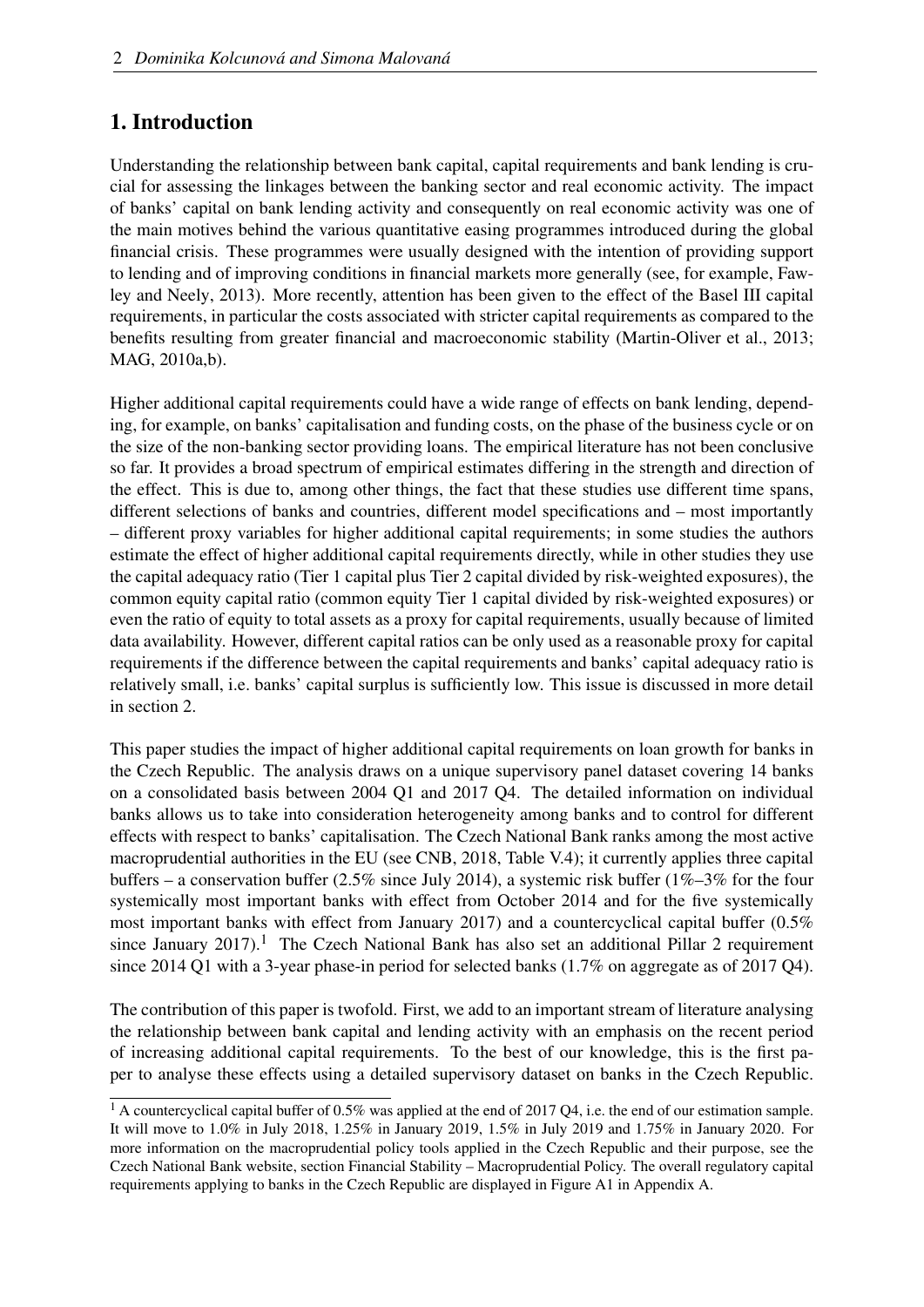Using this dataset, we are able to distinguish between individual banks' overall regulatory capital requirements, capital adequacy ratios and capital surpluses; as mentioned above, this is an important prerequisite for estimating and understanding the transmission of higher additional capital requirements correctly. Second, we use different approaches and estimation methodologies to provide a comprehensive picture. We analyse the relationship at the macro-level, using a Bayesian vector autoregression model, and at the micro-level, using a dynamic panel data model.

The remainder of this paper is organised as follows. Section [2](#page-4-0) discusses the transmission mechanism of higher additional capital requirements and related literature. Sections [3](#page-8-0) and [4](#page-13-0) present the econometric framework, describe the data and provide simulations of the hypothetical development of banks' capital adequacy ratios, implicit risk weights and capital surpluses under different scenarios. Section [5](#page-23-0) reports the estimation results. Section [6](#page-33-0) concludes.

## <span id="page-4-0"></span>2. Transmission Mechanism and Literature Review

In general, banks can react to higher additional capital requirements in various ways. If their total capital surplus<sup>[2](#page-4-1)</sup> is sufficiently high, they can use it to cover the additional capital requirements; if the total capital surplus is not sufficiently high, or if banks want to maintain some voluntary capital cushion above the requirements, they can react in one or a combination of the following ways:

- by slowing down the growth, or even reducing the absolute size, of their balance sheets/loan portfolios,
- by changing the risk composition of their assets to less risky,
- by raising equity through, for example, increasing stated capital (or capital issued) or increasing their interest rate margins, which transmits to higher retained earnings,
- by increasing their retained earnings through, for example, reducing their dividend payout ratio or postponing planned re-investment activities.

One of the crucial factors influencing the particular way a bank chooses to adjust its capital adequacy ratio is the state of the economy and the prospects for the near future [\(Brei and Gambacorta,](#page-34-0) [2016\)](#page-34-0). Under favourable economic conditions, banks may be more likely to increase their capital adequacy ratios through higher interest rate margins or by issuing equity, while in worse economic conditions they may prefer to shift their asset structure towards less risky assets (for example, government securities bearing a low risk weight) or to reduce their total exposures [\(Dahl and Shrieves,](#page-35-3) [1990;](#page-35-3) [Jackson, 1999;](#page-35-4) [Heid et al., 2004;](#page-35-5) [Brei and Gambacorta, 2016\)](#page-34-0). [Pfeifer et al.](#page-36-2) [\(2018\)](#page-36-2) identify four channels through which a bank's capital position may be affected, namely asset quality, asset volume, asset structure and asset profitability channel.

The literature studying the effect of higher additional capital requirements<sup>[3](#page-4-2)</sup> is not new and is usually focused on their impact on lending (see, for example, [Francis and Osborne, 2012;](#page-35-6) [Aiyar et al., 2014;](#page-34-1) [Noss and Toffano, 2014;](#page-36-3) [Bridges et al., 2015\)](#page-34-2) or real economic activity [\(Berrospide and Edge, 2010;](#page-34-3) [MAG, 2010b](#page-36-1)[,a\)](#page-35-1). However, many studies have focused on analysing the impact of changes in banks' *capitalisation* rather than the *capital requirements* themselves (see, for example, [Bernanke et al.,](#page-34-4) [1991;](#page-34-4) [Jimenez et al., 2013;](#page-35-7) [Albertazzi and Marchetti, 2010;](#page-34-5) [Fonseca et al., 2010\)](#page-35-8). Some of these

<span id="page-4-1"></span><sup>&</sup>lt;sup>2</sup> The total capital surplus is defined as the excess of regulatory capital (Tier 1 capital plus Tier 2 capital) over the overall regulatory capital requirements in relation to risk-weighted exposures.

<span id="page-4-2"></span><sup>&</sup>lt;sup>3</sup> We discuss predominantly empirical literature; there are also a few theoretical studies building dynamic models and analysing the impact of higher capital requirements. These are, however, less relevant for this paper. We therefore do not mention them, or devote only limited attention to them.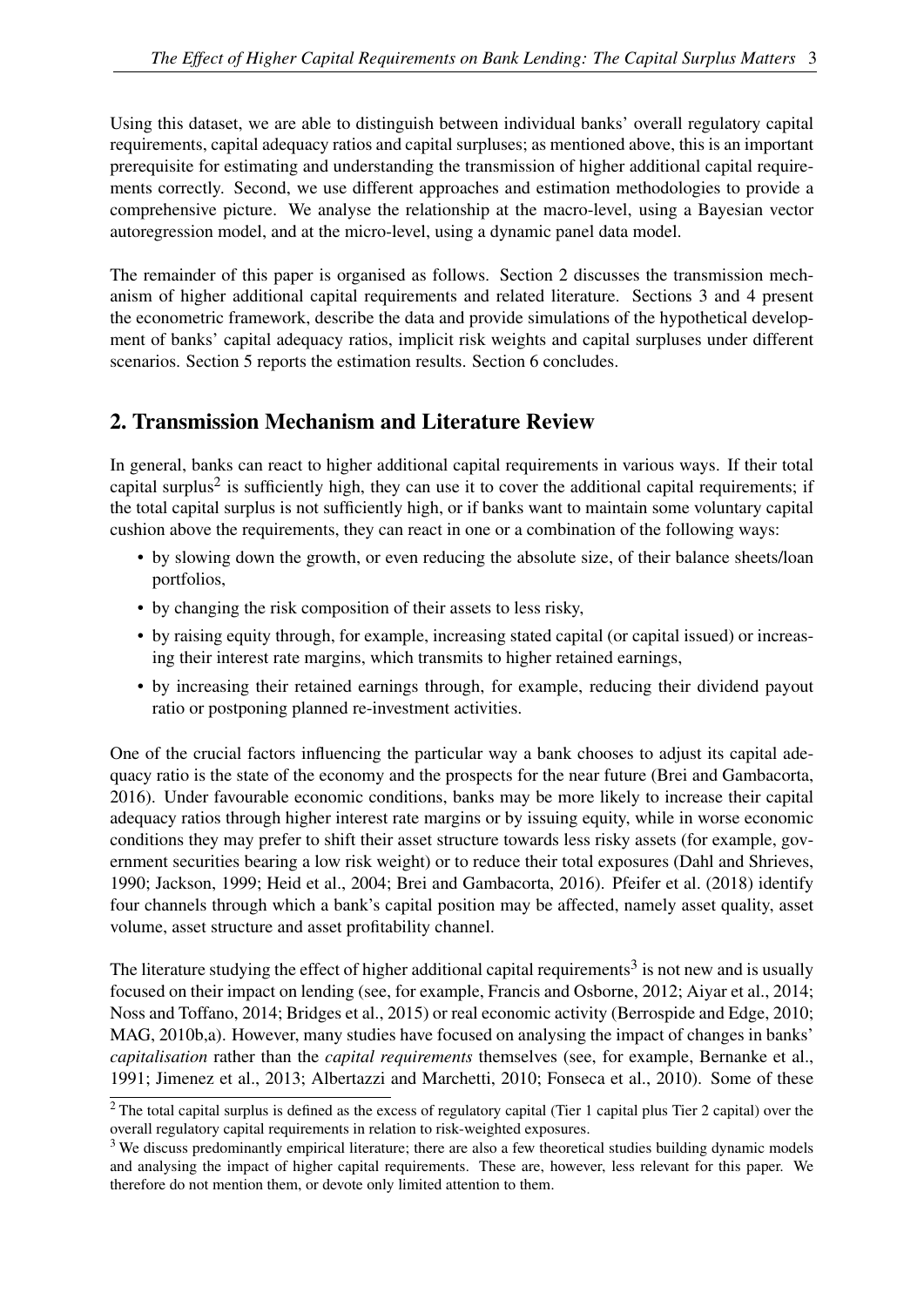studies interpret changes in various capital ratios as being a result of changes in capital requirements, which is a simplifying assumption and might not always be correct (see the discussion below). The reason is usually a lack of observable changes in capital requirements in past data or limited access to such data.<sup>[4](#page-5-0)</sup>

Most of the pre-crisis studies only cover the links between bank lending and capital (not capital requirements) and are mostly focused on credit crunches during the early 1990s crisis period [\(Bernanke et al., 1991;](#page-34-4) [Hancock and Wilcox, 1993,](#page-35-9) [1994;](#page-35-10) [Peek and Rosengren, 1995\)](#page-36-4).<sup>[5](#page-5-1)</sup> In the wake of the global financial crisis of 2008–2009, the relationship between bank capital and lending has gained greater attention. First, the link appeared relevant, as it was believed that financial difficulties related to mortgage-backed securities might severely affect lending by U.S. banks. For example, [Albertazzi and Marchetti](#page-34-5) [\(2010\)](#page-34-5) find evidence of a contraction of credit supply in Italy as a result of low bank capitalisation and scarce liquidity after the Lehman collapse. Second, in recent years, macroprudential policy – having capital requirements as one of its key tools – has become increasingly integral to any considerations about regulatory reforms aimed at preventing the occurrence of a crisis similar to that of 2008–2009.

The post-crisis empirical literature can be divided into three groups based on their empirical results. The first group identifies a negative effect of higher *capital requirements* on banks' lending (see, for example, [Aiyar et al., 2014;](#page-34-1) [Bridges et al., 2015;](#page-34-2) [de Ramon et al., 2016\)](#page-35-11). All three papers analyse the effects using rich micro-level datasets for UK banks. [Aiyar et al.](#page-34-1) [\(2014\)](#page-34-1) provide evidence that regulated banks reduce loan growth in response to tighter capital regulation (by 6–8 pp in the long run in response to a 1 pp increase in the capital requirements); however, they also find considerable leakage to foreign bank branches not regulated by the UK regulator, which increase their lending. [Bridges et al.](#page-34-2) [\(2015\)](#page-34-2) find that capital requirements influence banks' capital adequacy ratio permanently and credit supply temporarily. Specifically, banks tend to gradually rebuild the capital surplus that they initially held (i.e. they increase their capital adequacy ratio) and simultaneously renew loan growth; this points to an important link between banks' capital surplus and lending growth. In terms of loan type, higher additional capital requirements are reflected mainly in lower growth of loans to the commercial real estate and corporate sectors and household secured lending. The effect of a 1 pp increase in the capital requirements on bank loan growth in the short run varies between 1 pp and 8 pp. [de Ramon et al.](#page-35-11) [\(2016\)](#page-35-11) find a negative effect of higher capital requirements on bank lending and asset growth and a positive effect on banks' capital ratios even when their capital surplus

<span id="page-5-0"></span><sup>&</sup>lt;sup>4</sup> Some researchers focus on the overall macroprudential stance (i.e. the mix of macroprudential policies) instead of the capital requirements (see, for example [Cerutti et al., 2015;](#page-34-6) [Bruno et al., 2017;](#page-34-7) [Gambacorta and Murcia,](#page-35-12) [2017;](#page-35-12) [Akinci and Olmstead-Rumsey, 2018\)](#page-34-8). In general, their results show that macroprudential policy tightening is associated with lower bank credit growth and house price inflation. Some of the literature pursues only some components of the capital requirements. For example, [Drehmann and Gambacorta](#page-35-13) [\(2012\)](#page-35-13) provide a simulation of the effect of the countercyclical capital buffer on bank lending and find it could materially reduce credit booms and attenuate contraction in busts and thereby dampen procyclicality (this is another example of the multiple effects of some resilience-aimed macroprudential tools, as classified by [Gambacorta and Murcia](#page-35-12) [\(2017\)](#page-35-12) and as mentioned above). [Basten and Koch](#page-34-9) [\(2015\)](#page-34-9) also focus on the countercyclical capital buffer.

<span id="page-5-1"></span><sup>&</sup>lt;sup>5</sup> A pioneering work in the empirical literature examining the nexus between capital and lending is [Bernanke et al.](#page-34-4) [\(1991\)](#page-34-4). The authors find that insufficient capitalisation of U.S. banks limited their ability to provide loans, leading to a credit crunch in the early 1990s in the United States. As the shortage of bank capital contributed to the emergence of the crisis, the authors coin the term "capital crunch". The capital crunch is also described by [Peek](#page-36-4) [and Rosengren](#page-36-4) [\(1995\)](#page-36-4), who find that the decrease in capital in the 1990s in fact led banks to reduce their lending. They formulate a theoretical model stating that banks behave differently if the loss of bank capital results in binding capital requirements as compared to when the requirements are not binding. Other pre-crisis studies include, for example, [Hancock and Wilcox](#page-35-9) [\(1993\)](#page-35-9) and [Hancock and Wilcox](#page-35-10) [\(1994\)](#page-35-10), who measure the effect of loan demand and bank capital on loan growth.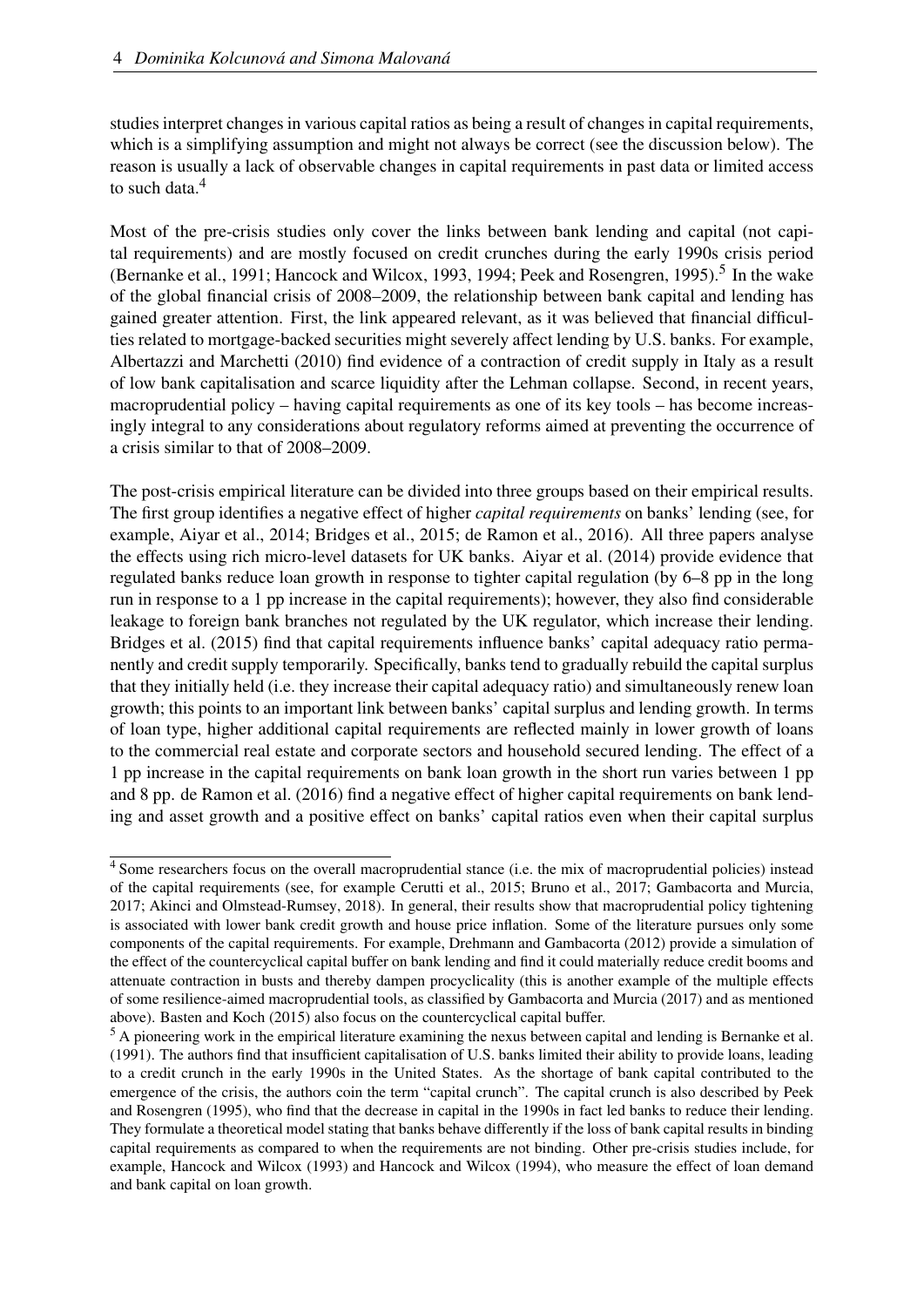is relatively high. Their results suggest, similarly to the previous study, that banks re-build their capital surplus; however, they tend to raise their capital ratios in the long run by only about 90% of the change in their capital requirements, i.e. they do not re-build their capital surplus in full. This is consistent with the concept of bank capital targets (see below).

The second group of studies identifies a negative effect of higher *capital ratios* on banks' lending (see, for example, [De Nicolo, 2015;](#page-35-14) [Noss and Toffano, 2014;](#page-36-3) [MAG, 2010b\)](#page-36-1). [De Nicolo](#page-35-14) [\(2015\)](#page-35-14) finds that changes in the equity-to-assets ratio have a negative impact not only on bank lending, but also on real activity, in both the short run and the long run.[6](#page-6-0) The author interprets changes in the equityto-assets ratio as changes in capital requirements without considering the existence of a capital surplus. [Noss and Toffano](#page-36-3) [\(2014\)](#page-36-3) study the joint movement of the historical capital-to-assets ratio<sup> $\prime$ </sup> and macro-financial variables in order to identify the effects of changes in capital requirements; they provide a "top-down" complement to the "bottom-up" micro-studies using aggregate data and a VAR model with sign restrictions. They come to the conclusion that an increase in the capital-toassets ratio during better times leads to a reduction in lending, the effect being higher for corporate loans than for loans to households. Similarly to [De Nicolo](#page-35-14) [\(2015\)](#page-35-14), they interpret changes in the capital-to-assets ratio as changes in capital requirements. The paper by [MAG](#page-36-1) [\(2010b\)](#page-36-1) estimates the effect of a higher ratio of total common equity to risk-weighted exposures (CET ratio; described in the paper as target capital) on lending spreads and lending volumes.<sup>[8](#page-6-2)</sup> The results suggest that, on average, a 1 pp increase in the CET ratio implemented over four years leads to a decline in the lending volume of 1.4% over 18 quarters and 1.9% over 32 quarters. In addition to the empirical part, the authors discuss the importance of the transition (implementation) period for higher additional capital requirements: if the transition period is relatively short, banks may choose to reduce their credit supply in order to raise their capital ratios quickly; if the transition period is relatively long, the effect on banks' credit supply may be mild, as they may find another way to increase their capital, for example by drawing on retained earnings or issuing new equity.

Last but not least, the third group identifies a positive effect of higher *capital ratios* on bank lending (see, for example, [Berrospide and Edge, 2010\)](#page-34-3). The authors use data on U.S. bank holding companies in a sample period starting with the implementation of the first Basel Accord (the early 1990s) and ending with the outbreak of the global financial crisis in 2008. They find a positive effect of various bank capital ratios (the ratio of equity to total assets, the risk-based total and Tier 1 capital ratio and the tangible common equity ratio) and the capital surplus on credit growth, indicating that higher bank capitalisation leads to higher credit supply. Quantitatively, the effect varies between 0.25 pp and 2.75 pp.<sup>[9](#page-6-3)</sup>

The inconsistency in the relationship identified between higher capital ratios and bank lending (the second and third groups) stems most likely from different reasons behind changes in bank capital ratios. If the capital ratio increases in response to higher capital requirements and the bank capital

<span id="page-6-0"></span><sup>&</sup>lt;sup>6</sup> The author uses two panel datasets based on bank-level and country-level data with a long time dimension.

<span id="page-6-1"></span> $<sup>7</sup>$  Capital in this study comprises all ordinary and preference shares constituting banks' share capital.</sup>

<span id="page-6-2"></span><sup>&</sup>lt;sup>8</sup> In the first step, the paper uses accounting identities; in the second step, it estimates the effect of change in lending spreads and volumes on macroeconomic variables (consumption and investment) in standard macroeconomic forecasting models, with imputed forecast paths for lending spreads and volumes from the first step.

<span id="page-6-3"></span><sup>&</sup>lt;sup>9</sup> In the long run, a capital surplus (shortfall), defined as the deviation of the actual level of capital from the target capital ratio, which is a function of bank-specific control variables, increases (reduces) annualised loan growth by 0.25 pp when capital is above (below) its target level by 1%. As for the various capital ratios, a 1 pp increase in the capital ratio leads to a long-run increase in annualised loan growth of between 0.7 and 1.2 pp. In other words, this effect is not large in magnitude, especially in comparison with the estimated effects of capital injections at that time (2010). On the contrary, their magnitudes are consistent more with the view that banks actively manage their assets to maintain comparatively constant capital ratios (e.g. [Adrian and Shin, 2010\)](#page-34-10)).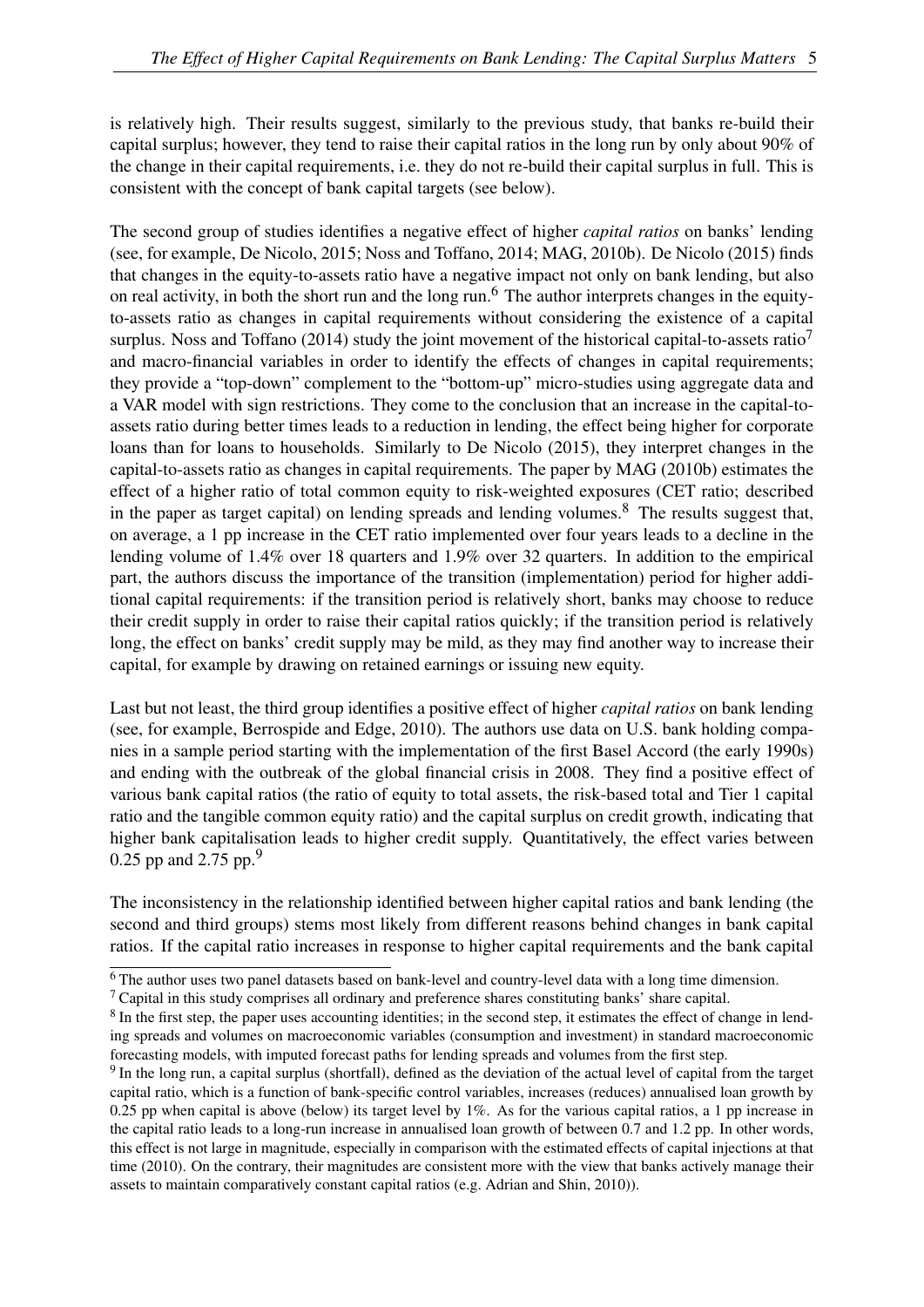surplus does not change or even shrinks, then the expected effect on bank lending is negative, as the bank would try to avoid the higher costs of financing loans by capital. On the other hand, if the capital ratio increases as a result, for example, of bank profit accumulation and the capital requirements remain stable, the bank capital surplus increases and creates space for additional balance sheet expansion; the expected effect on bank lending is then positive. Uncertainty in response to a higher capital ratio was also identified by [Malovaná and Frait](#page-36-5) [\(2017\)](#page-36-5), who find mixed responses of the credit-to-GDP growth ratio and real GDP growth to an increase in banks' capital-to-assets ratios using a time-varying panel VAR model of six European countries. All in all, banks' capital ratio seems to be a not entirely suitable proxy variable for capital requirements. It could possibly be used as a proxy for banks' capital requirements only if the difference between the capital requirements and banks' capital adequacy ratio is relatively small, i.e. if a bank has to increase its capital adequacy ratio in response to higher additional capital requirements. However, this is not the case for many banks, including those in the Czech Republic.



<span id="page-7-0"></span>*Figure 1: Higher Additional Capital Requirements and Capital Surplus*

*Note:* ORCR – overall regulatory capital requirements; CAR – capital adequacy ratio. Intentional capital surplus (ICS) – difference between capital target and ORCR; unintentional capital surplus (UCS) – difference between CAR and capital target.

As discussed above, banks usually maintain their capital adequacy ratios in excess of the regulatory requirements, i.e. they maintain a capital surplus. The preservation of capital surpluses and the underlying motives for this behaviour have important policy implications (see, for example, [Malovaná,](#page-36-6) [2017\)](#page-36-6). The importance of existing capital surpluses for the banks' reaction to the capital regulation reform package was pointed out also by [Pfeifer et al.](#page-36-2) [\(2018\)](#page-36-2). In particular, an increase in the additional capital requirements might be expected to have a limited effect on banks' capital adequacy ratio if banks have a high capital surplus, simply because they would use the extra capital and shrink the surplus. But if banks intentionally target a higher capital adequacy ratio than the level required by their regulator and form an intentional capital surplus – for example in order to match a planned future asset expansion or change in asset structure<sup>[10](#page-7-1)</sup> – higher additional capital requirements could actually lead them to increase their capital adequacy ratio in an effort to preserve the existing surplus. Therefore, it is important to distinguish not only between banks' capital adequacy ratio and capital surplus, but also between intentionally and unintentionally formed capital surpluses to be able to analyse the transmission of higher additional capital requirements and to better understand the behaviour of banks.

We can expect various responses with respect to intentional and unintentional capital surpluses and with respect to time. Figure [1](#page-7-0) shows two possible reactions of the intentional and unintentional

<span id="page-7-1"></span><sup>&</sup>lt;sup>10</sup> A bank may also target a higher capital adequacy ratio than that required by the regulator as a consequence of its dividend policy.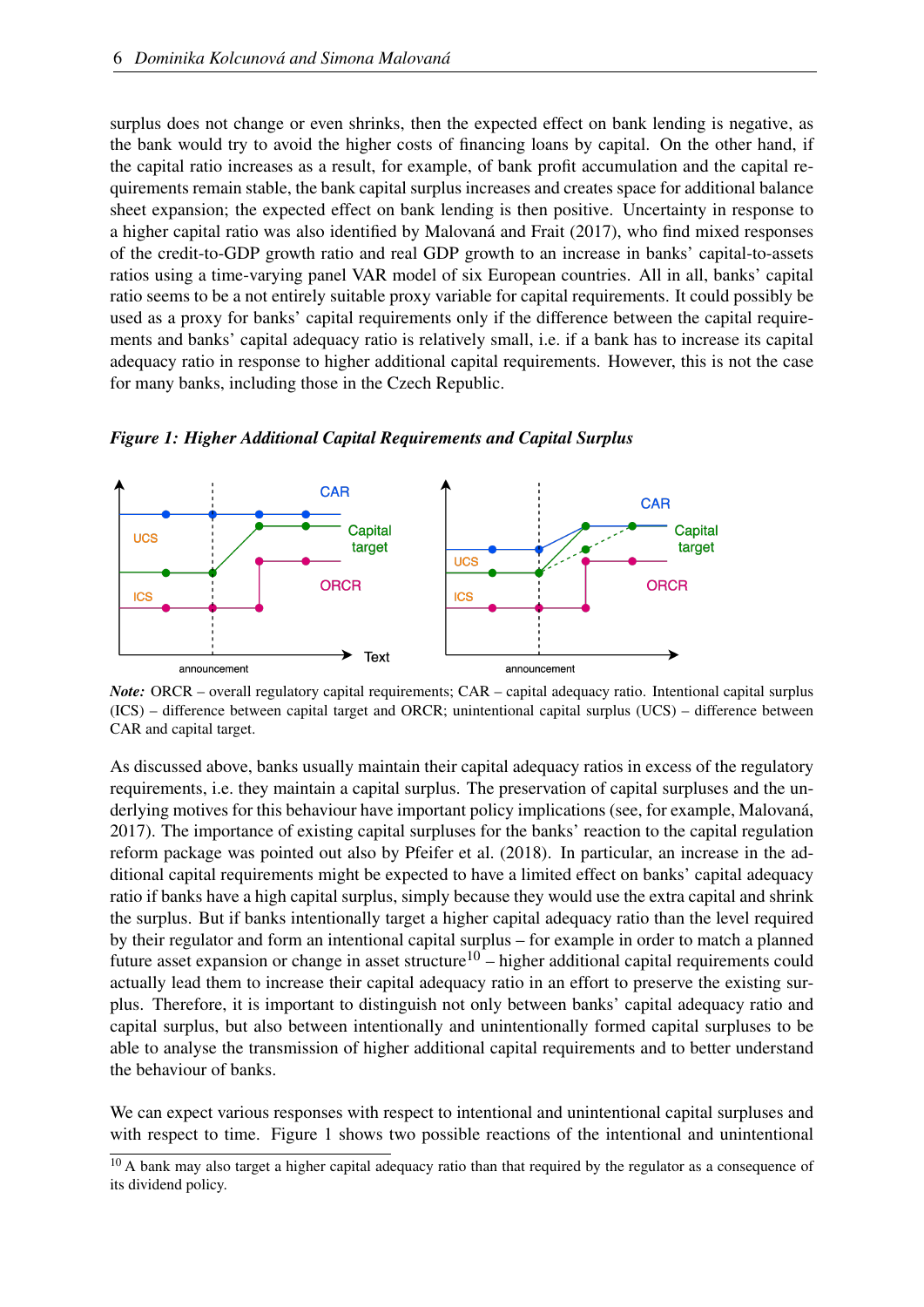capital surpluses to higher additional capital requirements. Higher capital buffers (such as a countercyclical capital buffer) are usually announced one year before they become effective; therefore, banks may start to react even before the actual increase in capital requirements occurs.<sup>[11](#page-8-1)</sup> If a bank maintains a sufficiently large unintentional capital surplus, simply due to the long-run accumulation of high earnings, it can use it to maintain its intentional capital surplus (the left-hand panel of Figure [1\)](#page-7-0). If the unintentional capital surplus is not sufficiently large, the bank may react by increasing its capital adequacy ratio via a combination of the responses listed above (the right-hand panel of Figure [1\)](#page-7-0). These are just two very simple examples of possible reactions; however, the bank may choose to react differently, for example by shrinking its intentional capital surplus permanently, by increasing its capital adequacy ratio even before the date of effect, or by re-building its intentional capital surplus over a much longer period.

If the bank forms an intentional capital surplus in order to match a planned increase in credit supply, then higher additional capital requirements may slow down or even decrease lending growth via its effect on the intentional capital surplus. The bank may tend to re-build the intentional capital surplus in the long run and to restore the lending growth, as shown, for example, by [Bridges et al.](#page-34-2) [\(2015\)](#page-34-2); [Berrospide and Edge](#page-34-3) [\(2010\)](#page-34-3); [Adrian and Shin](#page-34-10) [\(2010\)](#page-34-10).

## <span id="page-8-0"></span>3. Econometric Framework

We analyse the effect of higher additional capital requirements from two perspectives – the macro (aggregate) level and the micro (bank) level. While the analysis at the macro-level provides information on macro-financial linkages, the micro-level analysis allows us to explore the heterogeneity among banks. Different views are also offered by the two different methodologies we use. First, the Bayesian VAR model allows us to analyse the dynamics of the whole system in response to an exogenous shock by means of impulse response functions. Moreover, the model is by nature immune to endogeneity issues. On the other hand, the complexity of the system of equations makes it impossible to reasonably interpret the individual estimated coefficients, while the form of the impulse response function depends on the shock identification. Second, the dynamic panel data model allows us to use detailed supervisory bank-level data and is much simpler for interpretation. Conclusions about causal effects can be drawn directly from the estimated coefficients. A potential disadvantage of this method is the possibility of endogeneity problems, which we try to mitigate.

### <span id="page-8-3"></span>3.1 Macro-level Analysis

We employ a VAR model estimated using the Bayesian approach with an independent Normalinverse Wishart prior distribution (for more technical details, see Appendix [B\)](#page-38-0).

The VAR model contains two main variables of interest – year-on-year growth of bank loans to the private sector and banks' capital surplus. The selection of other variables is based on the discussion in section [2:](#page-4-0) a proxy for the business cycle (year-on-year growth of nominal GDP), the year-on-year change in implicit risk weights<sup>[12](#page-8-2)</sup> and a proxy for banks' profitability or leverage ratio. Implicit risk weights are defined as the ratio of total risk-weighted exposures to total assets. As a proxy for banks' profitability and leverage ratio, we use either return on assets (ROA, the ratio of net profit to total assets), the ratio of retained earnings to total assets, or the ratio of regulatory capital (Tier 1

<span id="page-8-1"></span><sup>&</sup>lt;sup>11</sup> Pillar 2 capital add-ons may be announced only a few months before they take effect. However, there may be a phase-in, or transitional, period during which banks may be required to fulfil higher Pillar 2 capital add-ons only partly.

<span id="page-8-2"></span><sup>&</sup>lt;sup>12</sup> The year-on-year change is defined as  $\Delta RW_t = RW_t - RW_{t-4}$ .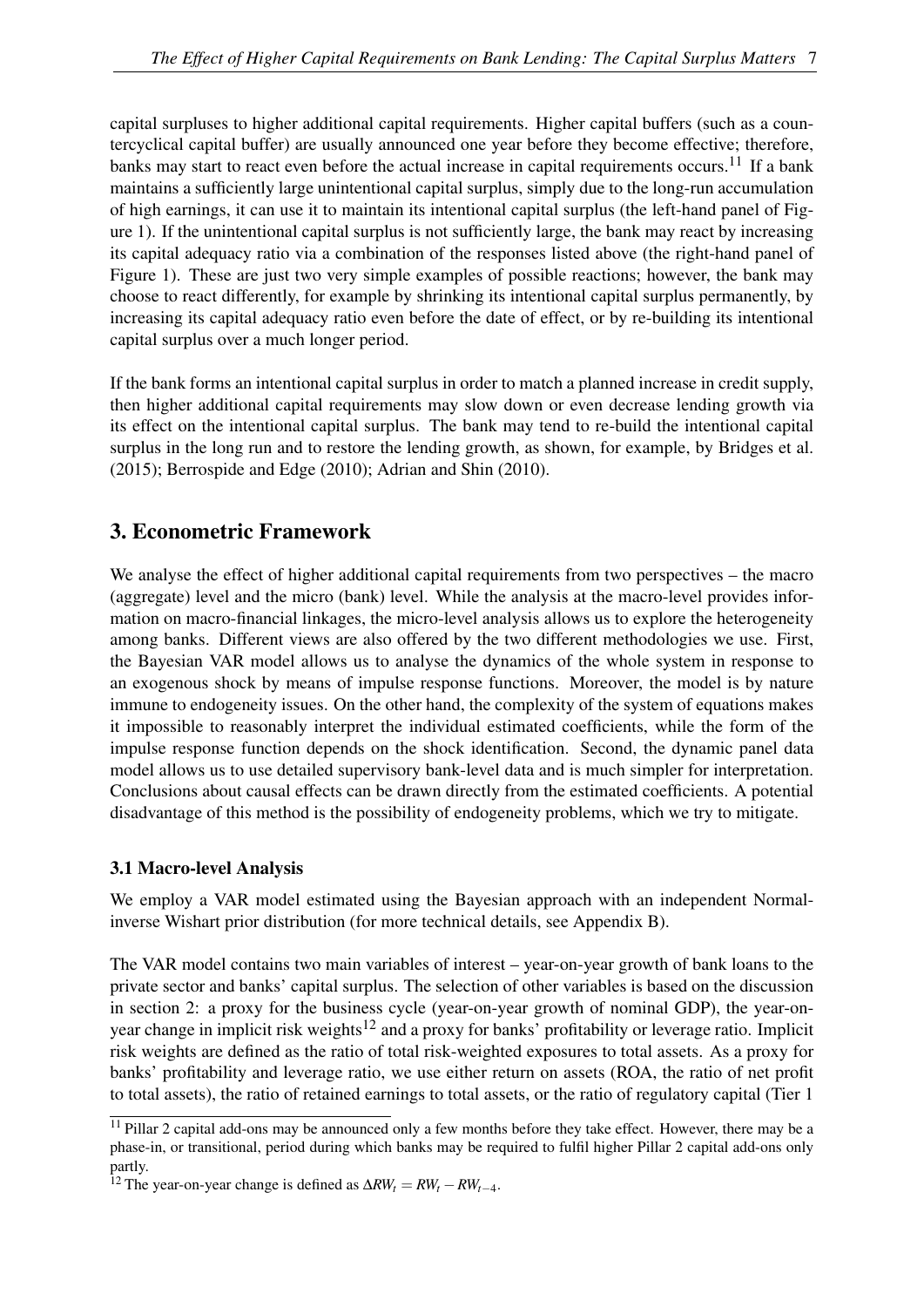capital plus Tier 2 capital) to total assets (the relationship between these variables is described in section [4\)](#page-13-0).

We analyse the effect of a shock to the capital surplus rather than a shock to the additional capital requirements, because the history of changes in the overall regulatory capital requirements (ORCR) is relatively short. It is possible to study the effect of higher ORCR directly at the micro-level, because we can use the information on individual banks' behaviour and we have a larger panel data set for empirical estimation. The empirical analysis at the macro-level provides a valuable view of the overall aggregated effects and the role of the capital surplus in transmission in the Czech banking sector. As shown in section [2,](#page-4-0) the capital surplus plays an important role in the transmission of higher additional capital requirements in other countries.

Shock identification and ordering. We use Cholesky decomposition and perform a robustness analysis with respect to variable ordering. In the baseline analysis, the variables are ordered as follows:

*Y* =[*yoy nominal GDP growth*, *yoy growth o f loans to private sector*, *proxy f or pro fitability or leverage ratio*, *yoy change in implicit RW*, *capital surplus*].

We assume that the prudential authority (when setting the ORCR) or commercial banks (in their capital planning process) take into account all the available information and react contemporaneously, while the impact of the capital surplus on other banking sector variables and the macroeconomy is lagged. This reflects the assumption that higher additional capital requirements and changes in banks' capital surplus have a delayed effect on the real economy and lending, whereas variables characterising the real economy and credit growth affect prudential policy and banks' capitalisation immediately.

We check the robustness of the results with respect to variable ordering. First, we assume that the capital surplus has a contemporaneous impact on bank loan growth. Second, we assume that the capital surplus has a contemporaneous impact on all bank-specific variables. In additional exercises, we also control for the real monetary conditions (using the real monetary conditions index, RMCI)<sup>[13](#page-9-0)</sup> and the lending rate.

#### <span id="page-9-1"></span>3.2 Micro-level Analysis

As discussed in section [2,](#page-4-0) banks can react to higher additional capital requirements in different ways. They can use their existing capital surplus or increase their capital adequacy ratio through, for example, raising equity capital or increasing their interest rate margins (which transmits to retained earnings), reducing the size of their balance sheets/loan portfolios or changing the risk composition of their assets. We thus first analyse the effect of higher additional capital requirements on each of the listed components and then focus in more detail on the effect on bank loan growth. The

<span id="page-9-0"></span><sup>&</sup>lt;sup>13</sup> The RMCI is calculated as a weighted average of the deviations of domestic ex ante real interest rates and the real exchange rate from their equilibrium levels. A positive value of the RMCI refers to easy monetary conditions and a negative value to tight monetary conditions. The RMCI is constructed and used by the Czech National Bank (for more details, see [CNB, 2015a\)](#page-34-11).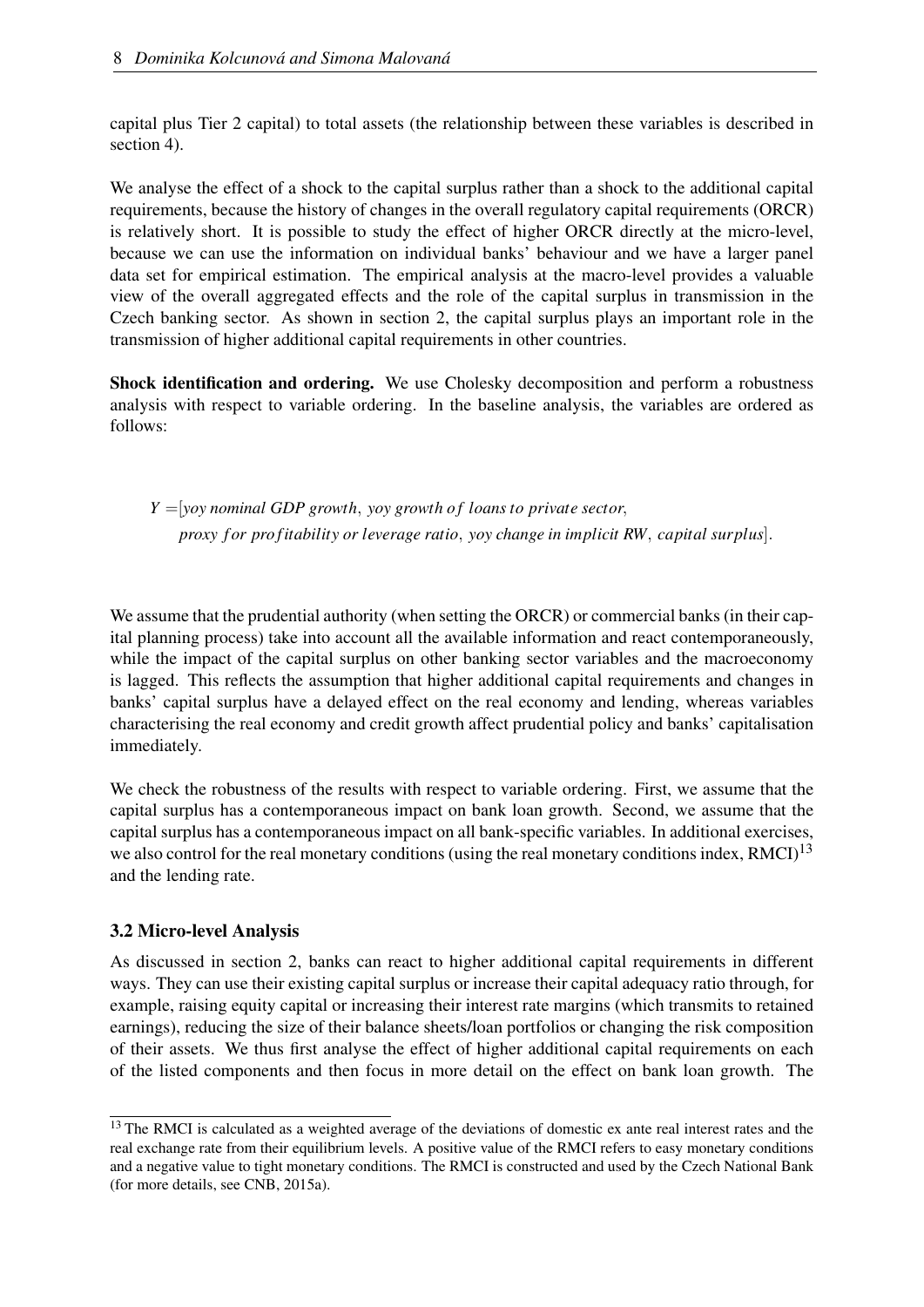specifications are formulated as follows:

<span id="page-10-0"></span>
$$
EA_{i,t} = \alpha_1 EA_{i,t-1} + \beta_1 ORCR_{i,t} + \gamma_1 X_{i,t-1} + \nu_{1,i} + \varepsilon_{1,i,t}
$$
 (1)

$$
REA_{i,t} = \alpha_2 REA_{i,t-1} + \beta_2 ORCR_{i,t} + \gamma_2 X_{i,t-1} + \nu_{2,i} + \varepsilon_{2,i,t}
$$
 (2)

<span id="page-10-2"></span><span id="page-10-1"></span>
$$
CA_{i,t} = \alpha_3 CA_{i,t-1} + \beta_3 ORCR_{i,t} + \gamma_3 X_{i,t-1} + \nu_{3,i} + \varepsilon_{3,i,t}
$$
\n(3)

<span id="page-10-6"></span><span id="page-10-4"></span><span id="page-10-3"></span>
$$
CS_{i,t} = \alpha_4 CS_{i,t-1} + \beta_4 ORCR_{i,t} + \gamma_4 X_{i,t-1} + \nu_{4,i} + \varepsilon_{4,i,t}
$$
(4)

$$
RW_{i,t} = \alpha_5 RW_{i,t-1} + \beta_5 ORCR_{i,t} + \gamma_5 X_{i,t-1} + \nu_{5,i} + \varepsilon_{5,i,t}
$$
\n<sup>(5)</sup>

$$
\% \Delta loans_{i,t} = \alpha_6 \% \Delta loans_{i,t-1} + \beta_6 ORCR_{i,t} + \gamma_6 X_{i,t-1} + \nu_{6,i} + \varepsilon_{6,i,t} \tag{6}
$$

where  $CS_{i,t}$  is the total capital surplus, defined as the excess of regulatory capital (Tier 1 capital plus Tier 2 capital) over the capital requirements in relation to risk-weighted exposures; %∆*loansi*,*t* is the percentage year-on-year change in loans to the private sector excluding interbank loans; and *RWi*,*t* are implicit risk weights, defined as the ratio of risk-weighted exposures to total assets. The implicit risk weights serve as a proxy for change in the risk composition of banks' balance sheets.  $EA_{i,t}$  is the ratio of equity to total assets and  $REA_{i,t}$  is the ratio of retained earnings to total assets. Due to the limited availability of data on dividends, we do not study their relationship with higher additional capital requirements separately. *CAi*,*t* is the ratio of regulatory capital (Tier 1 capital plus Tier 2 capital) to total assets; *ORCRi*,*t* are the overall regulatory capital requirements, consisting of the regulatory capital minimum, capital buffers and Pillar 2 capital add-ons; *Xi*,*t*−<sup>1</sup> is a vector of control variables specific to each equation;  $v_i$  stands for bank fixed effects; and  $\varepsilon_{1,i,t}$  is the error.

We assume that the dependent variables react instantly to changes in the capital requirements. The justification of this assumption lies in the fact that changes in the capital requirements are usually announced in advance. Nevertheless, we also test for additional lags and leads in the response.

Control variables. Equity usually consists of stated capital (or capital issued and share premium), retained earnings, other comprehensive income, non-controlling interests and other reserves. As such, it can be influenced by banks' profitability, credit risk, the macroeconomic situation and the situation on the financial market. Therefore, we use five control variables in equation [\(1\)](#page-10-0) – return on assets (ROA, the ratio of net profit to total assets), the ratio of loan loss provisions to total assets, real GDP growth, PX stock index growth and the spread between the 10-year Czech government bond yield and the 3-month interbank rate (3-month Pribor); this spread serves as a proxy for the yield curve slope. The same set of control variables is used in equations [\(2\)](#page-10-1), [\(3\)](#page-10-2) and [\(4\)](#page-10-3).

Risk-weighted exposures can be affected by a number of factors; among the most important are the regulatory approach, the asset structure, credit risk and the macroeconomic and financial conditions (see, for example, [Cannata et al., 2011;](#page-34-12) [Mariathasan and Merrouche, 2014;](#page-36-7) [CNB, 2015b;](#page-34-13) [Behn](#page-34-14) [et al., 2016\)](#page-34-14). Therefore, in equation [\(5\)](#page-10-4) we control – in addition to real GDP growth, PX stock index growth, the spread and the ratio of loan loss provisions to total assets – for the structure of banks' financial assets and the regulatory approach used to calculate the capital requirements; we include a dummy variable which takes the value of 1 if the bank uses the IRB approach for at least some part of its exposures and 0 if it uses solely the STA approach in the given quarter.<sup>[14](#page-10-5)</sup> We include the control variables for banks' financial asset structure and the dummy variable for the regulatory approach in equation [\(4\)](#page-10-3) as well, since the capital surplus also depends on risk-weighted exposures (the denominator of the formula for the capital surplus).

<span id="page-10-5"></span><sup>&</sup>lt;sup>14</sup> The transition between the STA approach and the IRB approach can be gradual; in that case, the binary dummy variable might be a reasonable approximation rather than a precise indicator. The use of this dummy is supported by the fact that banks in the Czech Republic in many cases switched abruptly to the IRB approach (in terms of total exposures on a consolidated basis) and only one bank made a gradual transition.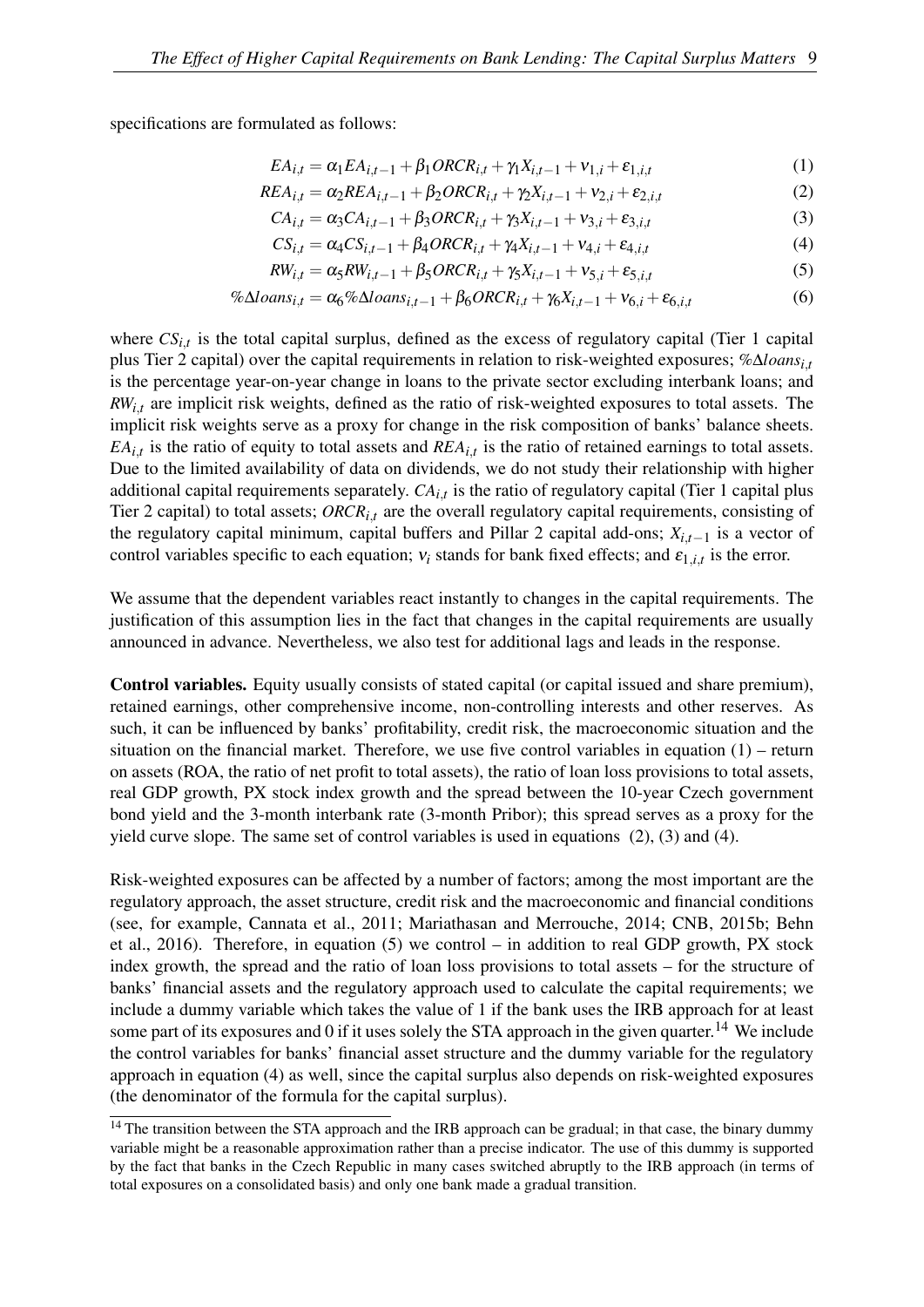Last but not least, the control variables in equation [\(6\)](#page-10-6) comprise a proxy variable for credit risk (the ratio of loan loss provisions to assets), a proxy variable for banks' leverage (the ratio of capital to total assets), a proxy variable for banks' lending rate (the ratio of annualised interest income from loans to total loans) and a variable controlling for the business cycle (real GDP growth). In addition, we experimented with including proxy variables for monetary policy and the monetary conditions (the 3-month interbank rate, the real monetary conditions index, the estimated shadow rate and the spread described above), but we did not obtain a statistically significant relationship.

The chosen sets of control variables are in line with the bank-capital and bank-lending channel literature, which assumes that certain bank-specific characteristics influence banks' capital ratios, their choice of target capital ratios and their loan supply (see, for example, [Malovaná, 2017;](#page-36-6) [Brei](#page-34-0) [and Gambacorta, 2016;](#page-34-0) [Borio et al., 2017\)](#page-34-15).

Next, we focus more on the relationship between the capital requirements, the capital surplus and credit growth, which is the main aim of this paper. In order to do so, we employ an empirical specification in accordance with the literature (see [Bridges et al., 2015;](#page-34-2) [Berrospide and Edge, 2010;](#page-34-3) [Martin-Oliver et al., 2013;](#page-36-0) [Šútorová and Teplý, 2013;](#page-36-8) [Malovaná, 2017\)](#page-36-6). We employ two different approaches – direct estimation in a single-equation model and simultaneous estimation via a system of equations. In addition, we assume that the relation may differ with respect to different levels of banks' capital surplus. We thus define an interaction variable between the overall regulatory capital requirements and a dummy for banks with relatively low capital surpluses. The single-equation specification is as follows:

$$
\% \Delta loans_{i,t} = \alpha_7 \% \Delta loans_{i,t-1} + \beta_7 ORCR_{i,t} * dLowCS + \beta_8 ORCR_{i,t} * (1 - dLowCS) + \gamma_7 X_{i,t-1} + \nu_{7,i} + \varepsilon_{7,i,t}
$$
\n(7)

where *dLowCS* is a dummy variable which equals 1 for the five banks with the lowest total capital surpluses in the period after 2014, i.e. after the introduction of capital buffers and Pillar 2 add-ons.<sup>[15](#page-11-0)</sup>

In a two-equation system, we assume that higher additional capital requirements affect bank loan growth via the capital surplus. While we assume that the capital requirements affect the surplus contemporaneously, the reaction of bank loan growth to the change in the capital surplus is delayed by one quarter.

<span id="page-11-2"></span><span id="page-11-1"></span>
$$
CS_{i,t} = \alpha_8 CS_{i,t-1} + \beta_9 ORCR_{i,t} + \gamma_8 X_{i,t-1} + \nu_{8,i} + \varepsilon_{8,i,t}
$$
\n(8)

$$
\% \Delta loans_{i,t} = \alpha_9 \% \Delta loans_{i,t-1} + \beta_{10} CS_{i,t-1} + \gamma_9 X_{i,t-1} + \nu_{9,i} + \varepsilon_{9,i,t} \tag{9}
$$

Similarly to the single-equation model, we introduce interaction terms between dLowCS and ORCR.

In line with the discussion in section [2,](#page-4-0) we further differentiate between intentional and unintentional capital surpluses following [Malovaná](#page-36-6) [\(2017\)](#page-36-6). The author estimates individual bank-specific capital targets for banks in the Czech Republic using a partial-adjustment model. The intentional capital surplus (ICS) is then defined as the difference between the target capital ratio and the overall regulatory capital requirements, while the unintentional capital surplus (UCS) is defined as the

<span id="page-11-0"></span><sup>&</sup>lt;sup>15</sup> The set of banks was chosen arbitrarily. These banks also exhibit a relatively large change in their average capital surplus in the period of changing overall regulatory capital requirements as compared to the previous period. The results were tested to the inclusion of individual banks and remained robust.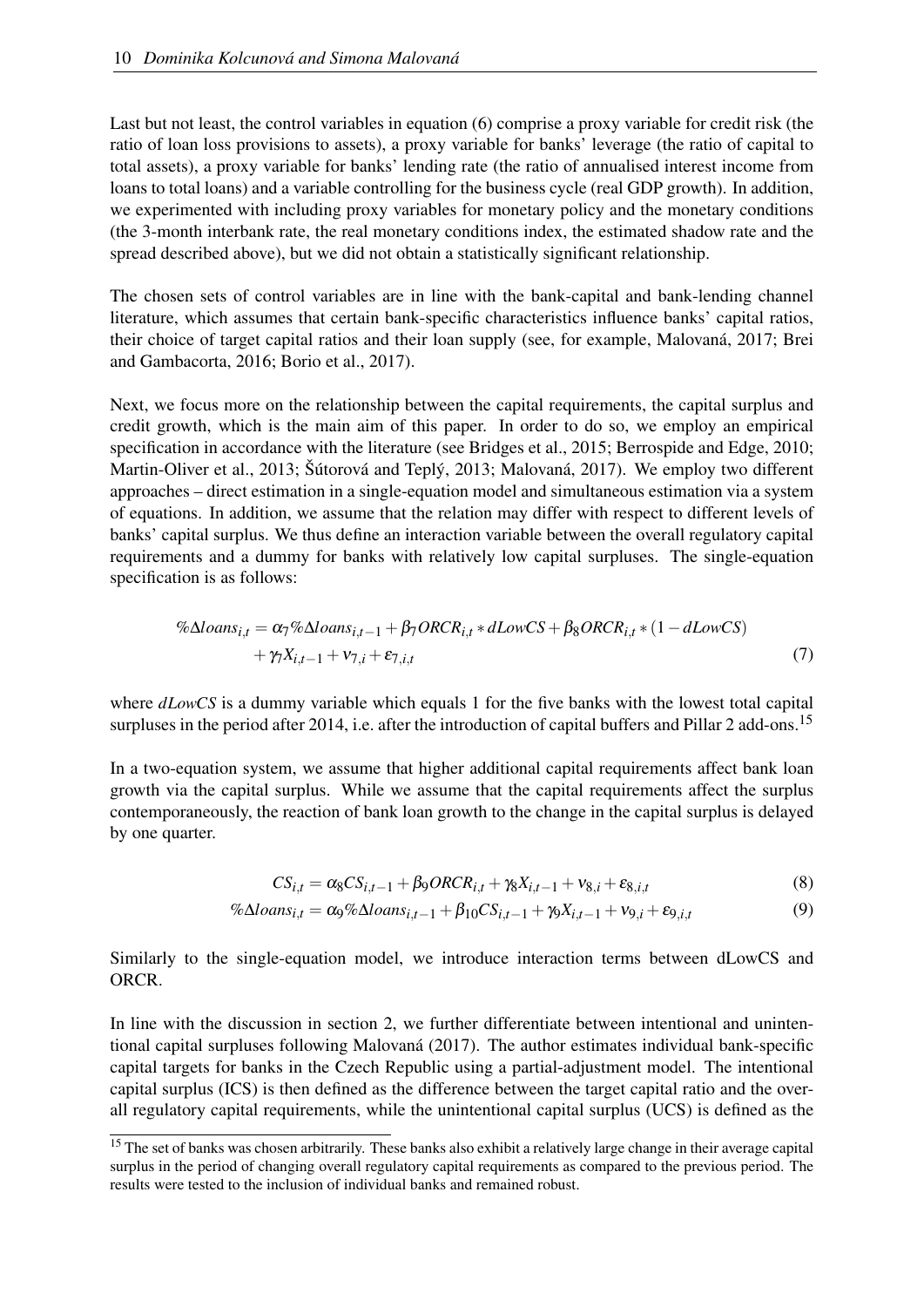difference between the capital adequacy ratio and the target capital ratio.<sup>[16](#page-12-0)</sup> In order to analyse the transmission via the ICS and the UCS, we add a third equation to the two-equation model:

<span id="page-12-5"></span><span id="page-12-4"></span>
$$
ICS_{i,t} = \alpha_{10}ICS_{i,t-1} + \beta_{11} ORCR_{i,t} + \gamma_{10}X_{i,t-1} + \nu_{10,i} + \varepsilon_{10,i,t}
$$
\n(10)

$$
UCS_{i,t} = \alpha_{11}UCS_{i,t-1} + \beta_{12}ORCR_{i,t} + \gamma_{11}X_{i,t-1} + \nu_{11,i} + \varepsilon_{11,i,t}
$$
\n(11)

$$
\% \Delta loans_{i,t} = \alpha_{12} \% \Delta loans_{i,t-1} + \beta_{13} ICS_{i,t-1} + \beta_{14} UCS_{i,t-1} + \gamma_{12} X_{i,t-1} + \nu_{12,i} + \varepsilon_{12,i,t} \tag{12}
$$

The set of control variables in the equation for the ICS is the same as in the equation for the total capital surplus. On the other hand, the control variables in the equation for the UCS are chosen to capture its different nature. The UCS is assumed to be a result of shifts in accumulated earnings or other factors unintentionally changing the level of capital held, in particular profitability and cost ratios.

Estimation techniques. The single-equation specifications are estimated using the standard least square dummy variable (LSDV) estimator and the bootstrap-based bias-corrected (BBBC) estimator proposed by [De Vos et al.](#page-35-15)  $(2015).<sup>17</sup>$  $(2015).<sup>17</sup>$  $(2015).<sup>17</sup>$  $(2015).<sup>17</sup>$  A dynamic panel is used to control for potential persistence in the relationships. However, as shown by [Nickell](#page-36-9) [\(1981\)](#page-36-9), there is potential for endogeneity bias in dynamic panels.[18](#page-12-2) Endogeneity bias becomes especially serious in panels with a high number of individuals (large N) and a low number of time periods (low T). This bias, however, shrinks substantially with higher T. Simulations by [Judson and Owen](#page-35-16) [\(1999\)](#page-35-16) suggest that the bias is minor in panels with more than 30 observations. In our case, the short data sample consists of 14 individuals and 20 time periods, which creates potential for a minor bias.

In addition to the LSDV and BBBC estimators, the two- and three-equation systems are estimated using the three-stage least squares (3SLS) procedure.<sup>[19](#page-12-3)</sup> 3SLS can be interpreted as a combination of two-stage least squares, used to account for endogeneity of left and right-hand side variables, and seemingly unrelated regression (SUR), used to account for correlation of errors across equations. The reason why we estimate the system of equations simultaneously stems from the potential endogeneity of the variables. For example, equation [\(8\)](#page-11-1) contains different types of loans to control for the bank's asset structure as explanatory variables. In equation [\(9\)](#page-11-2), loan growth depends on the capital surplus, so the capital surplus might well be assumed to be endogenous, i.e. correlated with the error  $\varepsilon_{11,i,t}$  in equation [\(9\)](#page-11-2). Typically, the endogenous explanatory variables are dependent variables from other equations in the system.

Suggestions whether to estimate two equations separately or jointly differ within the literature with respect to the exact specification and data used. We test for endogeneity using the Hausman procedure, as described in [Wooldridge](#page-36-10) [\(2015\)](#page-36-10): we save the residuals from the reduced form of equation [\(8\)](#page-11-1) (with all exogenous variables on the right-hand side) estimated as a single-equation fixedeffects regression and test the significance of these residuals when included as another variable in

<span id="page-12-0"></span> $16$  For more details on the estimation of the target capital ratio and the intentional and unintentional surpluses, see [Malovaná](#page-36-6) [\(2017\)](#page-36-6).

<span id="page-12-1"></span><sup>&</sup>lt;sup>17</sup> The estimator is implemented by the *xtbc f e* Stata routine. For more details on the implementation of this routine and a description of the methodology, see [De Vos et al.](#page-35-15) [\(2015\)](#page-35-15).

<span id="page-12-2"></span><sup>&</sup>lt;sup>18</sup> The Nickel bias is introduced by applying the within (demeaning) transformation in attempt to remove unobserved heterogeneity in the panel data – subtracting the individual's mean from the relevant variable creates a correlation between the regressor and the error term.

<span id="page-12-3"></span><sup>19</sup> 3SLS is a default option in the *reg3* STATA command. The fixed-effects structure of the panel data is estimated by introducing a dummy variable for each cross-sectional unit in each equation in the system. The command is meant to estimate a system of structural equations where some equations contain endogenous variables among the explanatory variables.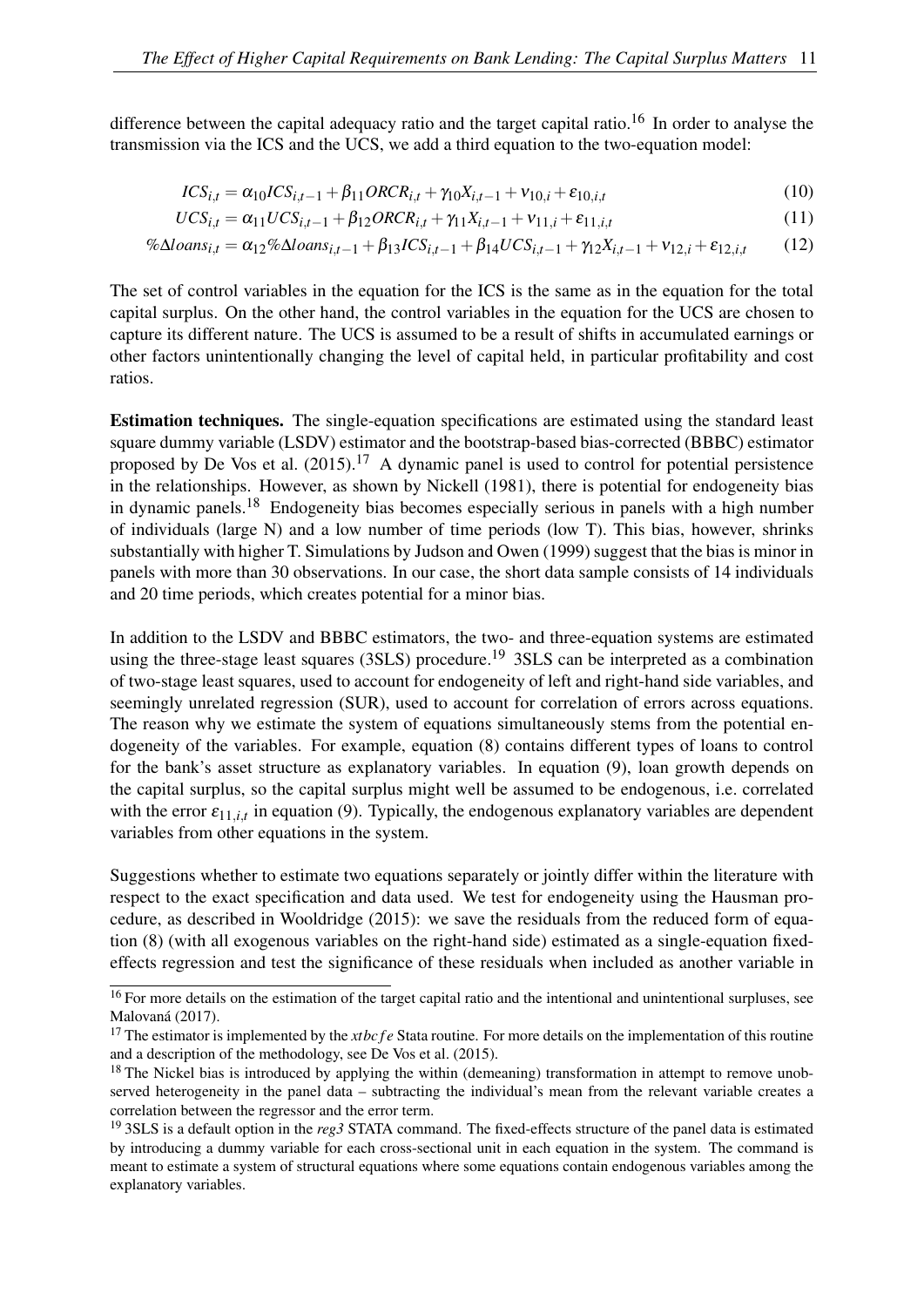equation [\(9\)](#page-11-2). The residuals prove to be significant, pointing to a need for two-stage least squares. The covariance between the error terms of the two equations obtained from the variance-covariance matrix is different from zero, pointing to a need for seemingly unrelated regression. In each case, we provide sensitivity checks by estimating the system both simultaneously and equation by equation. The results are mostly similar.<sup>[20](#page-13-1)</sup>

## <span id="page-13-0"></span>4. Data

At the end of 2017, the Czech banking sector consisted of 19 banks, 5 building societies and 21 for-eign bank branches.<sup>[21](#page-13-2)</sup> The foreign bank branches are excluded from the analysis, as they are not subject to domestic capital regulation. Four building societies and two mortgage banks belong to the same bank group as five other domestic banks; together with individual banks the data sample consists of 14 banks and bank groups on a consolidated basis. That accounts for almost 90% of the total assets of the whole banking sector as of December 2017. Consolidated bank statements are considered, because banks usually formulate their capital planning strategies at the whole-group level. In addition, the regulatory capital requirements in Pillar 2 are expressed on a consolidated basis. With respect to time span, the sample covers 56 quarters from 2004 Q1 to 2017 Q4, giving an unbalanced panel of  $630$  observations in total.<sup>[22](#page-13-3)</sup> For part of the analysis, we use a restricted sample starting in 2013 Q1.

It is worth mentioning a few distinct characteristics of the Czech banking sector which are essential for understanding banks' behaviour and for discussing the empirical results. First, the Czech banking sector is characterised by high liquidity stemming from its strong client deposit base and growth in exposures to the central bank.<sup>[23](#page-13-4)</sup> This provides banks with sufficient resources to ensure a stable and/or increasing credit supply. Second, the low-yield environment has restricted the number of reasonable investment opportunities, while relatively strong competition on the domestic credit market has limited the ability of banks to increase their interest rate margins more than their competitors. Given their sufficient resources, banks have therefore tried to compensate for their low margins by lending in larger volumes. However, the supply of credit may exceed the demand for it, especially after a few recent years of relatively rapid credit growth. Together with higher additional capital requirements, saturated credit demand may be another factor potentially restricting credit growth even though banks have enough resources.

<span id="page-13-1"></span> $20$  The Hausman test does not reject the null hypothesis of no systematic differences when comparing the OLS, 2SLS and 3SLS estimates, though, suggesting that OLS is both consistent and more efficient than 2SLS. The previous evidence of correlation of errors and the procedure suggested by [Wooldridge](#page-36-10) [\(2015\)](#page-36-10), however, yields a different outcome. We thus provide both OLS and 3SLS estimates and compare, as well as bootstrap-based bias-corrected estimates.

<span id="page-13-2"></span><sup>&</sup>lt;sup>21</sup> ICBC Limited and Creditas were excluded from the analysis due to their very short data history; the Czech Export Bank and the Czech-Moravian Guarantee and Development Bank were excluded because they are wholly owned by the Czech state (which provides implicit state guarantees for their liabilities) and have different business models.

<span id="page-13-3"></span><sup>&</sup>lt;sup>22</sup> Bank-level data are obtained from the CNB's internal database (FINREP and COREP reporting statements). The capital adequacy ratio was adjusted for outliers, i.e. the unreliably high values of a few small banks in the first few quarters after they entered the market. The capital adequacy ratio of one medium-sized universal bank is adjusted for a structural break in its capital caused by an unusually high dividend payout in 2015; this payout did not constitute a permanent change in the bank's dividend policy, but was a one-time tax-related issue before an IPO.

<span id="page-13-4"></span> $23$  At the end of 2017, the ratio of quick assets to total assets was 41.6%, the liquidity coverage ratio was 182.8% and the net stable funding ratio was 126% (both well above the regulatory requirement). For more details, see [CNB](#page-35-2) [\(2018\)](#page-35-2).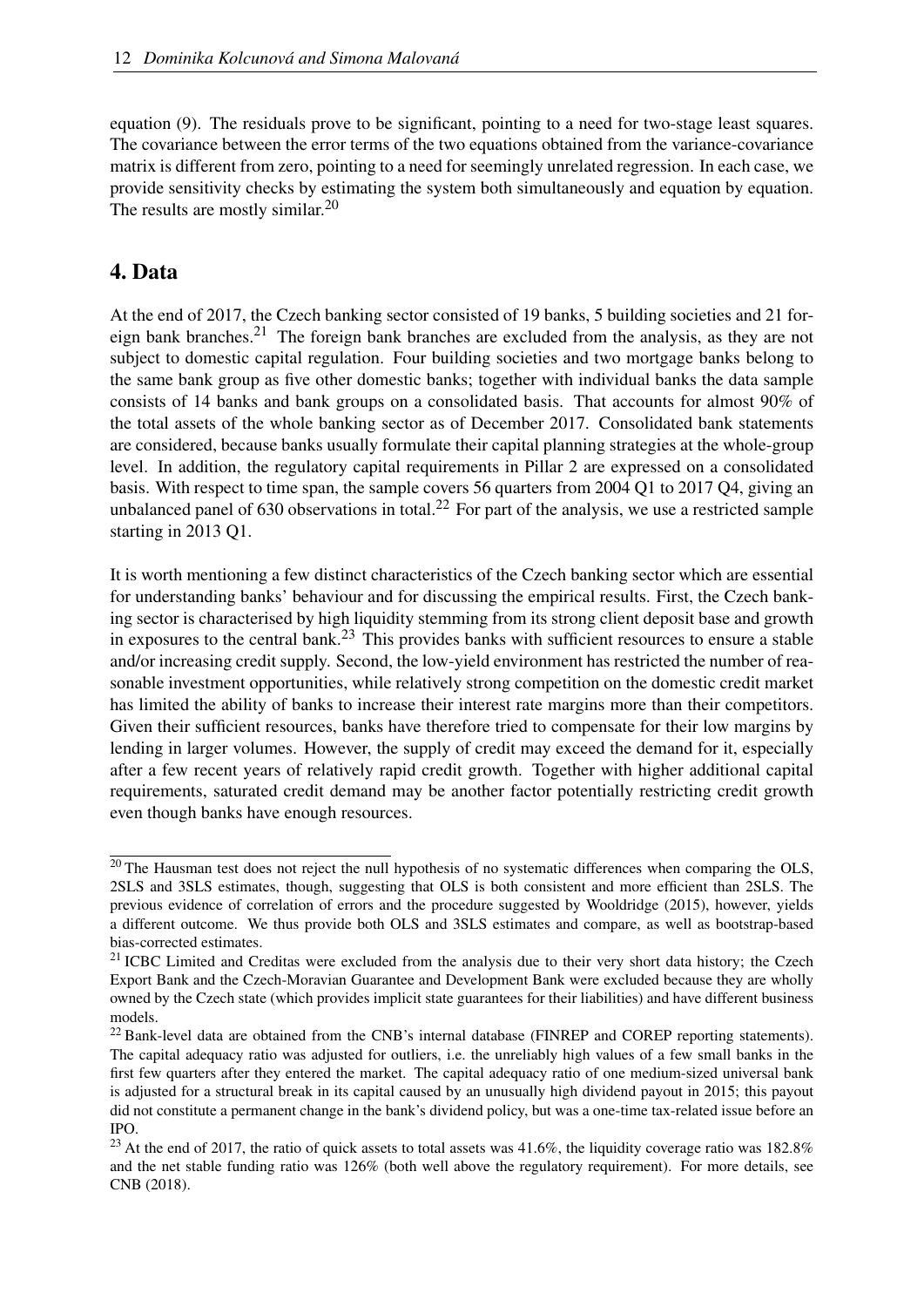As discussed in section [2,](#page-4-0) banks may generally react to higher additional capital requirements in different ways, for example by reducing their capital surplus, raising their stated capital (or capital issued), increasing their interest rate margins (which transmits to higher retained earnings), reducing the size of their balance sheet/loan portfolio or changing the risk composition of their assets to less risky. We discuss some of these factors and their significance in more detail in the next subsections.

#### 4.1 Capital Adequacy Ratio and Capital Surplus

Figure [2](#page-14-0) depicts the capital adequacy ratio (i.e. total regulatory capital divided by risk-weighted exposures) and the ratio of total regulatory capital to total assets. We can see rather different trends: while the capital adequacy ratio has been increasing constantly since 2007, the ratio of capital to assets has decreased slightly in recent years. This is due to decreasing risk-weighted exposures in response to a changing asset structure (see Figure [8](#page-18-0) below) and also to decreasing average implicit risk weights in individual credit exposure categories under the IRB approach (for further discussion, see subsection [4.3\)](#page-20-0).

Figure [3](#page-15-0) presents the decomposition of total regulatory capital. It can be seen that it consists mainly of retained earnings (50–60%). Accurate prediction of banks' future profitability is therefore a key factor for their capital planning. The remaining Tier 1 capital comprises other comprehensive income and Common Equity Tier 1 (CET1) instruments. CET1 instruments consist of issued share capital and share premium. Tier 2 equity makes up only a very small part of the total regulatory capital of banks in the Czech Republic.

Prior to 2014, retained earnings grew by 20% annually on average. Following a decrease in monetary policy rates to technical zero in late 2013, banks' margins on client loans and consequently their profitability in relation to total assets (both ROA and net interest earnings-to-total assets) decreased. This was mirrored in slower growth of retained earnings, which fell to zero between 2014 and mid-2016. In the second half of 2016, year-on-year growth in retained earnings started rising slowly again.



<span id="page-14-0"></span>*Figure 2: Regulatory Capital (Tier 1 Capital plus Tier 2 Capital)*

■Min–Max ■25–75% – Mean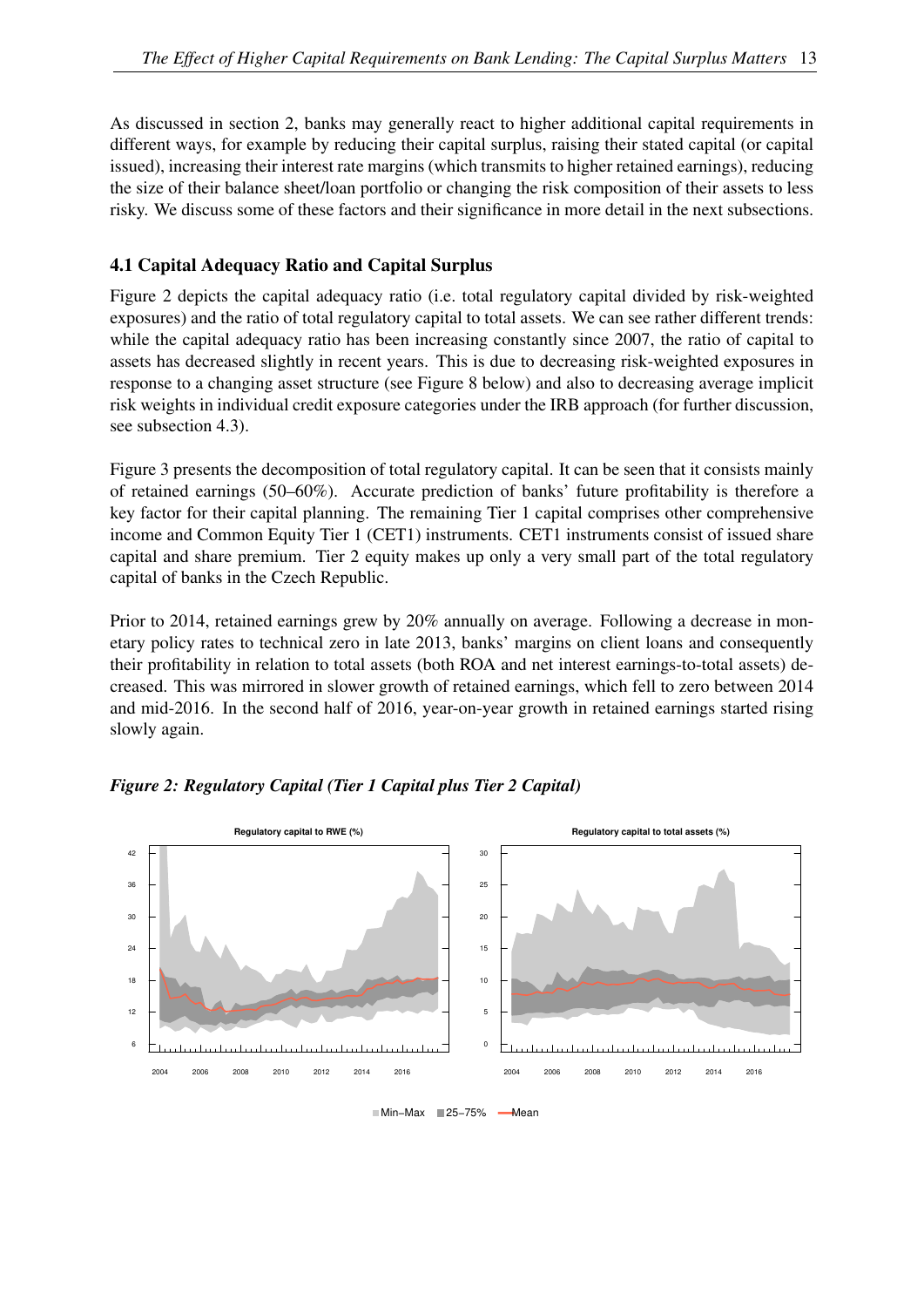

<span id="page-15-0"></span>



T2 capital  $\mathbf{r}$ 

*Note:* RE – retained earnings; OCI – other comprehensive income (other comprehensive income comprises items that have an effect on the balance sheet amounts, but the effect is not reported in the company's income statement; it includes, for example, unrealised gains/losses on hedge/derivative financial instruments, foreign currency translation adjustments and unrealised gains/losses on post-retirement benefit plans.

Figure [4](#page-16-0) depicts banks' capital surplus in relation to their risk-weighted exposures and total assets; the capital surplus is defined as the difference between the capital adequacy ratio and the overall regulatory capital requirements. Banks in the Czech Republic maintained their capital adequacy ratios well in excess of the regulatory minimum until 2014. The aggregated capital surplus was CZK 180 billion (8.4% of risk-weighted exposures and 4.3% of total assets) at its peak in 2013 Q4. Afterwards, additional capital requirements stemming from capital buffers and Pillar 2 add-ons were introduced. This led to a decrease in the aggregated capital surplus to CZK 67 billion (2.8% of riskweighted exposures and 1.1% of total assets) as of 2017 Q4. While the minimum-maximum range is fairly wide (individual banks have held their surpluses somewhere between zero and 18% over the last three years), the 25th–75th percentile range is relatively narrow at between 0.4% and 3.4% as of 2017 Q4. The average capital surplus across banks in relation to both risk-weighted exposures and total assets also decreased, reaching 3.0% and 1.3% respectively as of 2017 Q4.

The blue area and the blue dashed line in Figure [4](#page-16-0) show the hypothetical evolution of the capital surplus had no additional capital requirements been introduced, i.e. the capital surplus over the minimum 8% Pillar 1 capital requirement, holding all else equal. It can be seen that the higher additional capital requirements have taken a significant part of banks' capital surplus; if they had not been introduced, the hypothetical average capital surplus over the Pillar 1 capital minimum would have reached almost 10% by the end of 2017. However, this additional increase in the capital surplus after 2014 is due to decreasing total implicit risk weights amid a stable or slightly decreasing ratio of capital to total assets.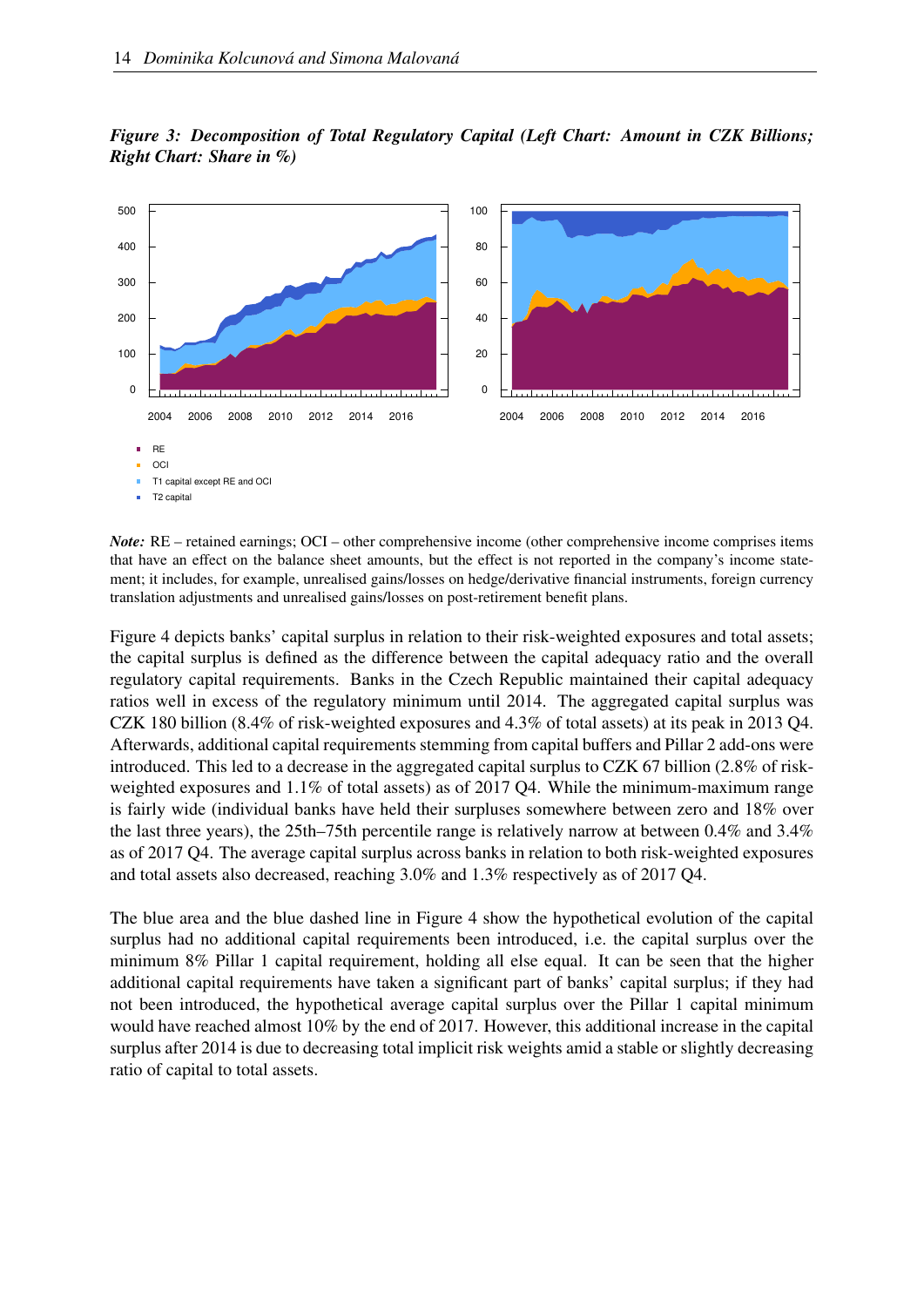

#### <span id="page-16-0"></span>*Figure 4: Capital Surplus in Relation to Risk-Weighted Exposures and Total Assets*

#### 4.2 Financial Asset Structure, Loan Growth and Implicit Risk Weights

We can approach banks' financial assets from two perspectives – the balance sheet perspective and the capital regulation perspective. In the first case, we can divide banks' financial assets as shown in Figure [5.](#page-17-0) It is apparent that they consist mainly of loans granted to the private sector (excluding interbank loans; approximately 60%) and debt securities (a 26% share on average).

We use year-on-year growth of loans to the private sector (excluding interbank loans) as a dependent variable when analysing the effect of higher additional capital requirements; we exclude loans to government and the central bank from our analysis, as they may be influenced by factors which are beyond the scope of this paper (such as the exchange rate commitment of the Czech National Bank between 2013 and 2017). Figure [6](#page-17-1) shows there is significant heterogeneity among banks; loan growth has been significant in the last decade for some of them, but close to zero or even negative for others. Nevertheless, it can be seen that loan growth has slowed noticeably since 2014 for some banks. A drop in the growth rate is apparent in 2014, i.e. when the additional capital requirements were introduced. Since then, the average growth rate seems to have been stable, but the dispersion has decreased significantly, i.e. the growth has continued to slow after 2014 for some banks.

In the second case, banks' exposures are divided into categories according to CRD IV to reflect different types of risks; total risk-weighted exposures are then used to set the capital requirements. The total risk-weighted exposures of banks in the Czech Republic consist predominantly of exposures for credit risk (about 90%), which can be divided into further exposure categories (see Figures [7](#page-18-1) and [8\)](#page-18-0).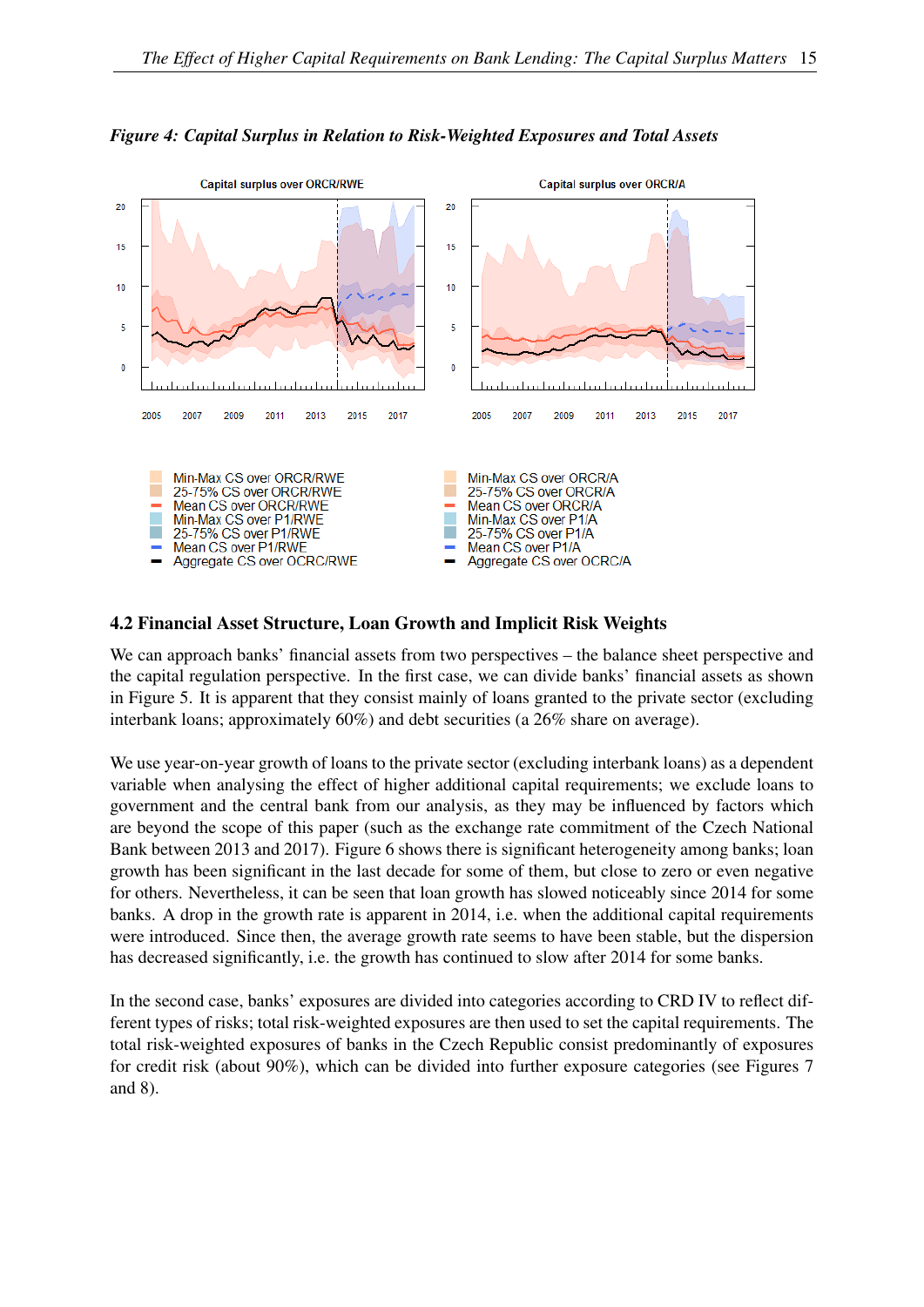

<span id="page-17-0"></span>*Figure 5: Financial Assets (Left Chart: Amount in CZK Billions; Right Chart: Share in %)*

<span id="page-17-1"></span>*Figure 6: Year-on-Year Growth of Loans to Private Sector Excluding Interbank Loans*



2005 2006 2007 2008 2009 2010 2011 2012 2013 2014 2015 2016 2017

■ Min–Max ■ 25–75% — Mean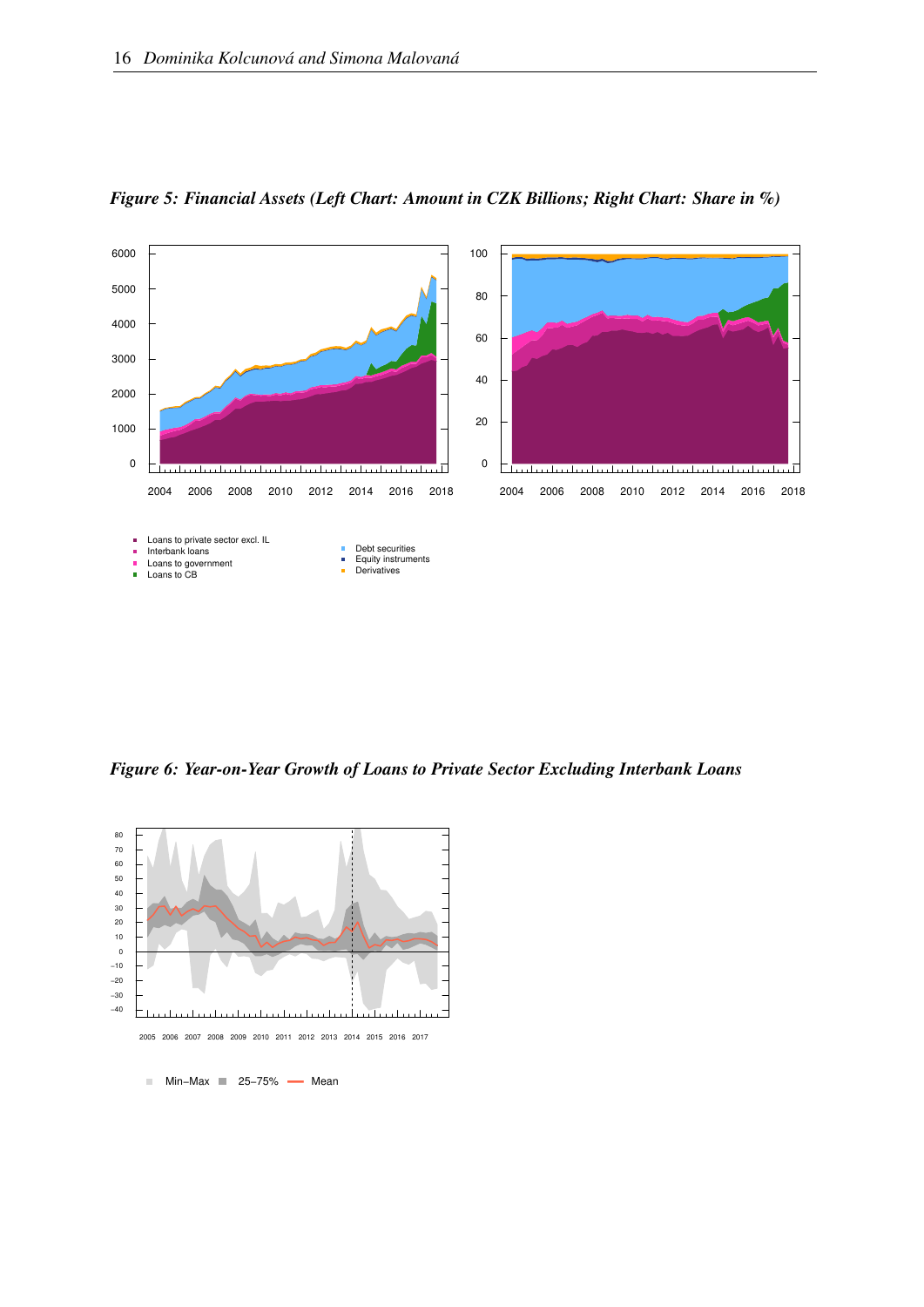<span id="page-18-1"></span>



<span id="page-18-0"></span>*Figure 8: Non-Risk-Weighted Credit Exposures (Left Chart: Amount in CZK Billions; Right Chart: Share in %)*

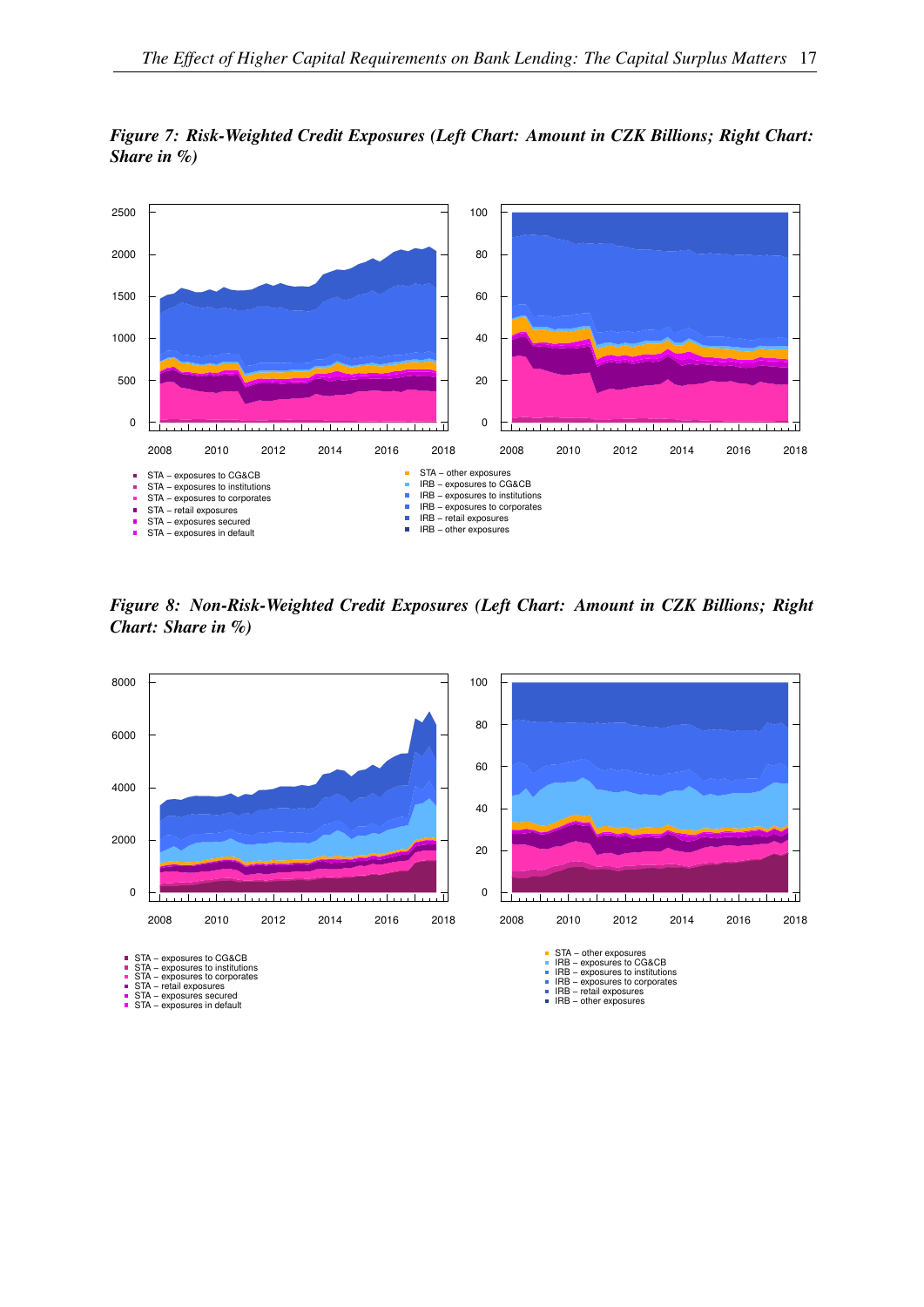First, we need to distinguish between two regulatory approaches to determining capital requirements for credit risk – the standardised (STA) approach and the internal ratings based (IRB) approach. While the STA approach takes into account the type of exposure, its external rating and the quality of collateral, the IRB approach is based on the internal ratings set by banks and takes into account the perceived risk of various asset classes in a given economic environment.<sup>[24](#page-19-0)</sup>

In the Czech Republic, five out of 14 banks on a consolidated basis use the IRB approach. Those banks have a combined market share of approximately 80%. They switched gradually to the IRB approach between 2007 and 2011 but have kept some part of their asset portfolio under the STA approach. In terms of total exposures, the transition to the IRB approach was in some cases relatively abrupt and in other cases rather gradual. No bank was using solely the IRB approach as of 2017.

According to CRD IV, banks' credit exposures under the IRB approach can be divided into four main exposure classes: (i) exposures to central governments and central banks, (ii) exposures to institutions, (iii) exposures to corporates and (iv) retail exposures. The remaining credit exposure categories under the IRB approach are equity exposures, items representing securitisation positions and other non credit-obligation assets; all these exposures are categorised as "other credit exposures". The categorisation of banks' credit exposures under the STA approach is more complicated, because there are 17 different credit exposure categories (as compared to seven under the IRB approach; for more details, see Appendix [B\)](#page-38-0). To simplify the analysis and make the credit exposure classes more or less comparable under the two approaches, we categorise the STA credit exposures as follows: (i) exposures to central governments or central banks,  $25$  (ii) exposures to institutions, (iii) exposures to corporates, (iv) retail exposures,  $^{26}$  $^{26}$  $^{26}$  (v) exposures secured by mortgages on immovable property, (vi) exposures in default and (vii) other exposures.  $27$ 

Risk-weighted exposures can be used to calculate implicit risk weights. Total implicit risk weights are defined as total risk-weighted exposures divided by total assets. The implicit risk weights in different exposure categories can be calculated as the risk-weighted exposures in a particular category divided by the relevant exposure value. Figure [9](#page-20-1) shows that the implicit risk weights of banks using solely the STA approach started to decrease slowly a few quarters later than those of banks using the IRB approach. In the case of STA banks, the decline can be explained by a change in the asset structure to less risky. The fall in the implicit risk weights of IRB banks, on the other hand, cannot

<span id="page-19-0"></span><sup>&</sup>lt;sup>24</sup> The current rules for determining risk-weighted exposures can be found in the implementing act of Basel III in Europe: the CRD IV/CRR regulatory framework. CRD IV – the Capital Requirements Directive – refers to Directive 2013/36/EU of the European Parliament and of the Council of 26 June 2013 on access to the activity of credit institutions and the prudential supervision of credit institutions and investment firms; CRR – the Capital Requirements Regulation – refers to Regulation (EU) No 575/2013 of the European Parliament and of the Council of 26 June 2013 on prudential requirements for credit institutions and investment firms.

<span id="page-19-1"></span> $^{25}$  Exposures to central governments or central banks consist of exposures to central governments or central banks, exposures to regional governments or local authorities, exposures to public sector entities, exposures to multilateral development banks and exposures to international organisations as defined by Article 112 of CRR/CRD IV. This is in line with the categorisation under the IRB approach (see Article 147(3) and (4) of CRD IV).

<span id="page-19-2"></span><sup>&</sup>lt;sup>26</sup> Retail exposures comprise exposures to natural persons and exposures to SMEs, which are treated by the institution in its risk management consistently over time and in a similar manner. They are not managed just individually as exposures in the corporate exposure class and they each represent one of a significant number of similarly managed exposures. In addition, the total amount of exposures to an SME owed to the institution and parent undertakings and its subsidiaries cannot exceed EUR 1 million (see Article 146(5) of CRD IV for IRB retail credit exposures and Article 123 of CRD IV for STA retail credit exposures. With respect to that, the retail exposure category usually consists of special-purpose and non-special-purpose consumer loans, mortgage loans, credit card loans and loans to SMEs which meet the aforementioned conditions.

<span id="page-19-3"></span> $^{27}$  For more details, see either CRD IV/CRR or the discussion in [Malovaná](#page-36-11) [\(2018\)](#page-36-11).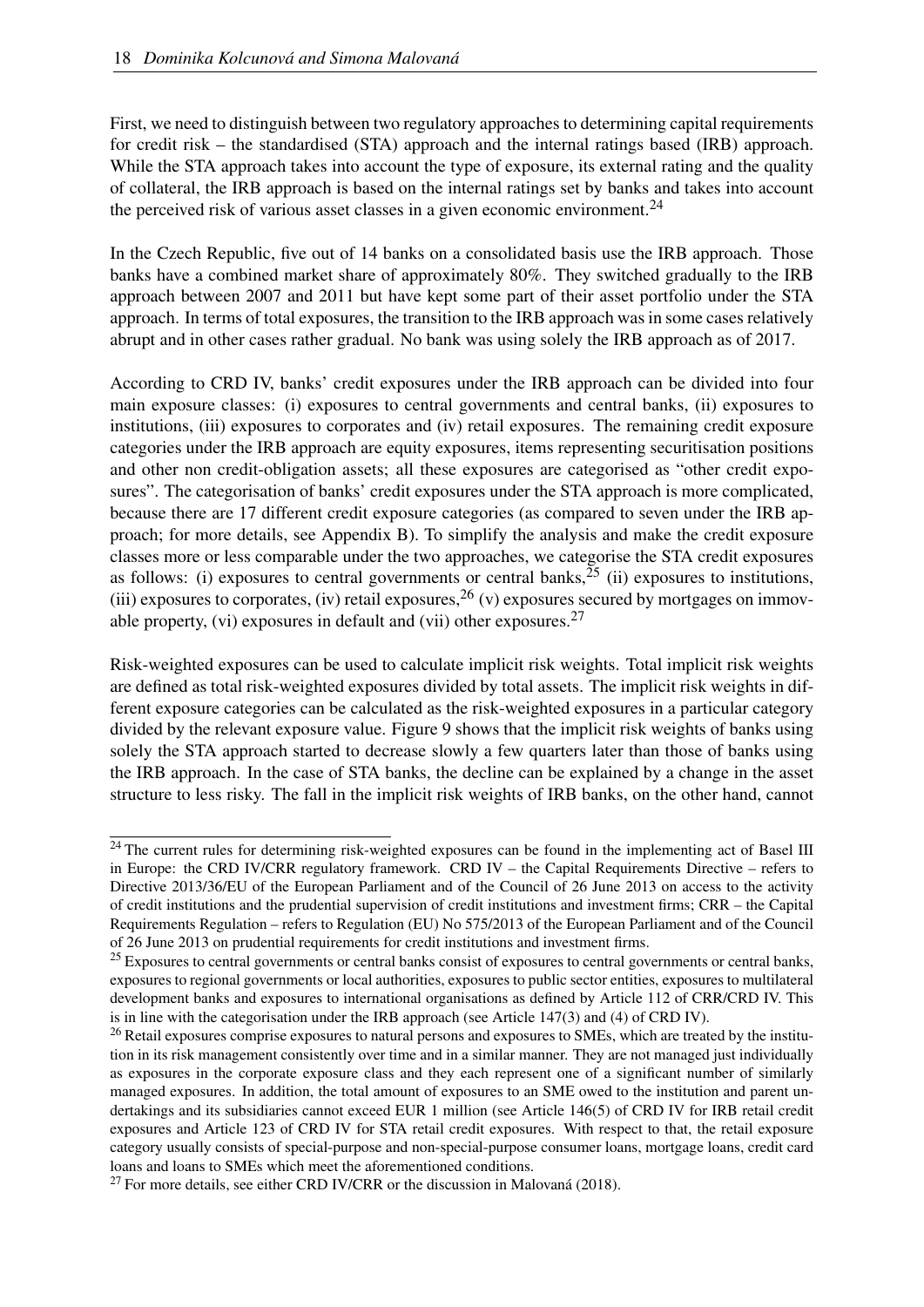be explained solely by a change in the asset structure, so migration to the IRB approach also played a role (for a more detailed discussion, see, for example, [Malovaná, 2018\)](#page-36-11).



<span id="page-20-1"></span>*Figure 9: Implicit Risk Weights under the STA and IRB Approaches (%)*

*Note:* Shaded areas show the variance in the implicit risk weights for the total exposures of all banks; coloured lines refer to the average implicit risk weights of banks using solely the STA approach or the IRB approach as of 2017 Q4. Vertical lines – banks' switches to the IRB approach.

#### <span id="page-20-0"></span>4.3 Simulations

As shown in previous subsections, banks' profitability (or more precisely, the amount of profit going to capital in the form of retained earnings), the exposure structure, the implicit risk weights in individual exposure categories and the overall regulatory capital requirements are key determinants of banks' capital surplus. In this subsection, we show how important each of these factors is in determining the capital adequacy ratio and capital surplus of the banks analysed.

To see the effect of change in the asset structure, risk weights and retained earnings on banks' capital surplus, we conduct three simple experiments. First, we fix the risk weights for the different credit exposure categories at their level in 2008 Q1 and calculate the level of risk-weighted exposures, the capital adequacy ratio and the capital surplus; the asset structure and the level of regulatory capital evolve according to the actual data. Second, we fix the asset structure at its level in 2008 Q1 and again calculate the level of risk-weighted exposures, the capital adequacy ratio and the capital surplus; the risk weights and the regulatory capital are kept at their actual levels. And third, we calculate different levels of regulatory capital corresponding to different levels of retained earnings: (i) we fix retained earnings at their level in 2008 Q1 to see its importance; and (ii) we fix retained earnings between 2014 and 2017 at their level in 2014 Q1, mimicking a prolonged period of low profitability. These simple simulations allow us to gain a deeper understanding of the importance of these factors in banks' decision making and to be able to better identify possible transmission channels of higher additional capital requirements.

Figure [10](#page-21-0) nicely shows that the exposure structure plays a very important role. If the exposure structure was fixed at the level in 2008 Q1 while the implicit risk weights and regulatory capital evolve according to their actual values, the capital adequacy ratio would be significantly lower than its actual value and the capital surplus would reach negative territory at the end of 2017. In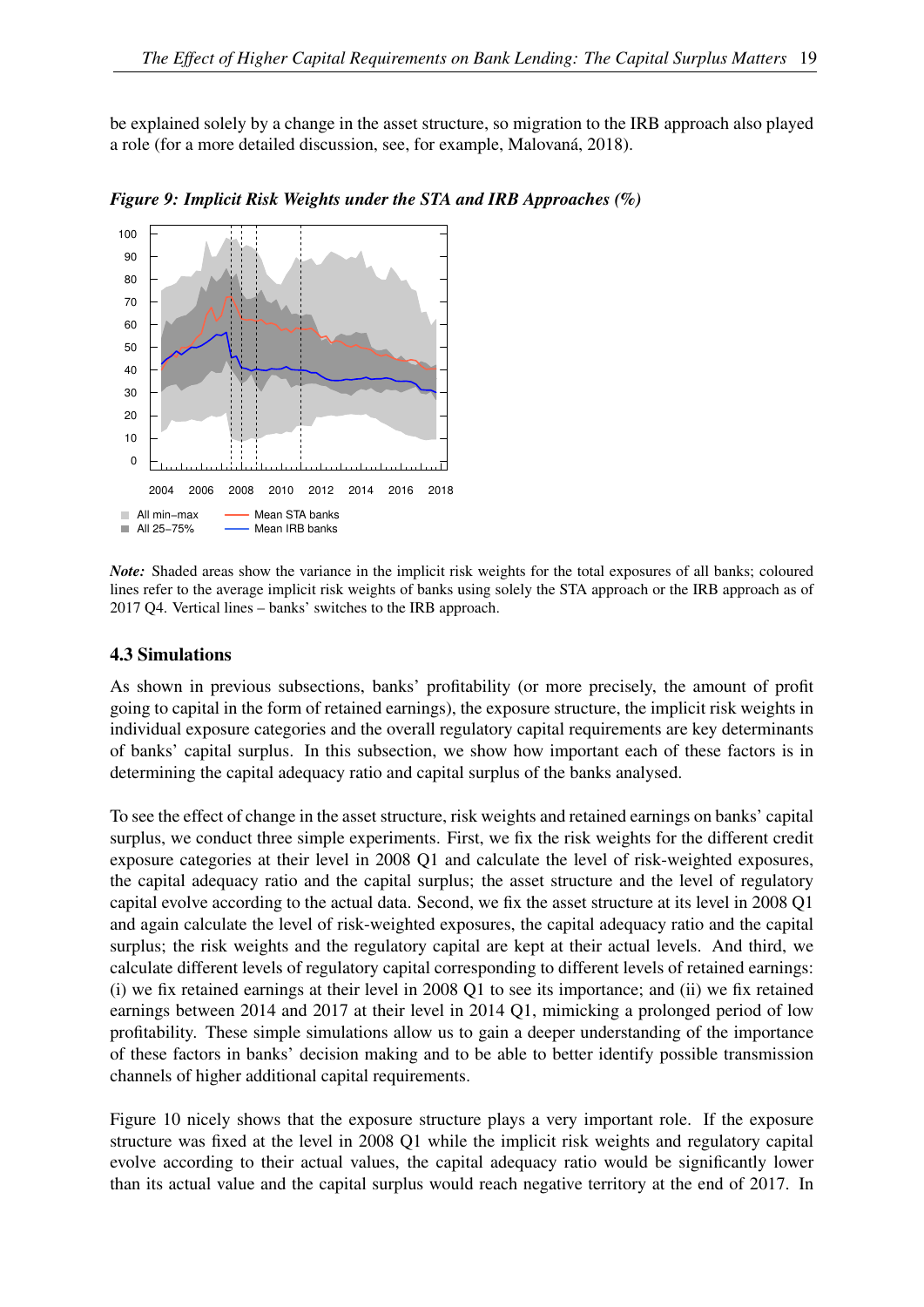particular, the total regulatory ratio would decrease to about 13% (as compared to the actual 18%) and capital surplus to about  $-2\%$  (as compared to the actual  $2\%$ ). On the other hand, if we fixed the implicit risk weights in the individual categories at their level in 2008 Q1, the risk-weighted exposures would change only very modestly.



<span id="page-21-0"></span>*Figure 10: Aggregate Capital Adequacy Ratio and Capital Surplus; Fixed to 2008 Q1*

*Note:* The abrupt change at the end of 2016/beginning of 2017 is due to a sharp increase in exposures to the central bank in response to the approaching expected end of the CNB's exchange rate commitment (see Figures [5](#page-17-0) and [8\)](#page-18-0).

Figure [11](#page-22-0) illustrates the role of regulatory approaches, i.e. the difference in the simulation results between the STA and IRB approach. It can be seen that the exposure structure plays an important role in determining risk-weighted exposures and consequently the capital adequacy ratio and capital surplus under the STA approach. This is due to the fact that the STA risk weights were generally stable over time [\(Malovaná, 2018\)](#page-36-11), while the exposure structure shifted significantly to less risky exposures, predominantly exposures to central banks and central governments, which are usually assigned a zero risk weight under the STA approach (see, for example, [Malovaná et al., 2018\)](#page-36-12). The sudden shift at the end of our sample is caused by a sharp increase in loans to the central bank caused by FX interventions at the end of the CNB's exchange rate commitment (see the green area in Figure [5\)](#page-17-0).

Under the IRB approach, total risk-weighted exposures are influenced not only by changing the exposure structure, but also by changing the implicit risk weights, or more precisely, by changing the estimates of the risk parameters entering the calculation of the capital requirements and implicitly also the risk weights (for more details, see [Malovaná](#page-36-11) [\(2018\)](#page-36-11), Appendix A). From Figure [11](#page-22-0) it can be seen that changing the exposure structure shifts the implicit risk weights lower than the actual value (red line), while changing the estimates of the risk parameters shifts the implicit risk weights higher (blue line) under the IRB approach.<sup>[28](#page-21-1)</sup>

<span id="page-21-1"></span><sup>&</sup>lt;sup>28</sup> The presented simulations provide an aggregate view. This does not necessarily mean that the risk weights in the individual exposure categories or the risk weights of individual banks do not pose a potential risk to financial stability. As discussed in [CNB](#page-35-2) [\(2018\)](#page-35-2), a continued downward trend in the risk weights set by banks using internal models for loans secured by residential property may amplify the risks associated with current developments in the residential property market in the future. As discussed in [Malovaná et al.](#page-36-12) [\(2018\)](#page-36-12) and [CNB](#page-34-16) [\(2017\)](#page-34-16), the risk weights of building societies and mortgage bank subsidiaries (i.e. banks whose business model is focused almost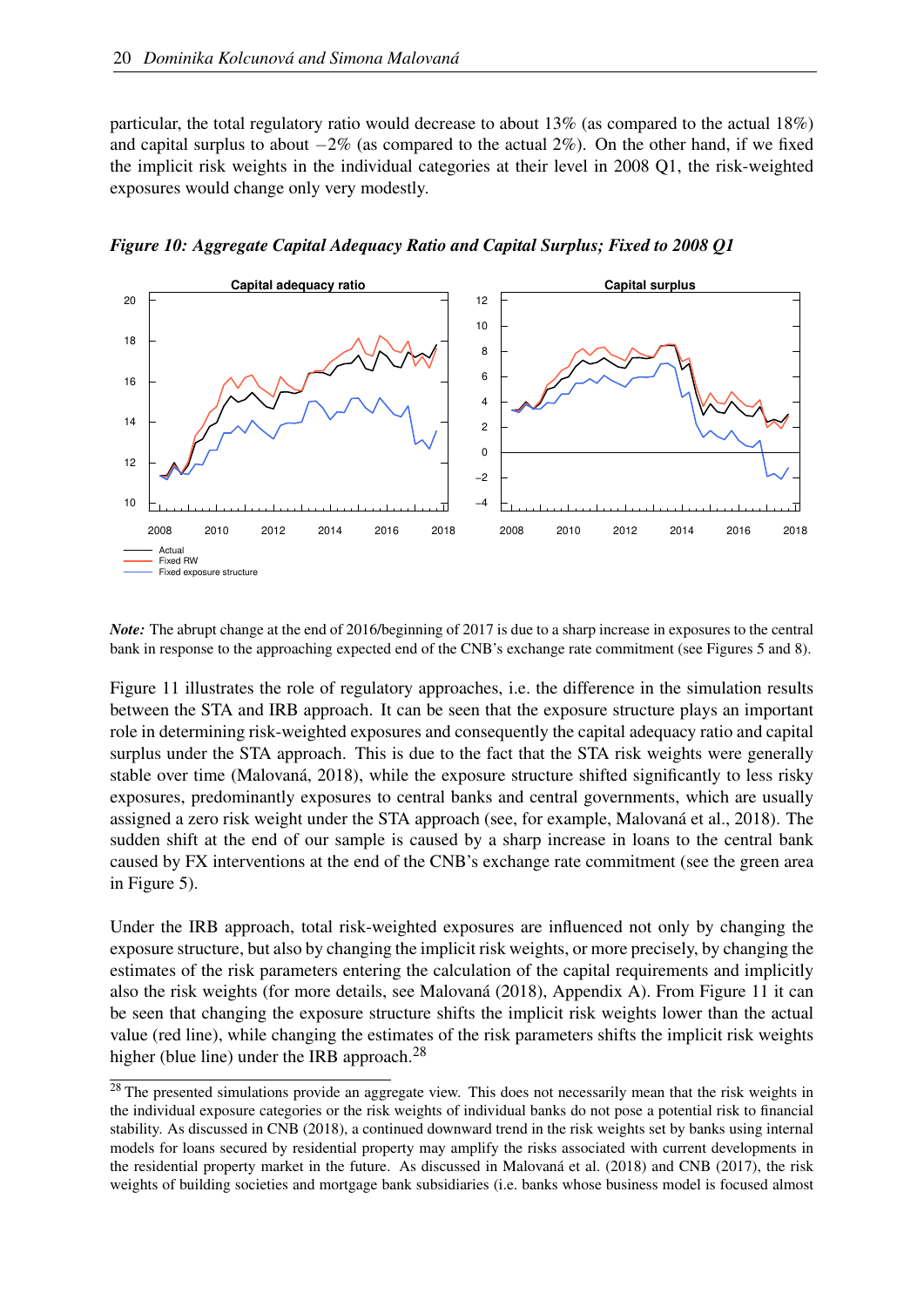

<span id="page-22-0"></span>*Figure 11: Aggregate Capital Adequacy Ratio, Capital Surplus and Implicit Risk Weights – IRB vs STA; Fixed to 2008 Q1*

*Note:* The abrupt change at the end of 2016/beginning of 2017 is due to a sharp increase in exposures to the central bank in response to the approaching expected end of the CNB's exchange rate commitment (see Figures [5](#page-17-0) and [8\)](#page-18-0).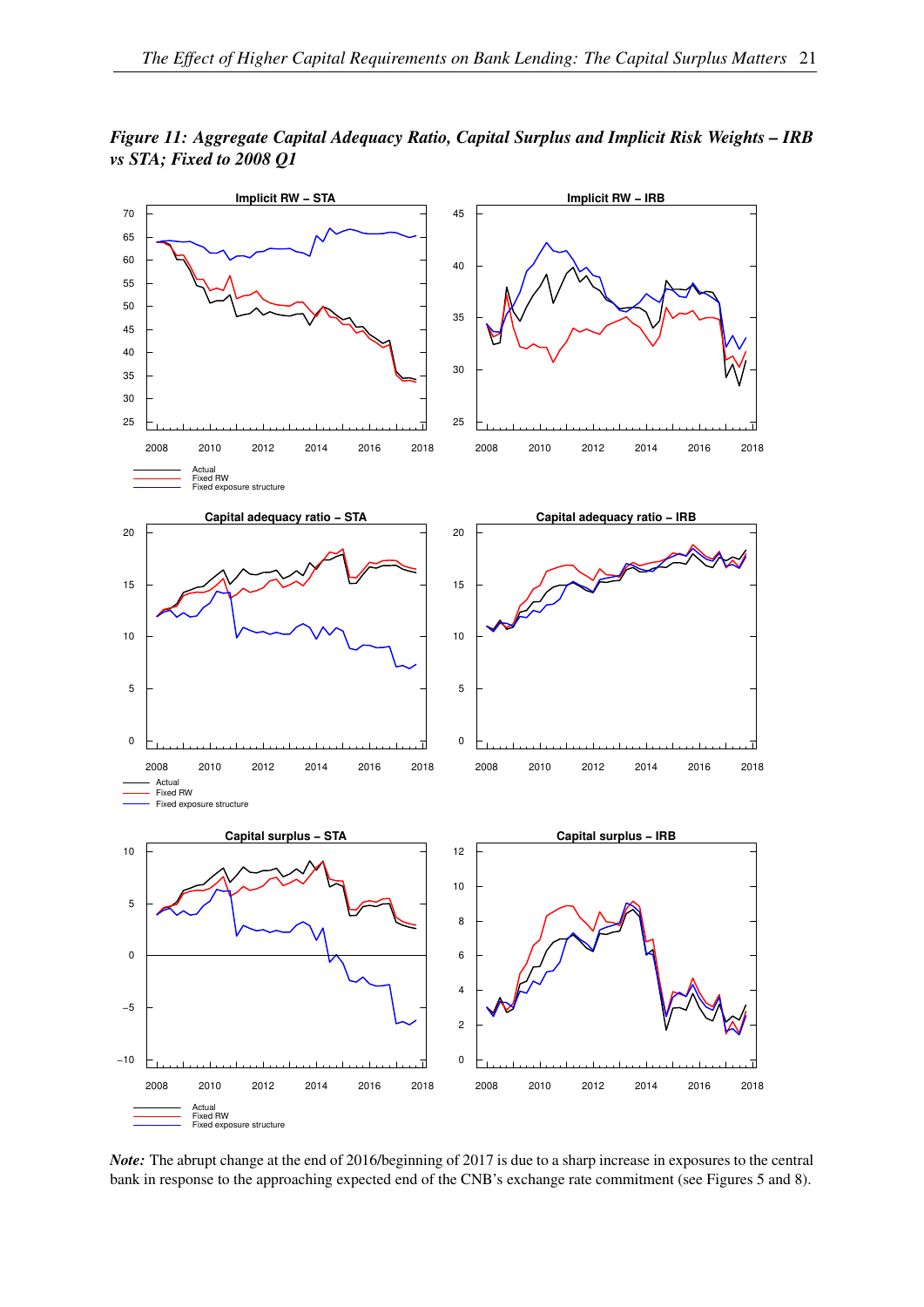Figure [12](#page-23-1) shows that the amount of retained earnings is essential in determining the capital surplus or capital adequacy ratio. With the low retained earnings as of 2008, the aggregate capital adequacy ratio would be almost 6 pp smaller, implying an insufficient level of capital and a negative capital surplus. If the prolonged period of low interest rates and consequently low profitability persisted after 2014, the capital surplus would be about 2 pp lower at the end of 2017 relative to its actual level and only about 1.5 pp above zero.<sup>[29](#page-23-2)</sup>



<span id="page-23-1"></span>

## <span id="page-23-5"></span><span id="page-23-0"></span>5. Empirical Results

#### 5.1 Macro-level Analysis

In this section, we study the dynamics of bank loan growth, other bank specific variables and nominal GDP growth in response to a 1 pp negative shock to banks' capital surplus. We report the 32nd, 50th and 68th percentiles of the distribution of the impulse response functions and use different proxies for banks' profitability or leverage ratio (see Figure [13\)](#page-24-0).<sup>[30](#page-23-3)</sup> All the presented relationships also apply in the opposite direction, because the model is linear and the impulse response functions are symmetrical. For more details on the methodology and variable selection, see section [3.1.](#page-8-3)

A negative shock to the capital surplus<sup>[31](#page-23-4)</sup> leads to a decrease in bank loan growth and consequently in nominal GDP growth. The intuition is straightforward. With a lower capital surplus, banks have less space for balance sheet expansion and credit growth thus decreases. Furthermore, the change in the implicit risk weights decreases too, indicating that banks react to a lower capital surplus by changing their asset structure to less risky. This is in line with the negative response of credit growth,

exclusively on providing loans for house purchase) are, on average, significantly lower than those of other banks. This may signal that the risk weights in IRB building societies may potentially be undervalued.

<span id="page-23-2"></span><sup>&</sup>lt;sup>29</sup> The Pillar 2 capital add-ons, which are part of the overall regulatory capital requirements, are phased in, so that banks usually have 3 years to fulfil the requirements.

<span id="page-23-3"></span> $30$  We use either ROA (the ratio of net profit to total assets in %), the ratio of retained earnings to total assets (in  $\%$ ) or the ratio of regulatory capital (Tier 1 plus Tier 2) to total assets (in  $\%$ ).

<span id="page-23-4"></span><sup>&</sup>lt;sup>31</sup> Such shock may consist in an increase in the capital requirements or an unexpected decrease in capital adequacy ratio.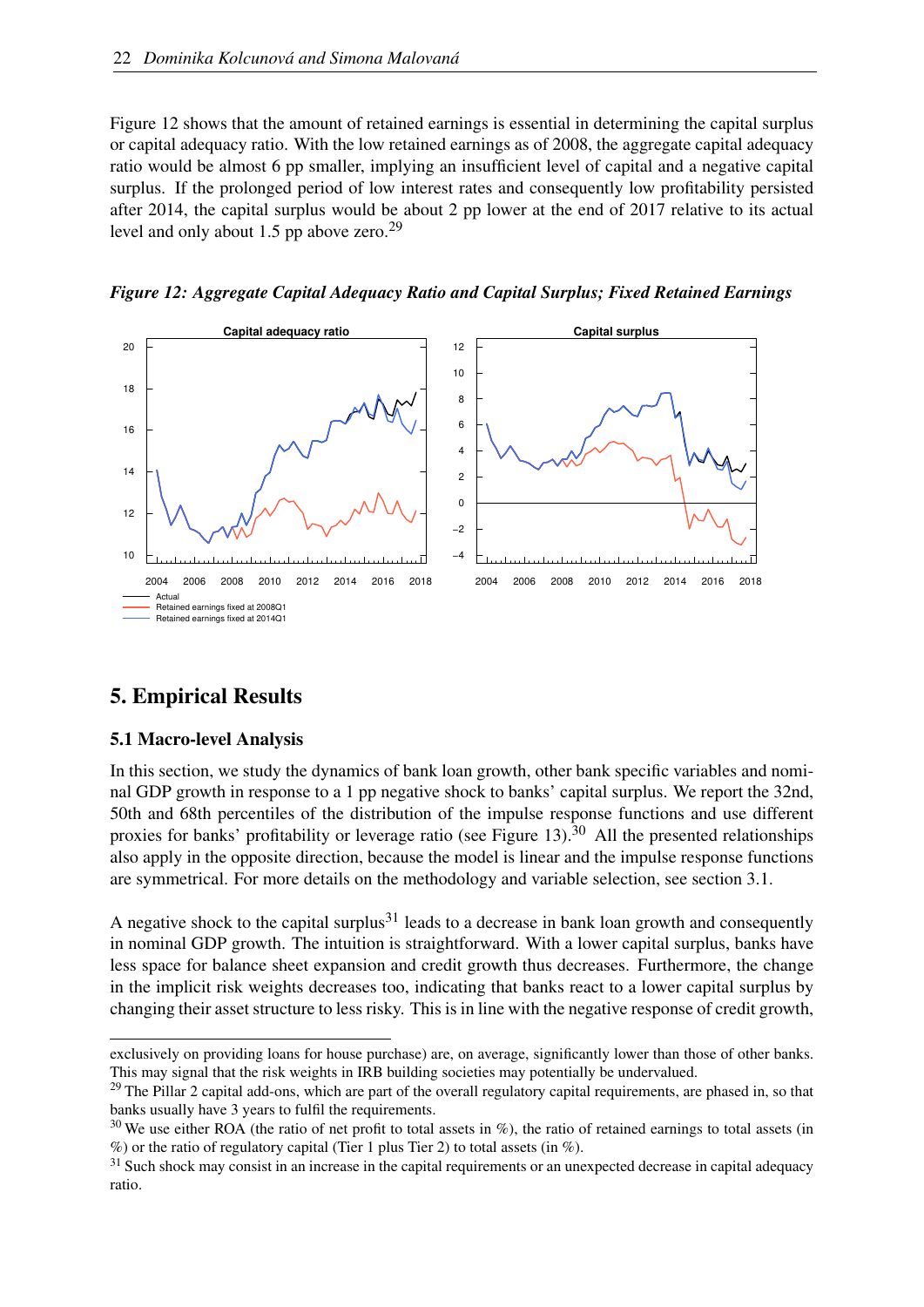as loans to the private sector are considered generally more risky than the other financial assets on banks' balance sheets.

<span id="page-24-0"></span>

*Figure 13: Impulse Response Functions – Negative Shock to Capital Surplus*

*Note:* 32nd, 50th and 68th percentiles of the distribution reported. (a), (b) and (c) belong to different models estimated using the same methodology (see section [3.1\)](#page-8-3).

Comparing the specifications with different proxy variables for banks' profitability or leverage reveals that the effect of a lower capital surplus on banks' profitability (as measured by ROA) is not statistically significant, while the effect on banks' retained earnings and regulatory capital (both in relation to total assets) is positive and significant. This indicates that banks react to a decrease in the capital surplus not only by changing the risk composition of their balance sheets, but also by increasing the share of net profit redirected to regulatory capital in the form of retained earnings.

Ordering the variables differently or controlling for additional variables (the real monetary conditions index, RMCI, or the bank lending rate) does not change the results (see Figure [B1](#page-7-0) in Appendix [B\)](#page-38-0). The response of both the RMCI and the lending rate is very close to zero, indicating that there is no significant effect.

The presented results provide an aggregate macro view of the relationship between banks' capital surplus and loan growth. However, the response might be expected to differ at the micro-level when heterogeneity among banks is taken into account. For example, the responses will most likely differ with respect to individual banks' capitalisation, as discussed in section [3.2.](#page-9-1) These effects cannot be analysed at the macro-level, so they are addressed in the next subsections.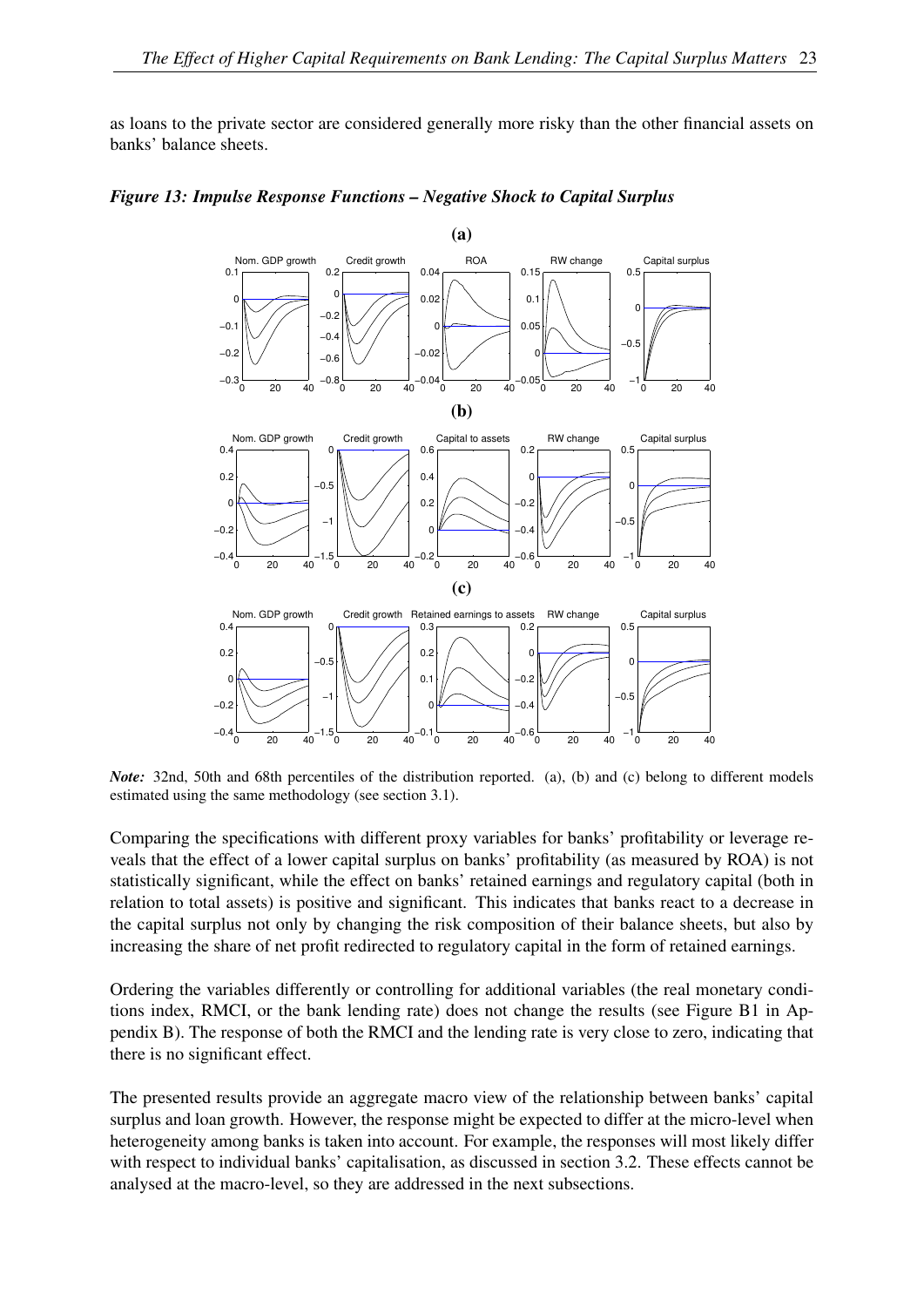#### 5.2 Micro-level Analysis

In this subsection, we provide a wide range of estimation results for the possible effects of higher additional capital requirements using supervisory bank-level data. First, we estimate the direct effect of higher additional capital requirements on various bank-specific variables in order to distinguish between the different transmission channels described in section [2](#page-4-0) and formalised in subsection [3.2.](#page-9-1) Second, we focus our attention more on the relationship between the capital requirements, the capital surplus and credit growth to gain a deeper understanding of their interlinkages. In order to do so, we analyse the direct effect of higher additional capital requirements on bank loan growth with respect to banks' capital surplus and a different lag-lead structure; then we estimate a system of equations describing the indirect effect of higher additional capital requirements on bank loan growth via the capital surplus; and finally, we distinguish between intentionally and unintentionally formed capital surpluses and analyse the transmission via these two variables.

All these model specifications are estimated using the LSDV technique and the bootstrap-based bias-corrected fixed-effect technique; in addition, the systems of equations are estimated using the 3SLS procedure (for more details, see section [3.2\)](#page-9-1). We estimate all specifications using a shorter data sample from 2013 Q1 to 2017 Q4, i.e. covering only the period of changing capital requirements plus four quarters before; the four additional quarters are considered because higher additional capital requirements are announced at least one year before they become effective. The two- and three-equation specifications are also estimated using a longer data sample running from 2004 Q1 to 2017 Q4. The longer data sample serves a few purposes; it can be used as a sensitivity analysis; it can be used to analyse the relationship between the capital surplus and loan growth (similarly to the macro-level analysis); and the results can be more easily compared with those from the macro-level analysis.

For the sake of brevity, we present selected estimation results in the next few subsections; the rest of the results are presented in Appendix [C.](#page-40-0) However, where there are any important differences between the model specifications or estimation techniques, we disclose them transparently and refer to the relevant tables for comparison.

#### *5.2.1 Direct Effect of Higher Additional Capital Requirements*

As discussed in section [2,](#page-4-0) banks may react to higher additional capital requirements in different ways. Therefore, in this subsection we analyse the effect of higher additional capital requirements on different bank-specific variables describing possible transmission channels (see equations [\(1\)](#page-10-0)– [\(6\)](#page-10-6)). The estimation results from the bootstrap-based bias-corrected method are summarised in Table [1.](#page-26-0)

The effect of additional capital requirements on equity and regulatory capital, both in relation to total assets, is not statistically significant (see columns 1 and 3). The effect on retained earnings is, however, positive and statistically significant at the 10% level, indicating that a bank increases its retained earnings in response to higher additional capital requirements (column 2). This is in line with the results obtained using the Bayesian VAR model (see subsection [5.1\)](#page-23-5). The effect of additional capital requirements on banks' implicit risk weights is not statistically significant (see columns 6–7). More importantly, the effect on the total capital surplus and credit growth is negative and both statistically and economically significant, regardless of the model specification and estimation technique. This is in line with the results of the macro-level analysis. Specifically, in response to a 1 pp increase in the additional capital requirements, the total capital surplus decreases by approximately 0.64 pp and the year-on-year growth of bank credit to the private sector (excluding interbank loans) falls by around 0.74 pp. Given the autocorrelation coefficients, the cumulative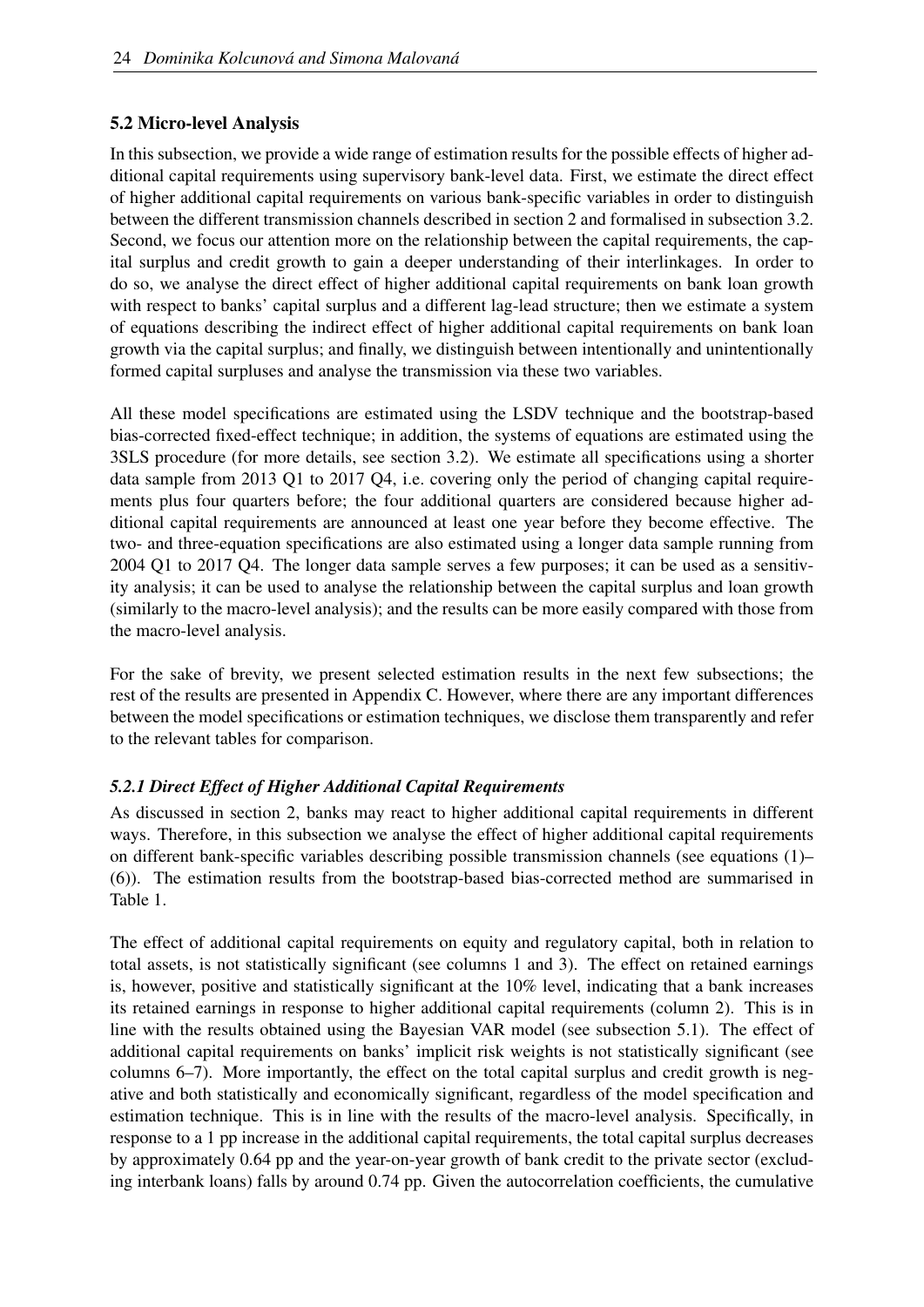long-run effect is approximately −5.0 pp for lending growth and −1.6 pp for the total capital surplus.[32](#page-26-1) It takes about 5 to 6 years for the initial effect on lending growth to disappear and about 3 to 4 years for the initial effect on the total capital surplus to vanish. The cumulative effects after 1 and 2 years are about 2.7 pp and 3.8 pp for loan growth and around 1.5 pp and 1.6 pp for the total capital surplus respectively.

|                                | (1)        | (2)        | (3)        | (4)         | (5)         | (6)        | (7)        | (8)                   |
|--------------------------------|------------|------------|------------|-------------|-------------|------------|------------|-----------------------|
| Dependent var.:                | EA         | <b>REA</b> | CA         | CS          | CS          | <b>RW</b>  | <b>RW</b>  | $%$ $\triangle$ loans |
| Dependent variable (t-1)       | $0.956***$ | $0.994***$ | $0.895***$ | $0.641***$  | $0.600***$  | $0.809***$ | $0.793***$ | $0.852***$            |
|                                | (0.058)    | (0.059)    | (0.054)    | (0.046)     | (0.046)     | (0.059)    | (0.053)    | (0.057)               |
| <b>ORCR</b>                    | 0.0208     | $0.564*$   | $-0.052$   | $-0.609***$ | $-0.636***$ | $-0.056$   | 0.046      | $-0.737**$            |
|                                | (0.046)    | (0.032)    | (0.032)    | (0.073)     | (0.076)     | (0.171)    | (0.176)    | (0.354)               |
| $ROA(t-1)$                     | 0.004      | 0.083      | $-0.013$   | $-0.147$    | $-0.066$    |            |            |                       |
|                                | (0.156)    | (0.073)    | (0.138)    | (0.259)     | (0.259)     |            |            |                       |
| $LLPA(t-1)$                    | 0.241      | 0.154      | 0.166      | $-0.386***$ | $-0.445***$ | $1.007***$ | $1.121***$ | 0.437                 |
|                                | (0.210)    | (0.170)    | (0.123)    | (0.120)     | (0.121)     | (0.366)    | (0.379)    | (0.575)               |
| $CA(t-1)$                      |            |            |            |             |             |            |            | $1.593***$            |
|                                |            |            |            |             |             |            |            | (0.493)               |
| Interbank loans/A (t-1)        |            |            |            |             | 0.006       |            | 0.133      |                       |
|                                |            |            |            |             | (0.038)     |            | (0.157)    |                       |
| Loans to $CB&CG/A$ (t-1)       |            |            |            |             | $-0.002$    |            | 0.012      |                       |
|                                |            |            |            |             | (0.010)     |            | (0.027)    |                       |
| Loans to PS excl. $IL/A$ (t-1) |            |            |            |             | $-0.049**$  |            | 0.007      |                       |
|                                |            |            |            |             | (0.022)     |            | (0.053)    |                       |
| Bonds/ $A(t-1)$                |            |            |            |             | 0.016       |            | 0.080      |                       |
|                                |            |            |            |             | (0.016)     |            | (0.049)    |                       |
| Lending rate $(t-1)$           |            |            |            |             |             |            |            | $-1.269*$             |
|                                |            |            |            |             |             |            |            | (0.669)               |
| Real GDP growth                | $-0.0170$  | $-0.068**$ | 0.010      | 0.087       | 0.092       | $-0.122$   | $-0.161$   | $-0.121$              |
|                                | (0.041)    | (0.030)    | (0.031)    | (0.062)     | (0.063)     | (0.166)    | (0.169)    | (0.329)               |
| PX growth                      | $-0.003$   | 0.002      | 0.003      | $0.031***$  | $0.028**$   | $-0.024$   | $-0.013$   |                       |
|                                | (0.008)    | (0.005)    | (0.006)    | (0.011)     | (0.012)     | (0.027)    | (0.027)    |                       |
| Spread                         | 0.0229     | $-0.057$   | $-0.203*$  | $-1.099***$ | $-1.076***$ | 0.293      | 0.0218     |                       |
|                                | (0.159)    | (0.114)    | (0.112)    | (0.220)     | (0.231)     | (0.545)    | (0.570)    |                       |
| <b>Observations</b>            | 276        | 276        | 276        | 276         | 276         | 276        | 276        | 276                   |
|                                |            |            |            |             |             |            |            |                       |

#### <span id="page-26-0"></span>*Table 1: Estimation Results for Higher Additional Capital Requirements*

*Note:* The specifications are estimated using the bootstrap-based bias-corrected estimator. Bootstrapped standard errors reported in parentheses; \*\*\*, \*\* and \* denote the 1%, 5% and 10% significance levels.

In terms of the coefficients on the control variables, the lending rate is significant in explaining bank loan growth and has a negative effect on it. We also find there is a positive and significant coefficient on the capital-to-assets ratio, indicating that loan growth is higher for banks with a greater amount of regulatory capital.[33](#page-26-2) For banks' capital surplus, there are negative and significant coefficients on the ratio of loan loss provisions to total assets and the spread between the 10-year Czech government bond yield and the 3-month Pribor, and positive and significant coefficients on PX growth and real GDP growth. Risk weights rise with a higher ratio of loan loss provisions to total assets as a proxy for credit risk.

Bank capitalisation. In what follows, we focus our attention solely on the relationship between the capital requirements, the capital surplus and credit growth, as this is the main aim of this paper.

<span id="page-26-1"></span><sup>&</sup>lt;sup>32</sup> The long-run effect is calculated as  $\beta/(1-\alpha)$ , where  $\beta$  is the coefficient on the overall capital requirements and  $\alpha$  is the autocorrelation coefficient.

<span id="page-26-2"></span><sup>&</sup>lt;sup>33</sup> The intuition is the following: a higher capital-to-assets ratio provides more space for balance sheet expansion, while a higher additional capital requirement, holding the capital-to-assets ratio constant, reduces the capital surplus and thus reduces the space for balance sheet expansion. Moreover, changing the capital requirements while holding capital-to-assets constant is not an unreasonable condition, as we have seen that the effect of the ORCR on the capital-to-assets ratio is almost zero and not statistically significant.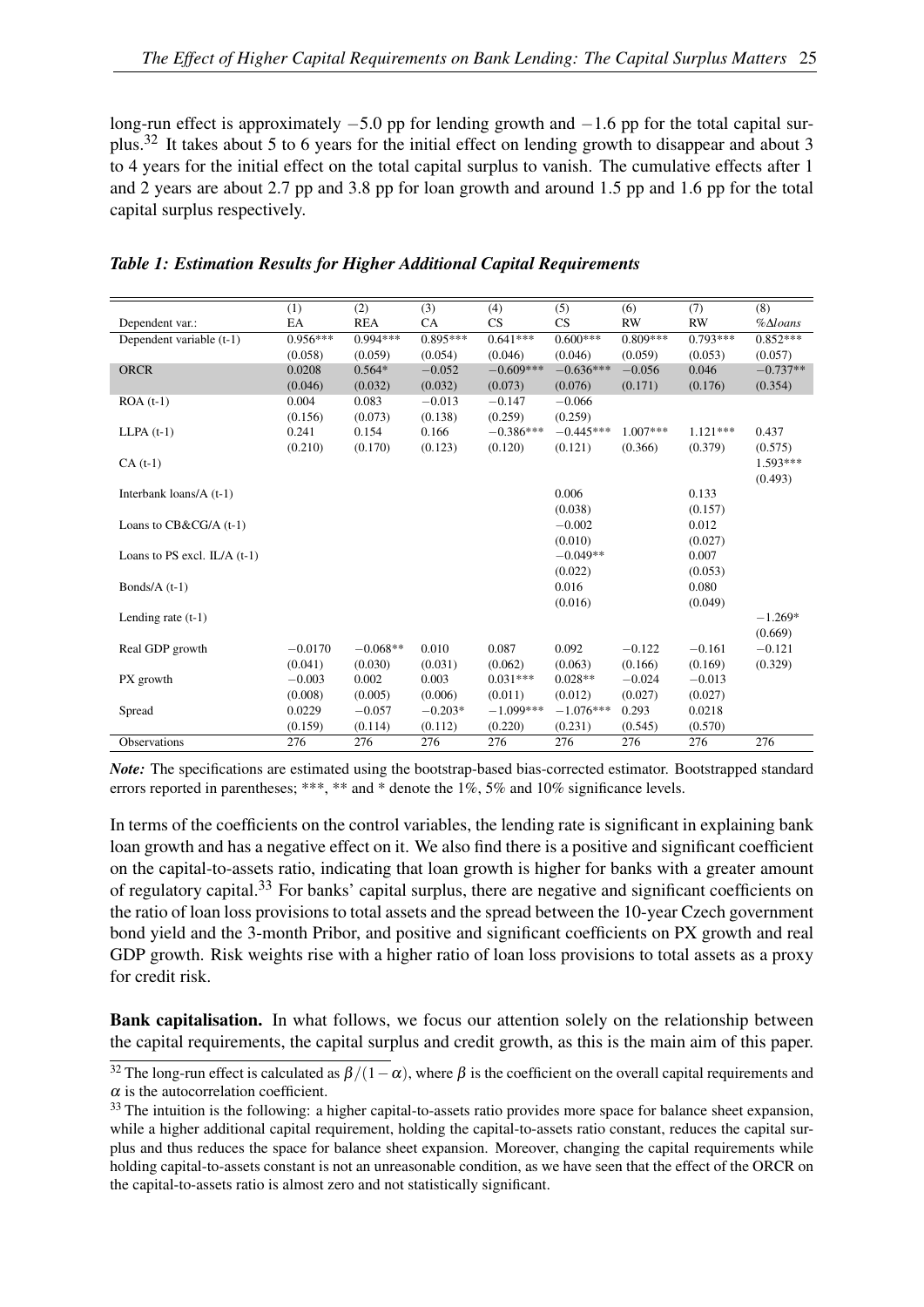As discussed in subsection [2,](#page-4-0) the effect of higher additional capital requirements may differ with respect to bank capitalisation, or, more specifically, with respect to the initial size of the capital surplus.[34](#page-27-0),[35](#page-27-1) The relationship between the overall capital requirements and bank loan growth remains statistically significant only for banks with lower capital surpluses (see Table [2\)](#page-27-2), which supports our initial intuition. In terms of size, the effect is also much stronger as compared to estimates without interaction dummies, suggesting that the effect in the baseline regression may be driven by banks with lower capital surpluses. In particular, the effect for banks with lower capital surpluses is 60% stronger than the effect for all banks.

|                          | (1)                 | (2)         |
|--------------------------|---------------------|-------------|
| Estimation method:       | <b>BBBC</b>         | <b>LSDV</b> |
| Dependent var.:          | $\%$ $\Delta$ loans | %∆loans     |
| $% \Delta loans$ (t-1)   | $0.853***$          | $0.749***$  |
|                          | (0.0582)            | (0.0465)    |
| ORCR <sup>*</sup> dLowCS | $-1.147*$           | $-1.751***$ |
|                          | (0.659)             | (0.576)     |
| $ORCR*(1-dLowCS)$        | $-0.472$            | $-0.606$    |
|                          | (0.305)             | (0.365)     |
| $LLPA(t-1)$              | 0.445               | 0.166       |
|                          | (0.496)             | (0.263)     |
| $CA(t-1)$                | $1.404**$           | $1.794**$   |
|                          | (0.542)             | (0.695)     |
| Lending rate $(t-1)$     | $-1.161*$           | $-1.501***$ |
|                          | (0.673)             | (0.442)     |
| Real GDP growth          | $-0.0859$           | $-0.0838$   |
|                          | (0.377)             | (0.295)     |
| <b>Observations</b>      | 276                 | 276         |

<span id="page-27-2"></span>*Table 2: Estimation Results of Higher Additional Capital Requirements wrt Banks' Capital Surplus*

*Note:* The specifications are estimated using the least square dummy variable estimator (LSDV) with robust (clustered) standard errors and the bootstrap-based bias-corrected estimator (BBBC) with bootstrapped standard errors. Standard errors reported in parentheses; \*\*\*, \*\* and \* denote the 1%, 5% and 10% significance levels. dLowCS – a dummy variable which equals 1 for the five banks with the lowest total capital surpluses in the period after 2014, i.e. after the introduction of capital buffers and Pillar 2 add-ons.

Different lags and leads. Higher capital buffers (such as the countercyclical capital buffer) are usually announced well in advance of them taking effect. On the other hand, Pillar 2 capital addons may be announced only a few months before they become effective. However, there may be a phase-in, or transitional, period during which banks are required to fulfil the higher Pillar 2 capital add-ons only partly. Banks can therefore react to the higher additional requirements in advance. However, they may also react with some delay after evaluating their own situation, the macroeconomic situation and the outlook for the near future. We therefore estimate the relationship between the overall capital requirements and bank loan growth with up to four lags or leads. For the sake of brevity, we only report estimates of the coefficient on the interaction dummy between higher additional capital requirements and the dummy for banks with lower capital surpluses (see Table [3\)](#page-28-0); the effect for banks with higher capital surpluses turns out to be not statistically significant, similarly to the previous results. The complete estimation results are presented in Table [C2](#page-27-2) in the Appendix. Allowing for lags or leads reveals that banks tend to react at the time when the higher additional

<span id="page-27-0"></span> $34$  Even though we cover only a relatively small sample of banks located in one country, there is still noticeable heterogeneity with respect to the capital surplus held (see Figure [4\)](#page-16-0).

<span id="page-27-1"></span> $35$  In addition, we introduce an interaction variable between the overall capital requirements and a dummy variable for four large banks accounting for about 75% of total consolidated banking sector assets as of 2017 Q4; the estimation results, however, remain similar for both groups, i.e. they do not yield any additional information, so we do not report them.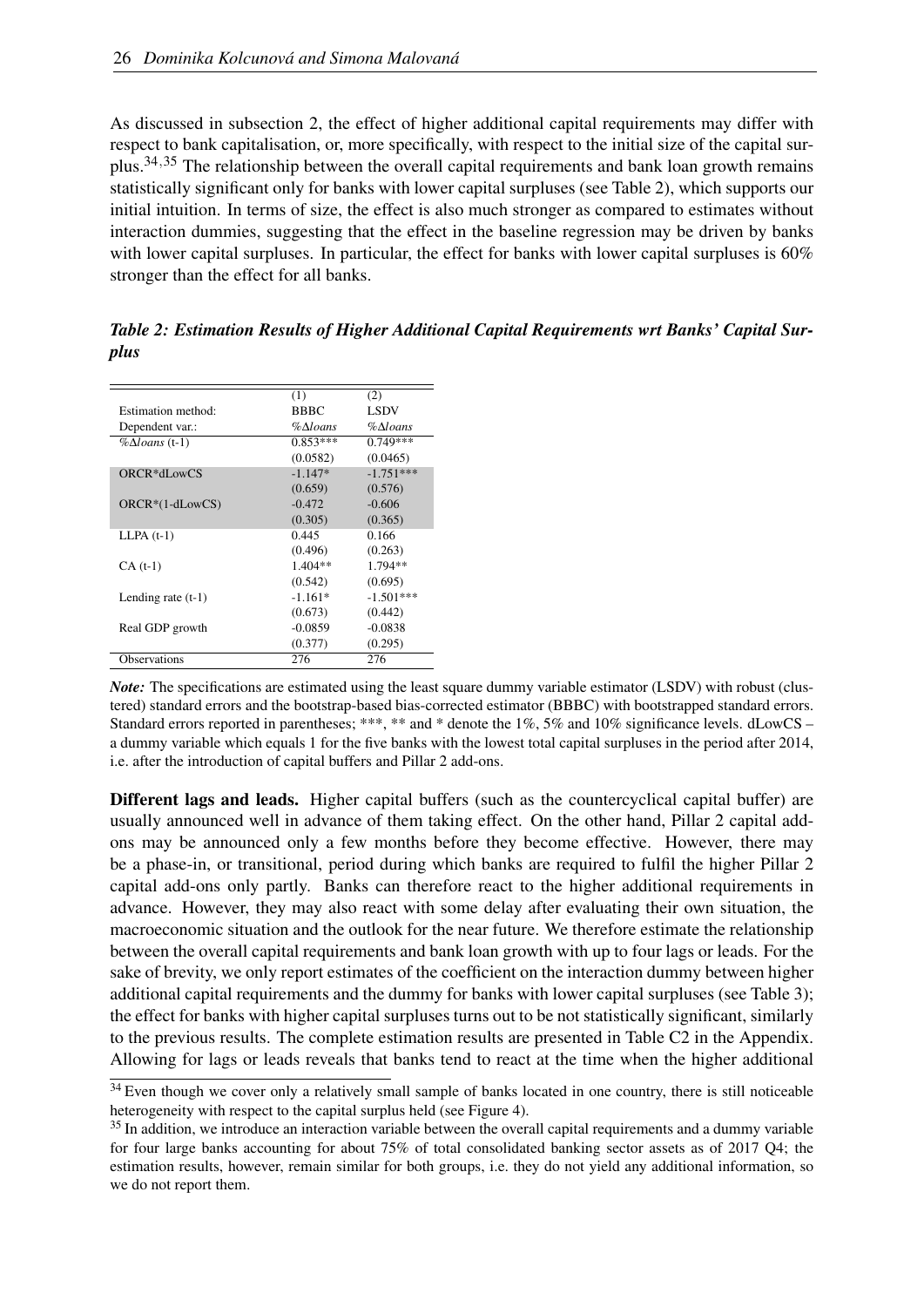capital requirements become effective, or with a slight delay. The effect tends to be weaker with more lags and turns out to be not statistically significant for leads. The immediate effect, i.e. the reaction in the same quarter, remains the strongest. We therefore conclude that a richer lag or lead structure is not necessary and does not help to explain the variation, as it does not capture the nature of the data.

<span id="page-28-0"></span>

| Table 3: Effect of Higher Additional Capital Requirements on Loan Growth of Banks with |  |  |  |  |
|----------------------------------------------------------------------------------------|--|--|--|--|
| <b>Relatively Low Capital Surpluses – Coefficient Estimates</b>                        |  |  |  |  |

| No. of lags    |                               | Coeff. on ORCR*dLowCS         |
|----------------|-------------------------------|-------------------------------|
|                | <b>BBBC</b>                   | <b>LSDV</b>                   |
| $-4$           | not statistically significant | not statistically significant |
| $-3$           | not statistically significant | not statistically significant |
| $-2$           | not statistically significant | not statistically significant |
| -1             | not statistically significant | $-1.07*$                      |
| 0              | $-1.19*$                      | $-1.78***$                    |
|                | $-1.13**$                     | $-1.61**$                     |
| $\mathfrak{D}$ | $-0.91**$                     | $-1.37**$                     |
| 3              | not statistically significant | $-1.10*$                      |
| 4              | not statistically significant | not statistically significant |

*Note:* The table presents estimates of the coefficient on the interaction variable between ORCR and dLowCS (the dummy for banks with low capital surpluses). The interaction variable enters the estimation equation with up to four lags or leads. Negative lags in the table correspond to leads; for example, −1 corresponds to one lead. The model also includes the interaction variable between ORCR and (1-dLowCS), which is not statistically significant in either specification. Complete results are given in Table [C2](#page-27-2) in the Appendix. BBBC – bootstrap-based biascorrected estimator; LSDV – least square dummy variable estimator with robust (clustered) standard errors.

#### *5.2.2 Indirect Effect of Higher Additional Capital Requirements on Banks' Lending Via the Capital Surplus*

In this subsection, we estimate the effect of higher additional capital requirements on bank loan growth indirectly via their effect on the capital surplus (see equations [8](#page-11-1)[–9\)](#page-11-2). This exercise helps us to gain more information on possible transmission channels. The importance of the capital surplus in the transmission of higher additional capital requirements was demonstrated in the previous subsection, which showed that the effect is much stronger for banks with lower capital surpluses.

The results obtained using the system of equations confirm those obtained using individual equations (see Table [4\)](#page-29-0). Specifically, a 1 pp increase in the additional capital requirements depresses the total capital surplus by approximately 0.7 pp (regardless of the initial capital surplus) and the loan growth of banks with lower capital surpluses by around 1.5 pp (−0.67 times 2.2). Similarly to the direct effects, the response of loan growth is not statistically significant for better-capitalised banks. The long-run indirect effect of a 1 pp increase in the additional capital requirements is an approximately 6.2 pp decrease in loan growth for relatively low-capitalised banks.<sup>[36](#page-28-1)</sup>

<span id="page-28-1"></span><sup>&</sup>lt;sup>36</sup> We calculate the long-term impact in this system of equations assuming only first-round effects:  $\beta_{CSEq} * \beta_{LoanEq} / (1 - \alpha_{LoanEq}).$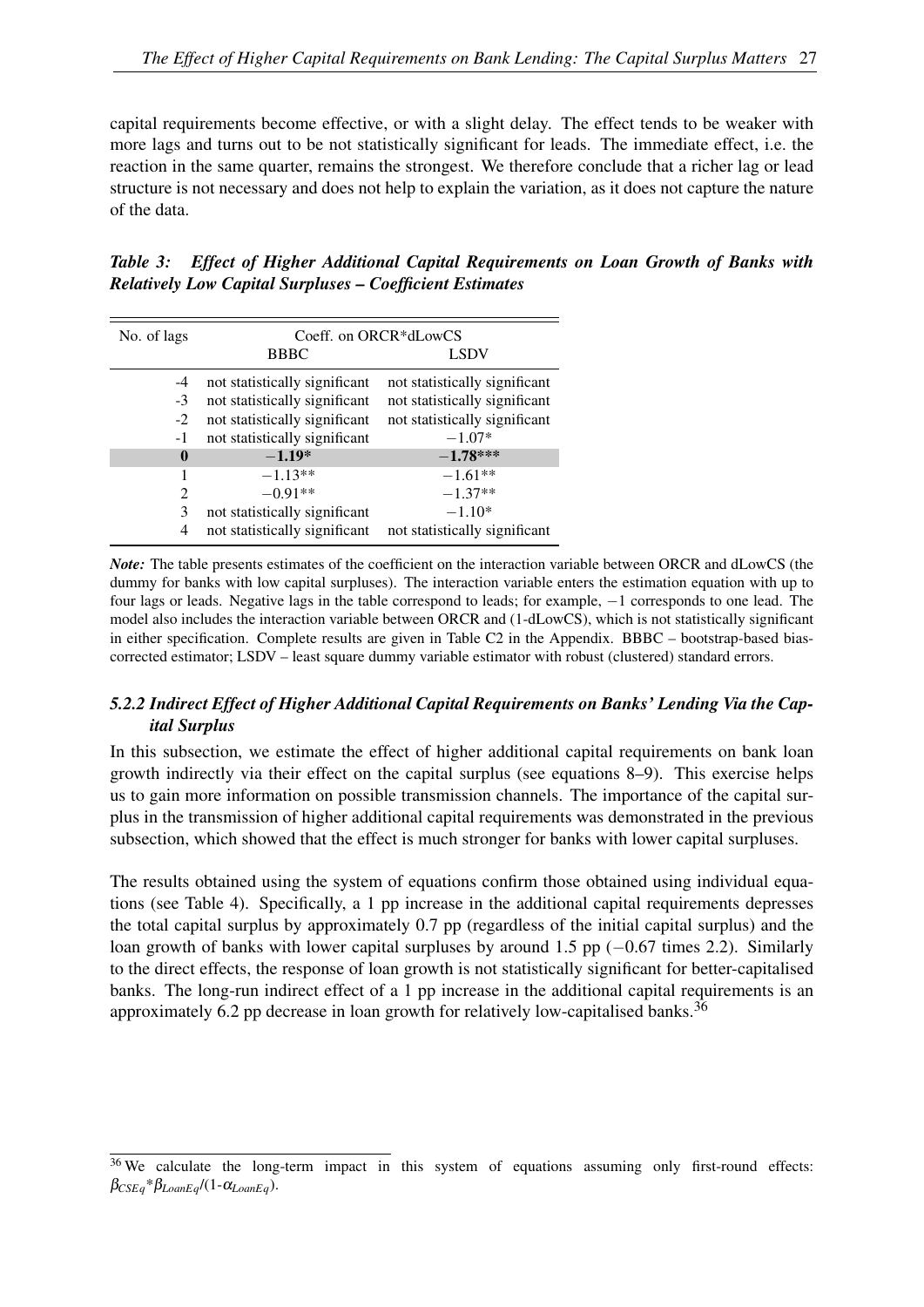|                                | (1)         | $\overline{(2)}$      | (3)         | (4)                   |
|--------------------------------|-------------|-----------------------|-------------|-----------------------|
| Dependent var.:                | CS          | $%$ $\triangle$ loans | CS          | $%$ $\triangle$ loans |
| Dependent var. (t-1)           | $0.516***$  | $0.769***$            | $0.519***$  | $0.765***$            |
|                                | (0.040)     | (0.0334)              | (0.040)     | (0.0319)              |
| ORCR $(t-1)$                   | $-0.702***$ |                       |             |                       |
|                                | (0.063)     |                       |             |                       |
| $CS(t-1)$                      |             | 0.197                 |             |                       |
|                                |             | (0.248)               |             |                       |
| ORCR*dLowCS                    |             |                       | $-0.668***$ |                       |
|                                |             |                       | (0.084)     |                       |
| ORCR*(1-dLowCS)                |             |                       | $-0.711***$ |                       |
|                                |             |                       | (0.066)     |                       |
| $CS$ (t-1)* $dLowCS$           |             |                       |             | 2.188***              |
|                                |             |                       |             | (0.445)               |
| $CS$ (t-1)*(1-dLowCS)          |             |                       |             | $-0.236$              |
|                                |             |                       |             | (0.251)               |
| $ROA(t-1)$                     | $-0.035$    |                       | $-0.037$    |                       |
|                                | (0.170)     |                       | (0.172)     |                       |
| $LLPA(t-1)$                    | $-0.531***$ | 0.380                 | $-0.532***$ | $-0.053$              |
|                                | (0.106)     | (0.654)               | (0.106)     | (0.629)               |
| Interbank loans/A (t-1)        | 0.002       |                       | 0.010       |                       |
|                                | (0.036)     |                       | (0.037)     |                       |
| Loans to CB&CG/A (t-1)         | $-0.008$    |                       | $-0.008$    |                       |
|                                | (0.011)     |                       | (0.011)     |                       |
| Loans to PS excl. $IL/A$ (t-1) | $-0.064***$ |                       | $-0.061***$ |                       |
|                                | (0.019)     |                       | (0.019)     |                       |
| Bonds/ $A(t-1)$                | 0.015       |                       | 0.016       |                       |
|                                | (0.017)     |                       | (0.017)     |                       |
| Lending rate $(t-1)$           |             | $-0.853$              |             | $-0.973*$             |
|                                |             | (0.526)               |             | (0.505)               |
| $CA(t-1)$                      |             | 1.901***              |             | $1.674***$            |
|                                |             | (0.500)               |             | (0.479)               |
| Real GDP growth                | $0.100*$    | $-0.681***$           | $0.095*$    | $-0.390$              |
|                                | (0.056)     | (0.262)               | (0.056)     | (0.256)               |
| PX growth                      | $0.028***$  |                       | $0.029***$  |                       |
|                                | (0.0107)    |                       | (0.0108)    |                       |
| Spread                         | $-1.058***$ |                       | $-1.077***$ |                       |
|                                | (0.212)     |                       | (0.212)     |                       |
| IRB dummy                      | $-0.891$    |                       | $-1.373$    |                       |
|                                | (0.556)     |                       | (1.008)     |                       |
| <b>Observations</b>            | 276         |                       | 276         |                       |

<span id="page-29-0"></span>*Table 4: Estimation Results for Higher Additional Capital Requirements – System of Two Equations*

*Note:* Specifications are estimated using the three-stage least squares estimator. Standard errors reported in parentheses; \*\*\*, \*\* and \* denote the 1%, 5% and 10% significance levels.

The effect via intentional and unintentional capital surpluses. As discussed in section [3.2,](#page-9-1) the transmission of higher additional capital requirements via intentional and unintentional capital surpluses may differ, as they are of different nature. We thus provide estimates for a three-equation structure, dividing the total capital surplus into intentional and unintentional (see equations [10–](#page-12-4)[12\)](#page-12-5). Again, we estimate the specification with and without the dummy for banks with relatively low capital surpluses. The results are provided in Tables [C5](#page-30-0)[–C6](#page-32-0) in Appendix [C.](#page-40-0)

The results show that higher additional capital requirements reduce the intentional capital surplus (ICS) and have no statistically significant effect on the unintentional capital surplus (UCS). In particular, a 1 pp increase in the additional capital requirements leads to a 0.8 pp decrease in the ICS; this effect is similar to that estimated by [Malovaná](#page-36-6) [\(2017\)](#page-36-6) and is in line with the intuition presented in section [2.](#page-4-0) While the intentional capital surplus is formed deliberately with respect to asset structure and riskiness, the unintentional capital surplus is a result of temporary fluctuations in banks'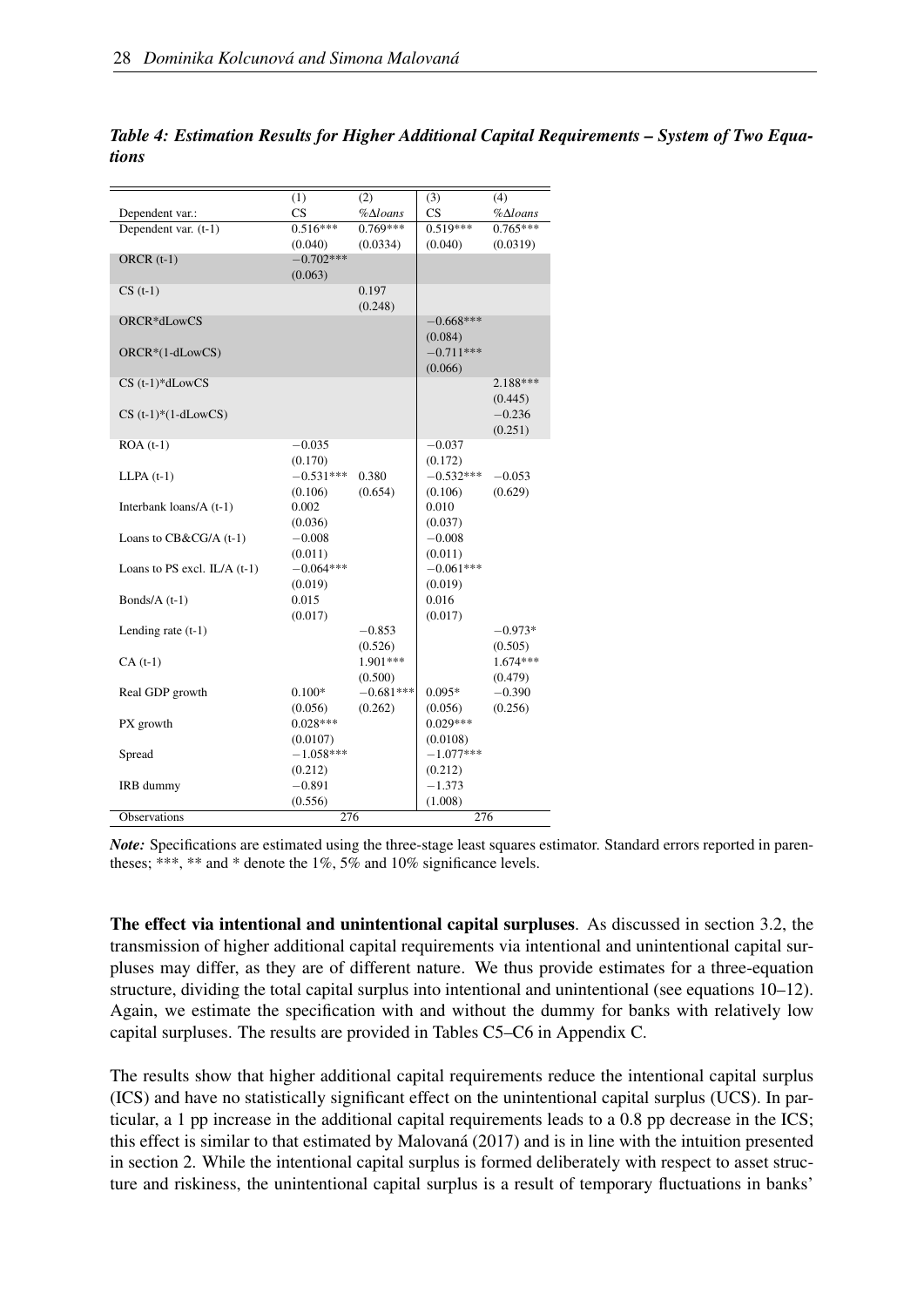profitability<sup>[37](#page-30-1)</sup>; this is supported by the fact that that UCS takes both positive and negative values and is much closer to zero (with a mean of 0.5, as compared to 5 for the ICS).

The results also show that the impact on bank loan growth differs for banks with relatively high and relatively low capital surpluses. In particular, an increase in the additional capital requirements of 1 pp leads to a decrease in loan growth via the ICS of −1.8 pp (−0.76\*2.39; see Table [C5\)](#page-30-0); the effect is slightly more negative than the effect via the total capital surplus  $(-1.5 \text{ pp})$ ; see Table [4\)](#page-29-0). The effect via the UCS is not statistically significant, but the link between the UCS and bank loan growth is. These results, however, should be interpreted with caution, because the two measures – the intentional and unintentional capital surpluses – are not observable variables.

#### 5.3 Summary of Results, Their Robustness and Discussion

So far, we have used different estimation approaches (macro-level vs micro-level analysis), different model specifications, different estimation techniques and different data sample lengths to identify the effect of additional capital requirements on bank loan growth. Table 5 provides a summary of selected estimation results. Overall, we consider the estimated effects to be robust.

| Table            | Specification               | Data sample | Estimation technique | ST effect                     | LT effect |
|------------------|-----------------------------|-------------|----------------------|-------------------------------|-----------|
| $\mathbf{2}$     | direct effect               | short       | <b>BBBC</b>          | $-0.74**$                     | $-4.98$   |
| 3                | direct effect, low-cap      | short       | <b>BBBC</b>          | $-1.19*$                      | $-7.85$   |
| 3                | direct effect, better-cap   | short       | <b>BBBC</b>          | not statistically significant |           |
| C <sub>2</sub>   | direct effect               | short       | <b>LSDV</b>          | $-1.03**$                     | $-4.21$   |
| C <sub>2</sub>   | direct effect, low-cap      | short       | <b>LSDV</b>          | $-1.75***$                    | $-6.98$   |
| C <sub>2</sub>   | direct effect, better-cap   | short       | <b>LSDV</b>          | not statistically significant |           |
| $\boldsymbol{4}$ | indirect effect             | short       | 3SLS                 | not statistically significant |           |
| 4                | indirect effect, low-cap    | short       | 3SLS                 | $-1.47***$                    | $-6.22$   |
| $\boldsymbol{4}$ | indirect effect, better-cap | short       | 3SLS                 | not statistically significant |           |
| C <sub>4</sub>   | indirect effect             | short       | <b>LSDV</b>          | not statistically significant |           |
| C <sub>4</sub>   | indirect effect, low-cap    | short       | <b>LSDV</b>          | $-1.48***$                    | $-6.18$   |
| C <sub>4</sub>   | indirect effect, better-cap | short       | <b>LSDV</b>          | not statistically significant |           |
| C <sub>4</sub>   | indirect effect             | short       | <b>BBBC</b>          | not statistically significant |           |
| C <sub>4</sub>   | indirect effect, low-cap    | short       | <b>BBBC</b>          | $-1.09**$                     | $-6.51$   |
| C4               | indirect effect, better-cap | short       | <b>BBBC</b>          | not statistically significant |           |

<span id="page-30-0"></span>*Table 5: Summary of Selected Estimation Results of Effect of Higher Additional Capital Requirements on Bank Loan Growth*

*Note:* Baseline results are in bold. BBBC – bootstrap-based bias-corrected LSDV estimator with bootstrapped standard errors; LSDV – least squares dummy variable; 3SLS – three-stage least squares. ST (short-term) effect – effect in t for direct estimation and in t+1 for indirect estimation; LT (long-term) effect calculated as  $\beta/(1-\alpha)$ , where  $\beta$  is coefficient on ORCR and  $\alpha$  is autocorrelation coefficient.

The effect of higher additional capital requirements is negative across different model specifications. Differentiating between banks with relatively low capital surpluses and other banks indicates that the negative relationship primarily applies to low-capitalised banks; the impact on better-capitalised banks is not statistically significant. Quantitatively, the short-term effect of a 1 pp increase in the additional capital requirements is a decrease in loan growth of banks with relatively low capital

<span id="page-30-1"></span><sup>&</sup>lt;sup>37</sup> The results show that the unintentional surplus is slightly higher with higher retained earnings and a higher ratio of interest income to assets, although the effect is not significantly different from zero. However, the UCS is significantly lower for IRB banks than for non-IRB banks.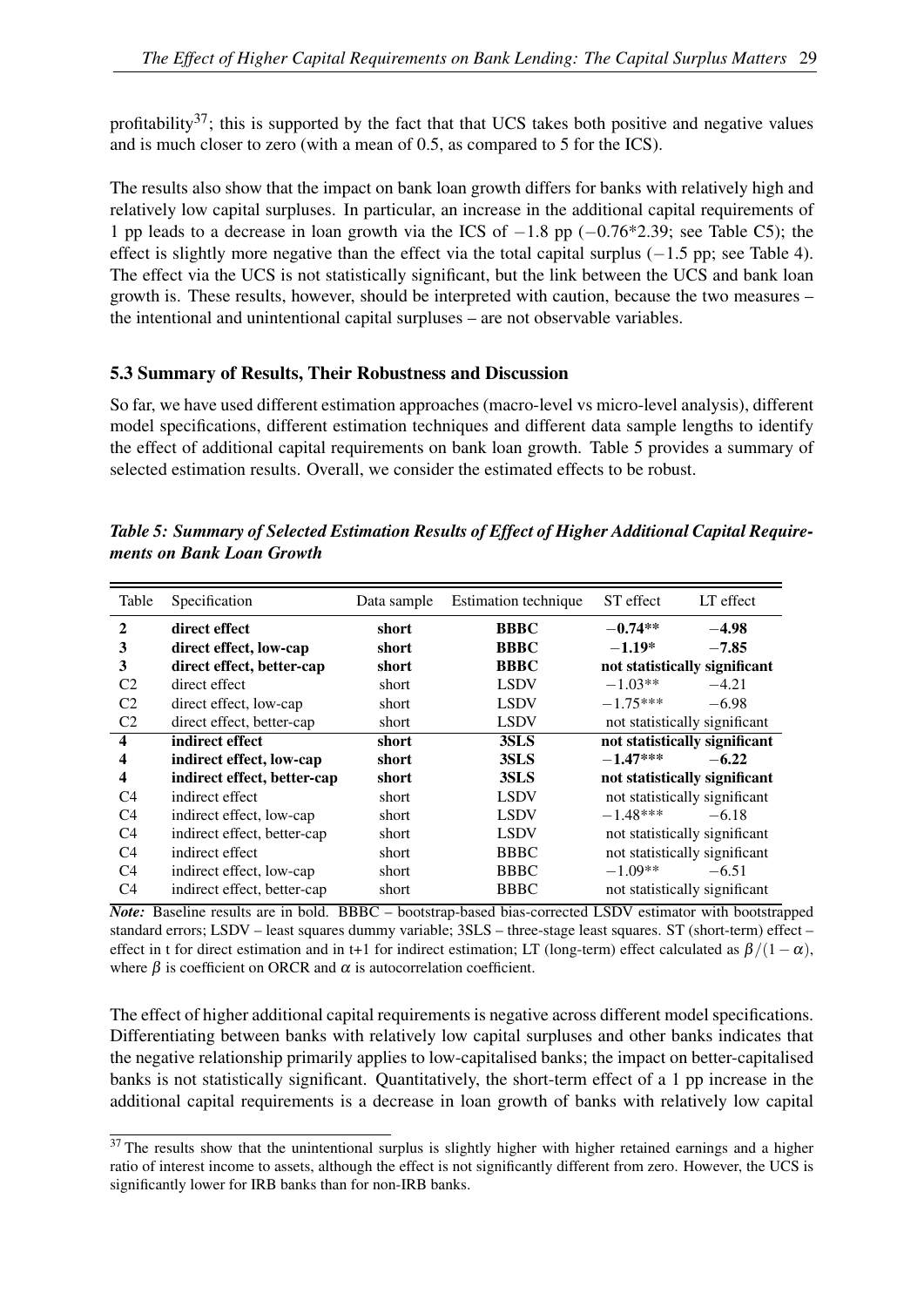surpluses of about 1.2–1.8 pp; the long-term effect lies between  $-6.2$  and  $-7$  pp.<sup>[38](#page-31-0)</sup> These numbers are very much in line with those estimated by [Aiyar et al.](#page-34-1) [\(2014\)](#page-34-1) and [Bridges et al.](#page-34-2) [\(2015\)](#page-34-2) for the UK banking sector. Similarly to us, the authors of both papers study the effect of higher *capital requirements* rather than higher *capital adequacy ratios*; they estimate the effect to be between −1 and −8 pp in the short run (depending on the type of loan) and between −6 and −8 pp in the long run. Studies analysing the effect of changes in capital ratios on bank loan growth usually report a weaker relationship, i.e. lower coefficient estimates. This is not surprising as they lack the link between capital requirements and the capital surplus (see section [2\)](#page-4-0) and are not able to isolate periods of increasing capital requirements.

The results using a longer sample are comparable in terms of direction and statistical significance, but weaker (see Appendix [C\)](#page-40-0); this is because the true variation in the overall regulatory capital requirements takes place only after 2014. The relationship between the capital surplus and loan growth, however, remains positive and statistically significant in the period before 2013, as indicated by the estimation results with an additional interaction dummy controlling for the pre- and post-2013 periods (see Table [6\)](#page-32-0). In particular, a 1 pp increase in the capital surplus leads to about a 0.6– 0.7 pp increase in the loan growth of banks with lower capital surpluses in the period before 2013. This suggests that the relationship between the capital surplus and loan growth plays an important role in banks' behaviour and does not serve only as an intermediate channel for the transmission of higher additional capital requirements. These results are in line with the macro-level analysis, which points to a statistically significant positive relationship between the aggregated bank capital surplus and loan growth. Specifically, in response to a 1 pp negative shock to banks' capital surplus, loan growth drops by about 0.2 pp after one quarter. Cumulatively, the capital surplus drops by 3 pp after one year and 5.5 pp after three years, which leads respectively to a 1.5 pp and 6.5 pp drop in bank loan growth.

In addition, we test the robustness of the micro-level results by controlling for additional demandside factors in the equation for loan growth (the unemployment rate, wage growth and the real monetary conditions index).<sup>[39](#page-31-1)</sup> The results remain robust.

Next, we provide a very simple simulation exercise using the coefficient estimates from a twoequation model (the coefficients on the capital requirements and an autocorrelation coefficient) and calculate the hypothetical bank loan growth if no increase in the combined capital buffer requirement had occurred, all else being equal.<sup>[40](#page-31-2)</sup> Figure [15](#page-33-1) shows a significant difference in the effect between banks with relatively low capital surpluses and the remaining banks; the simulations indicate that the loan growth of the former group of banks might have been higher at the end of 2017. This, however, does not apply to the sector as a whole (see Figure [14\)](#page-32-1), which remains well capitalised and absorbs the higher additional capital requirements without any substantial trouble; the estimations with a three-equation model indicate that banks can even benefit from higher requirements, as they increase the resilience of the sector as perceived by financial markets and investors.

<span id="page-31-0"></span><sup>&</sup>lt;sup>38</sup> The long-term relationship between higher additional requirements and the capital surplus or loan growth should be taken with caution because of the relatively short time span used in our estimation. The long-term relationship between the capital surplus and loan growth, however, is also estimated using a longer data sample, so these effects are more reliable.

<span id="page-31-1"></span> $39$  The robustness estimation results are not reported but are available upon request.

<span id="page-31-2"></span> $40$  The capital surplus proved to be an important factor in the transmission of higher additional capital requirements, so we only report simulations using indirect effects and divide them by banks' capitalisation. In addition, we do not consider Pillar 2 add-ons in these simulations, as the phase-in period may differ across banks and may be prolonged beyond the horizon of our analysis.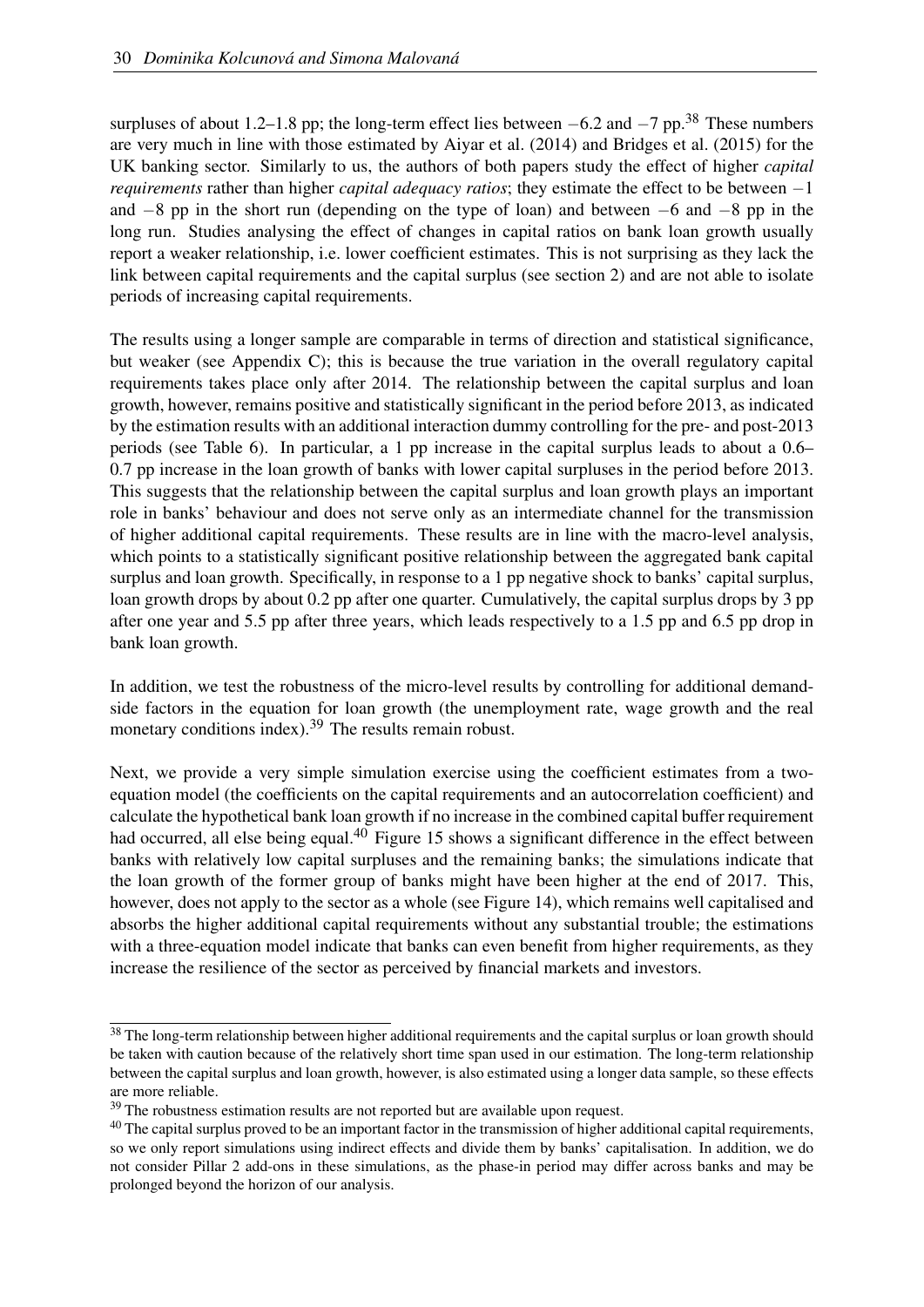<span id="page-32-0"></span>

|                                   | (1)                   | (2)                   |
|-----------------------------------|-----------------------|-----------------------|
| Estimation technique:             | <b>BBBC</b>           | <b>LSDV</b>           |
| Dependent var.:                   | $%$ $\triangle$ loans | $%$ $\triangle$ loans |
| $\% \Delta loans$ (t-1)           | $0.798***$            | $0.849***$            |
|                                   | (0.0355)              | (0.0357)              |
| $CS$ (t-1)* $dPostCR*dLowCS$      | $1.633**$             | $1.483**$             |
|                                   | (0.585)               | (0.580)               |
| $CS$ (t-1)*dPostCR*(1-dLowCS)     | $-0.0730$             | $-0.0595$             |
|                                   | (0.174)               | (0.143)               |
| $CS$ (t-1)*(1-dPostCR)*dLowCS     | $0.663***$            | $0.565*$              |
|                                   | (0.201)               | (0.303)               |
| $CS$ (t-1)*(1-dPostCR)*(1-dLowCS) | $-0.00311$            | $-0.0181$             |
|                                   | (0.177)               | (0.124)               |
| $LLPA(t-1)$                       | $-0.556$              | $-0.428$              |
|                                   | (0.519)               | (0.391)               |
| Real GDP growth                   | $0.412**$             | $0.336***$            |
|                                   | (0.144)               | (0.117)               |
| Lending rate $(t-1)$              | 0.647                 | 0.478                 |
|                                   | (0.389)               | (0.305)               |
| $CA(t-1)$                         | $-0.270$              | $-0.180$              |
|                                   | (0.277)               | (0.271)               |
| <b>Observations</b>               | 630                   | 630                   |

*Note:* The specifications are estimated using the bootstrap-based bias-corrected estimator (BBBC) with bootstrapped standard errors and the least square dummy variable (LSDV) estimator with robust (clustered) standard errors. \*\*\*, \*\* and \* denote the 1%, 5% and 10% significance levels. dLowCS – a dummy variable which equals 1 for the five banks with the lowest total capital surpluses in the period after 2014, i.e. after the introduction of capital buffers and Pillar 2 add-ons; dPostCR – a dummy variable which equals 1 for the period after 2013.

<span id="page-32-1"></span>*Figure 14: Actual vs. Simulated Bank Loan Growth – Indirect Effect*



*Note:* Coefficient estimates taken from Table [4.](#page-29-0)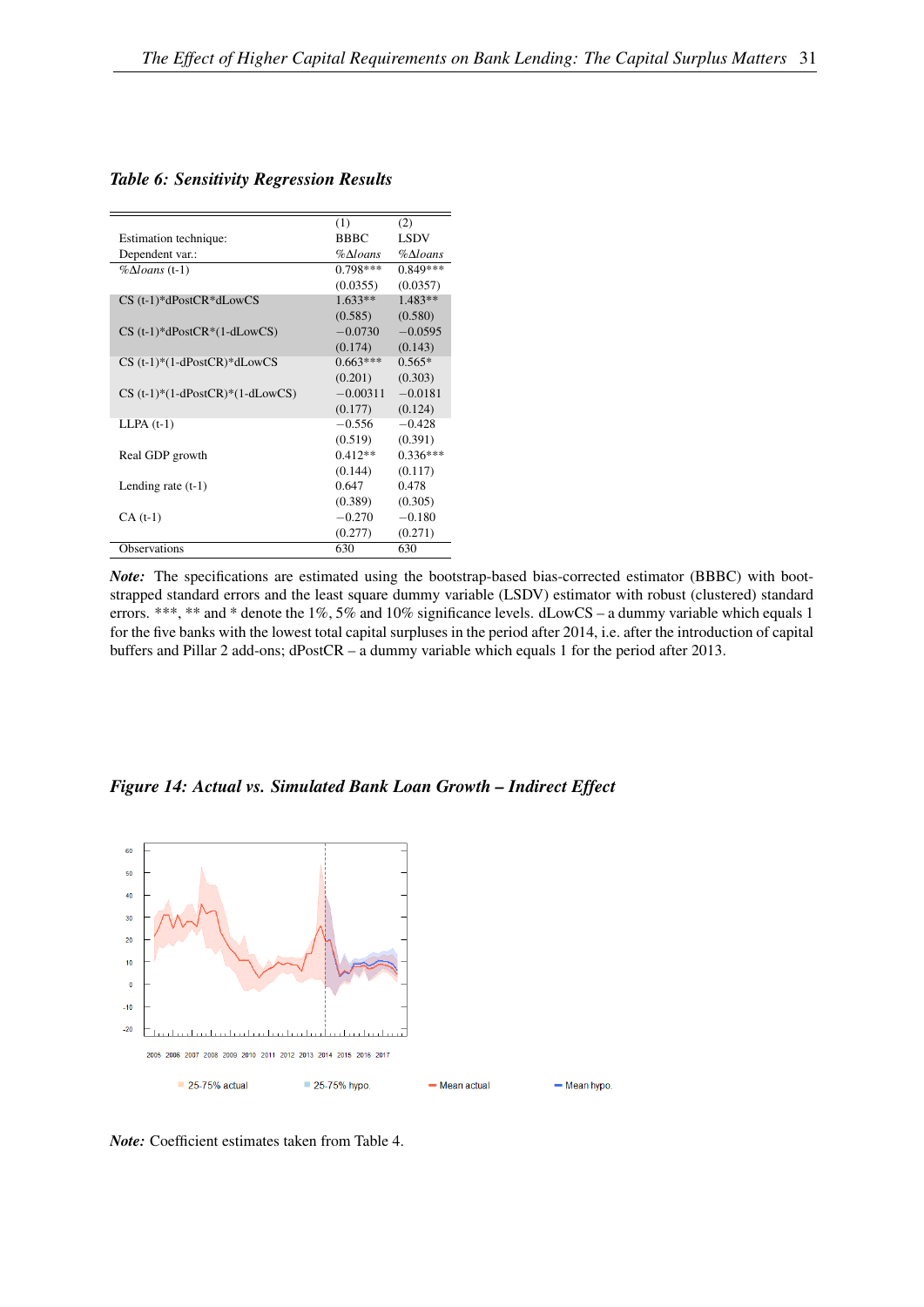<span id="page-33-1"></span>*Figure 15: Actual vs. Simulated Bank Loan Growth, Indirect Effect – Banks with Relatively Low (Left) and High (Right) Capital Surpluses*



<span id="page-33-0"></span>*Note:* Coefficient estimates taken from Table [4.](#page-29-0)

### 6. Conclusions

This paper studies the impact of higher additional capital requirements on growth in loans to the private sector of banks in the Czech Republic. The analysis draws on a unique supervisory panel dataset and uses two estimation approaches – a Bayesian VAR model at the aggregate level and a dynamic panel data model at the bank-specific level.

The estimation results show that the effect is negative across various model specifications. Differentiating between banks with relatively low capital surpluses and other banks indicates that the negative relationship applies primarily to low-capitalised banks. Quantitatively, a 1 pp increase in the additional capital requirements depresses bank loan growth by about 1.2–1.8 pp. These results should be interpreted with respect to the specifics of the sample period used in the estimation exercise. The sample period covers mostly a growing phase of the financial cycle; future changes in additional capital requirements may be concentrated in a more favourable phase of the financial cycle, which may have some implications for the estimated relationship. Moreover, the increase in the additional capital requirements at the beginning of our sample relates to the introduction of the capital conservation buffer and the systemic risk buffer, which are most likely one-off policy interventions. Changes in the overall regulatory capital requirements in the near future would probably to a large extent reflect changes in the countercyclical capital buffer and Pillar 2 capital add-ons.

Furthermore, our results confirm the importance of the relationship between the capital surplus and loan growth in banks' behaviour and in the transmission of higher additional capital requirements; this relationship is positive and statistically significant not only in the period of increasing additional capital requirements, but also in the period before such changes. The importance of the relationship between banks' capital surplus is confirmed using different methodological approaches and time spans and can therefore be considered robust.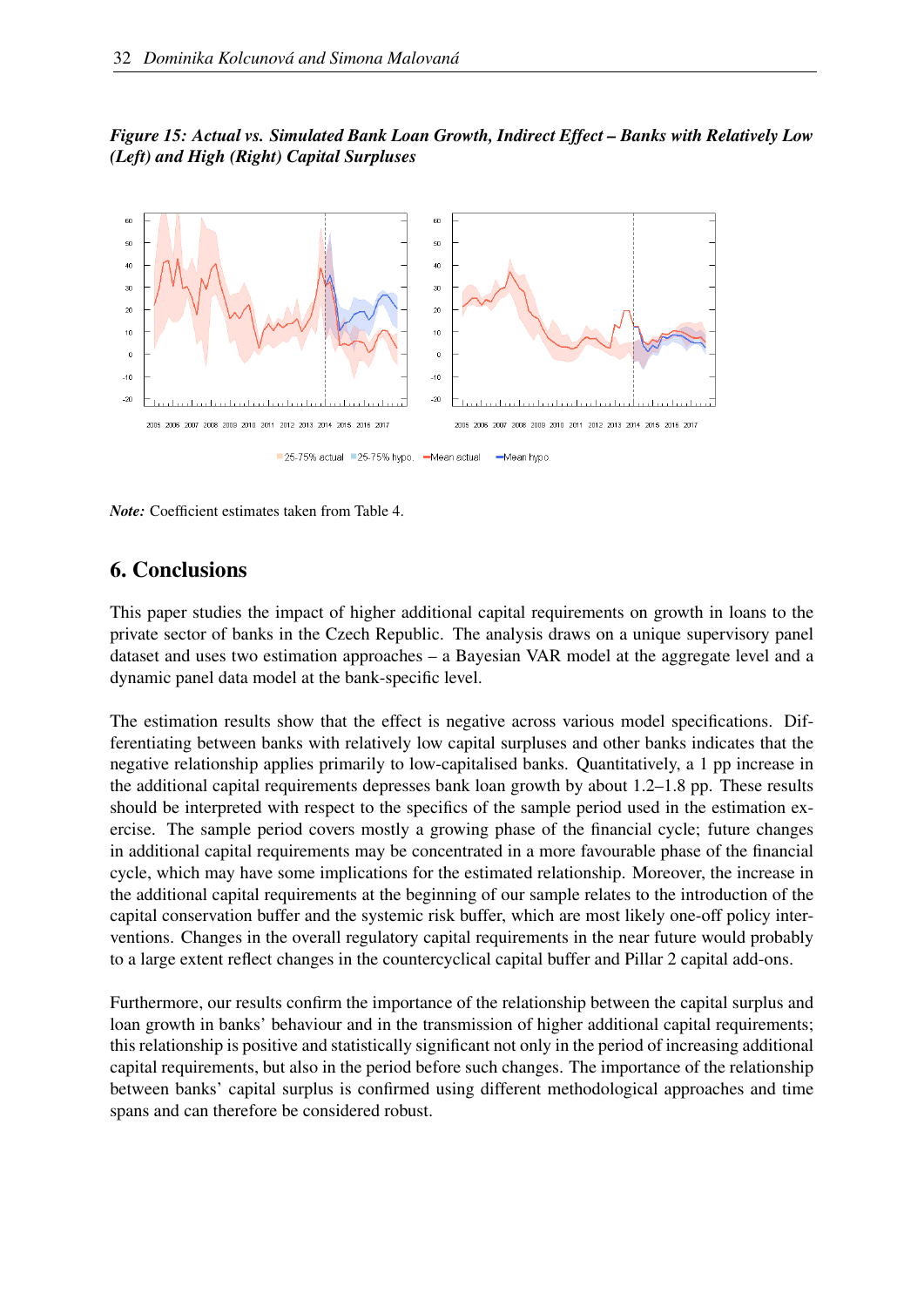#### References

- <span id="page-34-10"></span>ADRIAN, T. AND H. S. SHIN (2010): "Liquidity and leverage." *Journal of Financial Intermediation,* 19(3):418–437.
- <span id="page-34-1"></span>AIYAR, S., C. W. CALOMIRIS, AND T. WIELADEK (2014): "Does macro-prudential regulation leak? Evidence from a UK policy experiment." *Journal of Money, Credit and Banking,* 46 (s1):181–214.
- <span id="page-34-8"></span>AKINCI, O. AND J. OLMSTEAD-RUMSEY (2018): "How effective are macroprudential policies? An empirical investigation." *Journal of Financial Intermediation,* 33:33–57.
- <span id="page-34-5"></span>ALBERTAZZI, U. AND D. J. MARCHETTI (2010): "Credit supply, flight to quality and evergreening: an analysis of bank-firm relationships after Lehman." Temi di Discussione (Economic Working Papers) 756, Bank of Italy, Economic Research and International Relations Area
- <span id="page-34-9"></span>BASTEN, C. C. AND C. KOCH (2015): "Higher bank capital requirements and mortgage pricing: evidence from the Countercyclical Capital Buffer (CCB)." BIS Working Papers 511, Bank for International Settlements
- <span id="page-34-14"></span>BEHN, M., R. HASELMANN, AND P. WACHTEL (2016): "Procyclical capital regulation and lending." *The Journal of Finance,* 71(2):919–956.
- <span id="page-34-4"></span>BERNANKE, B. S., C. S. LOWN, AND B. M. FRIEDMAN (1991): "The credit crunch." *Brookings Papers on Economic Activity,* 1991(2):205–247.
- <span id="page-34-3"></span>BERROSPIDE, J. M. AND R. M. EDGE (2010): "The effects of bank capital on lending: what do we know, and what does it mean?" *International Journal of Central Banking,* 6(34):1–50.
- <span id="page-34-15"></span>BORIO, C., L. GAMBACORTA, AND B. HOFMANN (2017): "The influence of monetary policy on bank profitability." *International Finance, Wiley Blackwell,* 20(1):48–63.
- <span id="page-34-0"></span>BREI, M. AND L. GAMBACORTA (2016): "Are bank capital ratios pro-cyclical? New evidence and perspectives." *Economic Policy, CEPR,* 31(86):357–403.
- <span id="page-34-2"></span>BRIDGES, J., D. GREGORY, M. NIELSEN, S. PEZZINI, A. RADIA, AND M. SPALTRO (2015): "The impact of capital requirements on bank lending." BoE Working Papers 486, Bank of England
- <span id="page-34-7"></span>BRUNO, V., I. SHIM, AND H. S. SHIN (2017): "Comparative assessment of macroprudential policies." *Journal of Financial Stability,* 28:183–202.
- <span id="page-34-12"></span>CANNATA, F., S. CASELLINA, AND M. QUAGLIARIELLO (2011): "The myths and truths about Basel II cydicality." *Risk,* 24(3):65.
- <span id="page-34-6"></span>CERUTTI, E., S. CLAESSENS, AND M. L. LAEVEN (2015): "The use and effectiveness of macroprudential policies: new evidence." IMF Working paper WP/15/61, International Monetary Fund
- <span id="page-34-11"></span>CNB (2015): "Inflation Report II/2015." Czech National Bank, ISSN 1804-2457
- <span id="page-34-13"></span>CNB (2015): "Financial Stability Report 2014/2015." Czech National Bank, ISBN 978-80-87225- 59-2
- <span id="page-34-16"></span>CNB (2017): "Financial Stability Report 2016/2017." Czech National Bank, ISBN 978-80-87225- 80-6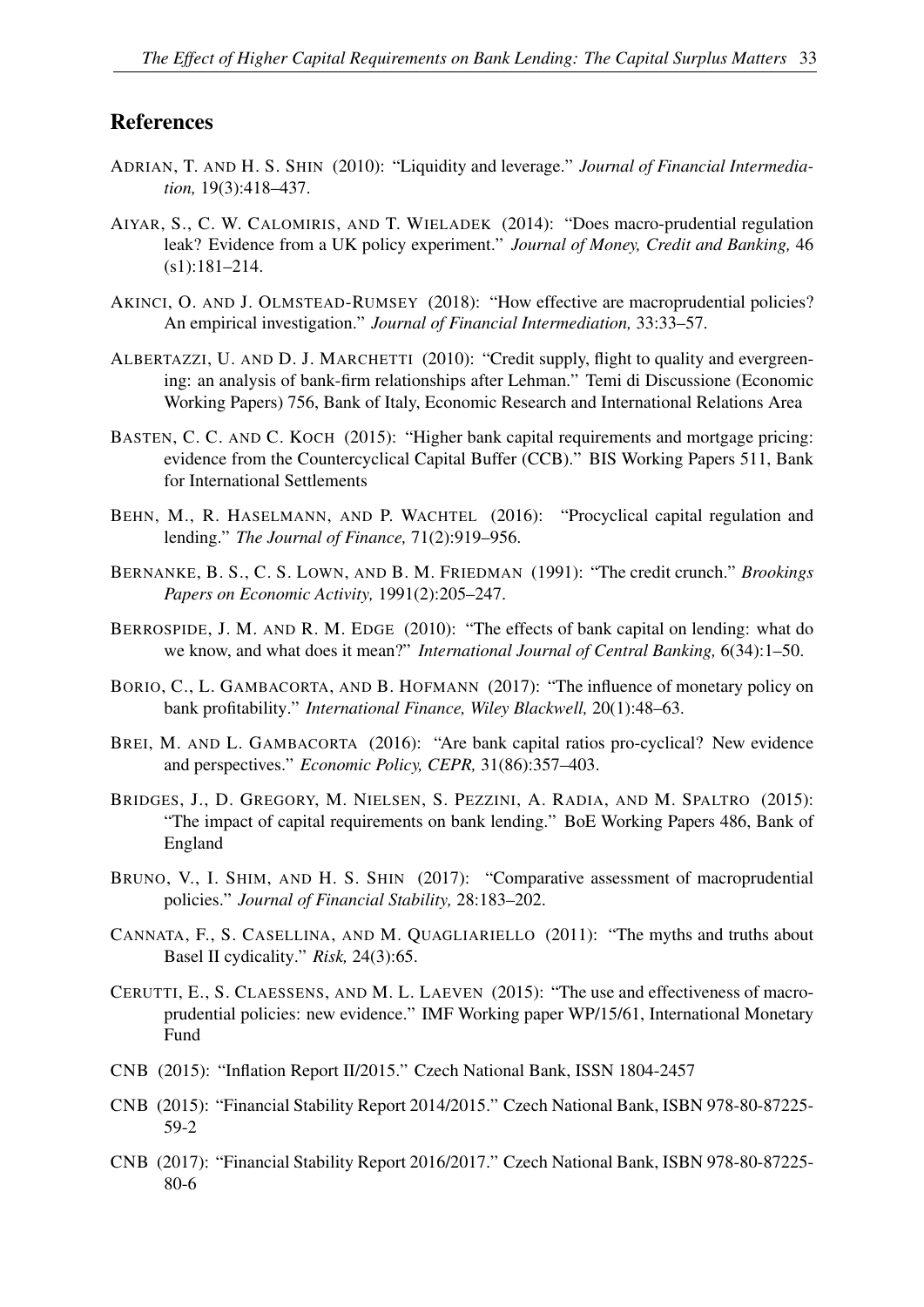- <span id="page-35-2"></span>CNB (2018): "Financial Stability Report 2017/2018." Czech National Bank, ISBN 978-80-87225- 80-6
- <span id="page-35-3"></span>DAHL, D. AND SHRIEVES (1990): "The impact of regulation on bank equity infusions." *Journal of Banking and Finance,* 14(6):1209–1228.
- <span id="page-35-14"></span>DE NICOLO, G. (2015): "Revisiting the impact of bank capital requirements on lending and real activity." SSRN Electronic Journal, International Monetary Fund and CESifo
- <span id="page-35-11"></span>DE RAMON, S. J. A., W. FRANCIS, AND Q. HARRIS (2016): "Bank capital requirements and balance sheet management practices: has the relationship changed after the crisis?" BoE Working Papers 635, Bank of England
- <span id="page-35-15"></span>DE VOS, I., G. EVERAERT, AND I. RUYSSEN (2015): "Bootstrap-based bias correction and inference for dynamic panels with fixed effects." *The Stata Journal,* 15(4):986–1018.
- <span id="page-35-13"></span>DREHMANN, M. AND L. GAMBACORTA (2012): "The effects of countercyclical capital buffers on bank lending." *Applied Economics Letters,* 19(7):603–608.
- <span id="page-35-0"></span>FAWLEY, B. W. AND C. J. NEELY (2013): "Four stories of quantitative easing." Federal Reserve Bank of St. Louis Review 95, Federal Reserve Bank of St. Louis
- <span id="page-35-8"></span>FONSECA, A. R., F. GONZALEZ, AND L. PEREIRA DA SILVA (2010): "Cyclical effects of bank capital buffers with imperfect credit markets: international evidence." Working Paper Series 216, Banco Central Do Brasil
- <span id="page-35-6"></span>FRANCIS, W. B. AND M. OSBORNE (2012): "Capital requirements and bank behavior in the UK: Are there lessons for international capital standards?" *Journal of Banking & Finance,* 36 (3):803–816.
- <span id="page-35-12"></span>GAMBACORTA, L. AND A. MURCIA (2017): "The impact of macroprudential policies and their interaction with monetary policy: an empirical analysis using credit registry data." BIS Working Papers 471, Bank for International Settlements
- <span id="page-35-9"></span>HANCOCK, D. AND J. A. WILCOX (1993): "Has there been a "capital crunch" in banking? The effects on bank lending of real estate market conditions and bank capital shortfalls." *Journal of Housing Economics,* 3(1):31–50.
- <span id="page-35-10"></span>HANCOCK, D. AND J. A. WILCOX (1994): "Bank capital and the credit crunch: The roles of risk-weighted and unweighted capital regulations." *Real Estate Economics,* 22(1):59–94.
- <span id="page-35-5"></span>HEID, F., D. PORATH, AND S. STOLZ (2004): "Does capital regulation matter for bank behaviour? Evidence for German savings banks." Discussion Paper Series 2: Banking and Financial Studies 3/2004, Deutsche Bundesbank
- <span id="page-35-4"></span>JACKSON, P. (1999): "Capital requirements and bank behaviour: the impact of the Basel accord." Working Paper 1, Basel Committee on Banking Supervision
- <span id="page-35-7"></span>JIMENEZ, G., S. ONGENA, J. PEYDRO, AND J. SAURINA (2013): "Macroprudential policy, countercyclical bank capital buffers and credit supply: evidence from the Spanish dynamic provisioning experiments." Discussion Paper 2012-011, European Banking Center
- <span id="page-35-16"></span>JUDSON, R. A. AND A. L. OWEN (1999): "Estimating dynamic panel data models: a guide for macroeconomists." *Economics Letters,* 65(1):9–15.
- <span id="page-35-1"></span>MAG (2010): "Assessing the macroeconomic impact of the transition to stronger capital and liquidity requirements." Macroeconomic Assessment Group Final Report, Bank for International Settlements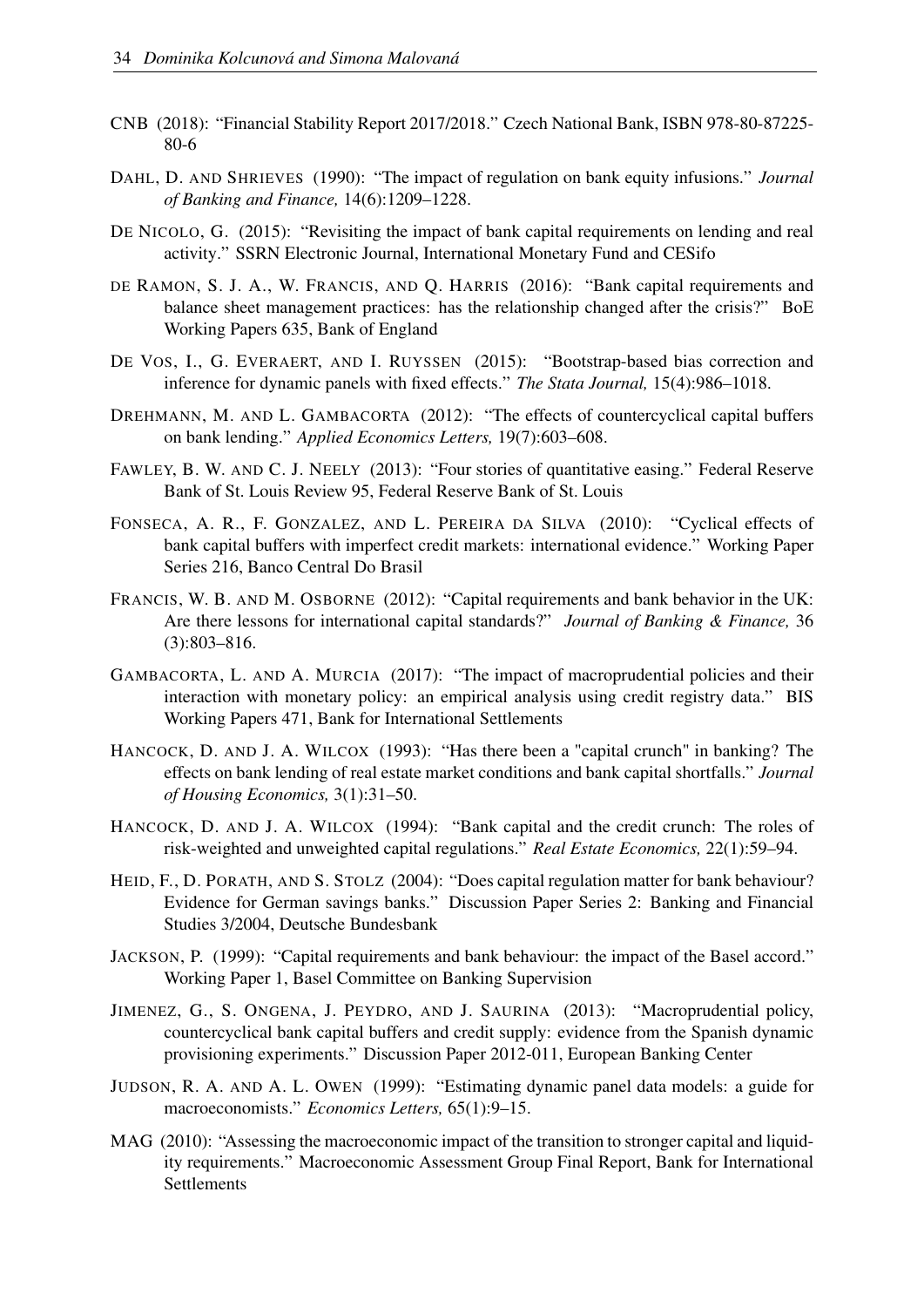- <span id="page-36-1"></span>MAG (2010): "Assessing the macroeconomic impact of the transition to stronger capital and liquidity requirements." Macroeconomic Assessment Group Interim Report, Bank for International Settlements
- <span id="page-36-6"></span>MALOVANÁ, S. (2017): "Banks' capital surplus and the impact of additional capital requirements." CNB Working Paper 8/2017, Czech National Bank
- <span id="page-36-11"></span>MALOVANÁ, S. (2018): "The pro-cyclicality of risk weights for credit exposures in the Czech Republic." CNB Working Paper 12/2018, Czech National Bank
- <span id="page-36-5"></span>MALOVANÁ, S. AND J. FRAIT (2017): "Monetary policy and macroprudential policy: Rivals or teammates?" *Journal of Financial Stability,* 32(C):1–16.
- <span id="page-36-12"></span>MALOVANÁ, S., D. KOLCUNOVÁ, AND V. BROŽ (2018): "Does monetary policy influence banks' perception of risks?" CNB Working Paper 9/2017, Czech National Bank
- <span id="page-36-7"></span>MARIATHASAN, M. AND O. MERROUCHE (2014): "The manipulation of basel risk-weights." *Journal of Financial Intermediation,* 23(3):300–321.
- <span id="page-36-0"></span>MARTIN-OLIVER, A., S. RUANO, V. SALAS-FUMAS, ET AL. (2013): "Banks' equity capital frictions, capital ratios, and interest rates: evidence from Spanish banks." *International Journal of Central Banking,* 9(1):183–225.
- <span id="page-36-9"></span>NICKELL, S. (1981): "Biases in dynamic models with fixed effects." *Econometrica: Journal of the Econometric Society,* 1417–1426.
- <span id="page-36-3"></span>NOSS, J. AND P. TOFFANO (2014): "Estimating the impact of changes in aggregate bank capital requirements during an upswing." BoE Working Paper 494, Bank of England
- <span id="page-36-4"></span>PEEK, J. AND E. ROSENGREN (1995): "The capital crunch: neither a borrower nor a lender be." *Journal of Money, Credit and Banking,* 27(3):625–638.
- <span id="page-36-2"></span>PFEIFER, L., M. HODULA, L. HOLUB, AND Z. PIKHART (2018): "The leverage ratio and its impact on capital regulation." CNB Working Paper 15/2018, Czech National Bank
- <span id="page-36-10"></span>WOOLDRIDGE, J. M. (2015): *Introductory econometrics: A modern approach.* Nelson Education.
- <span id="page-36-8"></span>ŠÚTOROVÁ, B. AND P. TEPLÝ (2013): "The impact of Basel III on lending rates of EU banks." *Finance a Uver,* 63(3):226.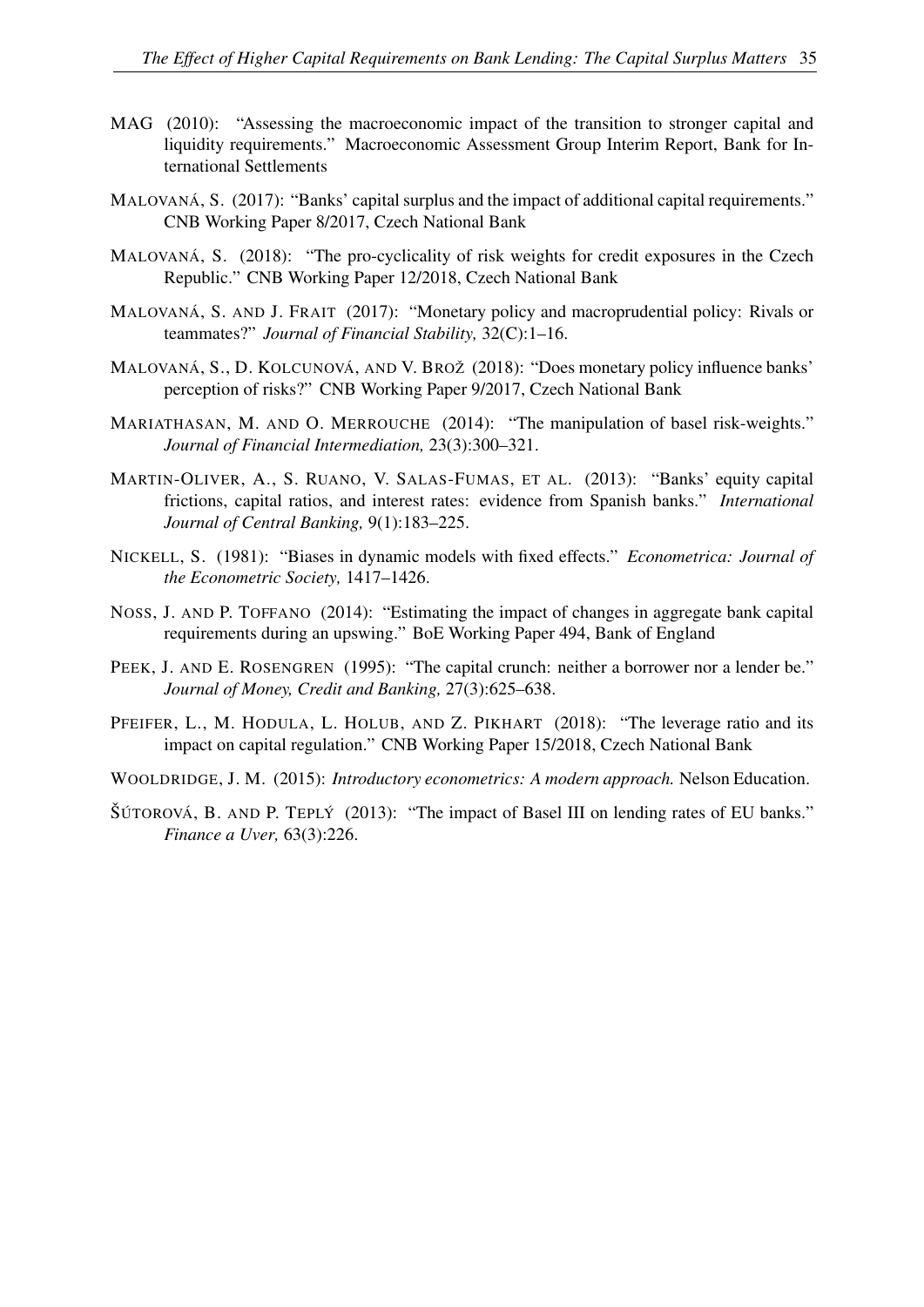## <span id="page-37-0"></span>Appendix A: Data



## *Figure A1: Bank-Level Regulatory Capital Requirements (%)*

*Table A1: Explained and Explanatory Variables: Summary Statistics*

|                          |       |           | Long sample |        |        | Short sample |           |          |        |         |
|--------------------------|-------|-----------|-------------|--------|--------|--------------|-----------|----------|--------|---------|
|                          | Mean  | <b>SD</b> | Min         | Max    | Median | Mean         | <b>SD</b> | Min      | Max    | Median  |
| EA                       | 10.13 | 5.26      | 1.47        | 30.33  | 9.13   | 10.10        | 4.78      | 1.47     | 30.33  | 9.95    |
| <b>REA</b>               | 3.85  | 4.93      | $-4.26$     | 24.03  | 2.37   | 3.50         | 4.65      | $-4.26$  | 24.03  | 2.70    |
| <b>CA</b>                | 9.18  | 5.09      | 1.47        | 30.05  | 7.52   | 9.20         | 5.47      | 1.47     | 30.05  | 8.06    |
| CS                       | 5.61  | 4.57      | $-1.47$     | 28.03  | 4.39   | 5.56         | 5.38      | $-1.47$  | 28.03  | 3.81    |
| <b>ICS</b>               | 5.38  | 4.20      | $-3.15$     | 19.17  | 4.77   | 4.96         | 4.50      | $-3.15$  | 19.12  | 3.87    |
| <b>UCS</b>               | 0.28  | 2.64      | $-8.68$     | 15.51  | 0.17   | 0.57         | 2.28      | $-4.94$  | 9.22   | 0.27    |
| <b>RW</b>                | 59.58 | 21.73     | 11.45       | 140.60 | 53.48  | 52.07        | 18.66     | 11.45    | 112.56 | 47.91   |
| $\% \Delta$ loans (yoy)* | 15.17 | 20.49     | $-21.72$    | 87.44  | 9.54   | 10.85        | 20.25     | $-21.72$ | 87.44  | 7.04    |
| <b>ORCR</b>              | 9.49  | 2.49      | 8.00        | 17.01  | 8.00   | 11.46        | 2.74      | 8.00     | 17.01  | 10.50   |
| <b>ROA</b>               | 1.07  | 1.15      | $-4.40$     | 10.86  | 0.95   | 0.80         | 1.01      | $-4.40$  | 3.39   | 0.80    |
| LLP/A                    | 1.87  | 2.00      | 0.00        | 10.75  | 1.32   | 1.67         | 1.84      | 0.08     | 10.75  | 1.23    |
| Lending rate             | 5.00  | 2.09      | $-0.20$     | 13.96  | 4.69   | 4.18         | 2.18      | 0.56     | 12.23  | 3.63    |
| Interbank loans/A        | 5.13  | 5.50      | 0.00        | 44.85  | 3.64   | 2.68         | 3.27      | 0.00     | 26.59  | 2.04    |
| Loans to CB&CG/A         | 3.72  | 8.25      | 0.00        | 76.99  | 0.62   | 7.24         | 11.54     | 0.00     | 76.99  | 1.87    |
| Loans to PS excl. IL/A   | 56.75 | 17.32     | 12.02       | 89.23  | 55.99  | 56.24        | 17.58     | 12.02    | 86.47  | 56.07   |
| Bonds/A                  | 16.25 | 11.55     | 0.00        | 52.12  | 15.83  | 16.74        | 11.21     | 0.01     | 49.44  | 14.96   |
| <b>IRB</b>               | 0.29  | 0.46      | 0.00        | 1.00   | 0.00   | 0.36         | 0.48      | 0.00     | 1.00   | 0.00    |
| Real GDP growth          | 2.75  | 3.18      | $-5.58$     | 7.34   | 2.85   | 2.95         | 2.16      | $-1.75$  | 5.80   | 3.40    |
| PX growth                | 5.19  | 25.01     | $-53.46$    | 67.39  | 2.88   | 1.63         | 9.54      | $-15.21$ | 19.06  | $-0.11$ |
| Spread                   | 1.37  | 0.91      | $-0.04$     | 3.68   | 1.46   | 0.77         | 0.68      | $-0.04$  | 2.24   | 0.51    |
| N                        | 644   |           |             |        |        | 278          |           |          |        |         |

*Note:* The variables are ordered based on their order of appearance in the text. The dependent variables are located in the upper part of the summary table. Different statistics are provide for the long and short samples.

\* Data on %∆ loans (yoy) are winsorised at the 2nd and 98th percentiles.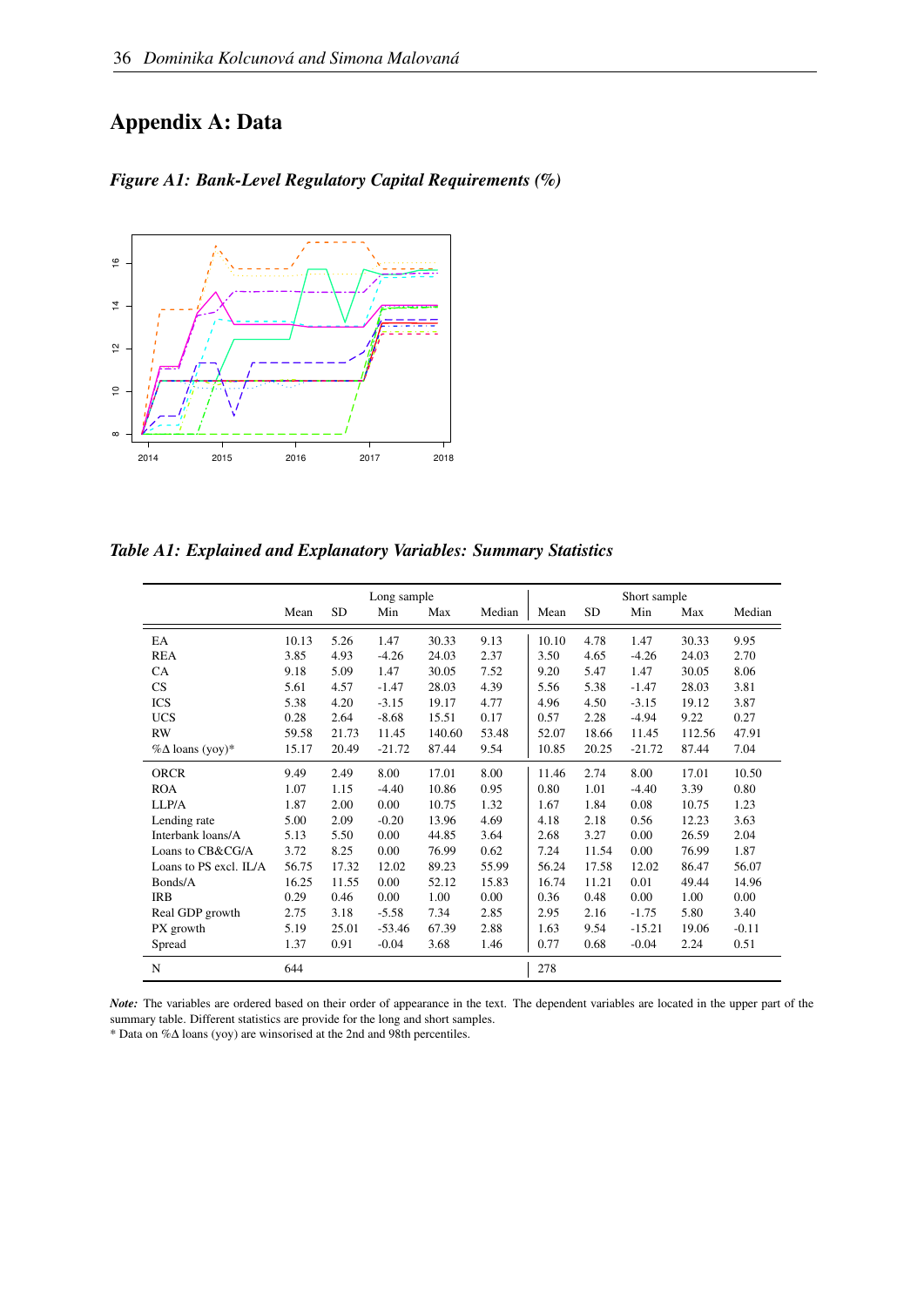#### <span id="page-38-0"></span>Appendix B: Bayesian VAR Model

#### B.1 BVAR Methodology

The VAR model can be written as

<span id="page-38-1"></span>
$$
y_t = \alpha_0 + A_t(L)y_{t-1} + e_t \tag{B1}
$$

where *y<sub>i</sub>* is a *G* × 1 vector of dependent variables at time *t* = 1, ..., *T*, *a*<sub>0</sub> is a constant and  $e_t \sim N(0, \Sigma)$ is a vector of random errors, where  $\Sigma$  is a full  $G \times G$  covariance matrix.

Let  $X = I_G \otimes \mathbf{X}'$ ;  $x_t = (1, 1 : T, y_{t-1}^*, y_{t-2}^*, \dots, y_{t-p}^*)$  with p lags and  $\mathbf{X} = (x_1, x_2, \dots, x_T)$ ; X is a  $T \times K$  matrix, where  $K = 1 + Gp$ . Define  $\alpha = vec(A)$ ;  $A = (\alpha_0, tr, A_1, A_2, ..., A_p)'$ ;  $\alpha$  is a  $KG \times 1$ vector. Define  $Y = (y_1, y_2, \dots, y_T)$  and  $E = (e_1, e_2, \dots, e_T)$ ;  $E \sim N(0, \Sigma \otimes I_T)$ . We can then rewrite  $(B1)$  as

$$
Y = XA + E \tag{B2}
$$

We take a Bayesian approach to estimating the model, which requires a prior distribution for  $\alpha$  and Σ. We let  $p(\alpha, \Sigma^{-1}) = p(\alpha)p(\Sigma^{-1})$ , where

$$
p(\alpha) = N(a, S) \tag{B3}
$$

$$
p(\Sigma) = iW(V, n) \tag{B4}
$$

*iW* stands for inverse Wishart distributions; the hyperparameters *a*,*S*,*V* and *n* are treated as fixed. This prior distribution is known as the independent Normal-Wishart distribution. As the analytical distribution is unfeasible, a Gibbs sample is used to obtain the posterior quantities.

*Prior distribution*. Due to the short sample size, we are not able to tune our prior choice using a training sample. In order to minimise its influence, we select relatively loose and less informative priors.

$$
p(\alpha) = N(0, 10 \ast I_{K \ast G})
$$
\n(B5)

$$
p(\Sigma) = iW(I_G, G+1)
$$
 (B6)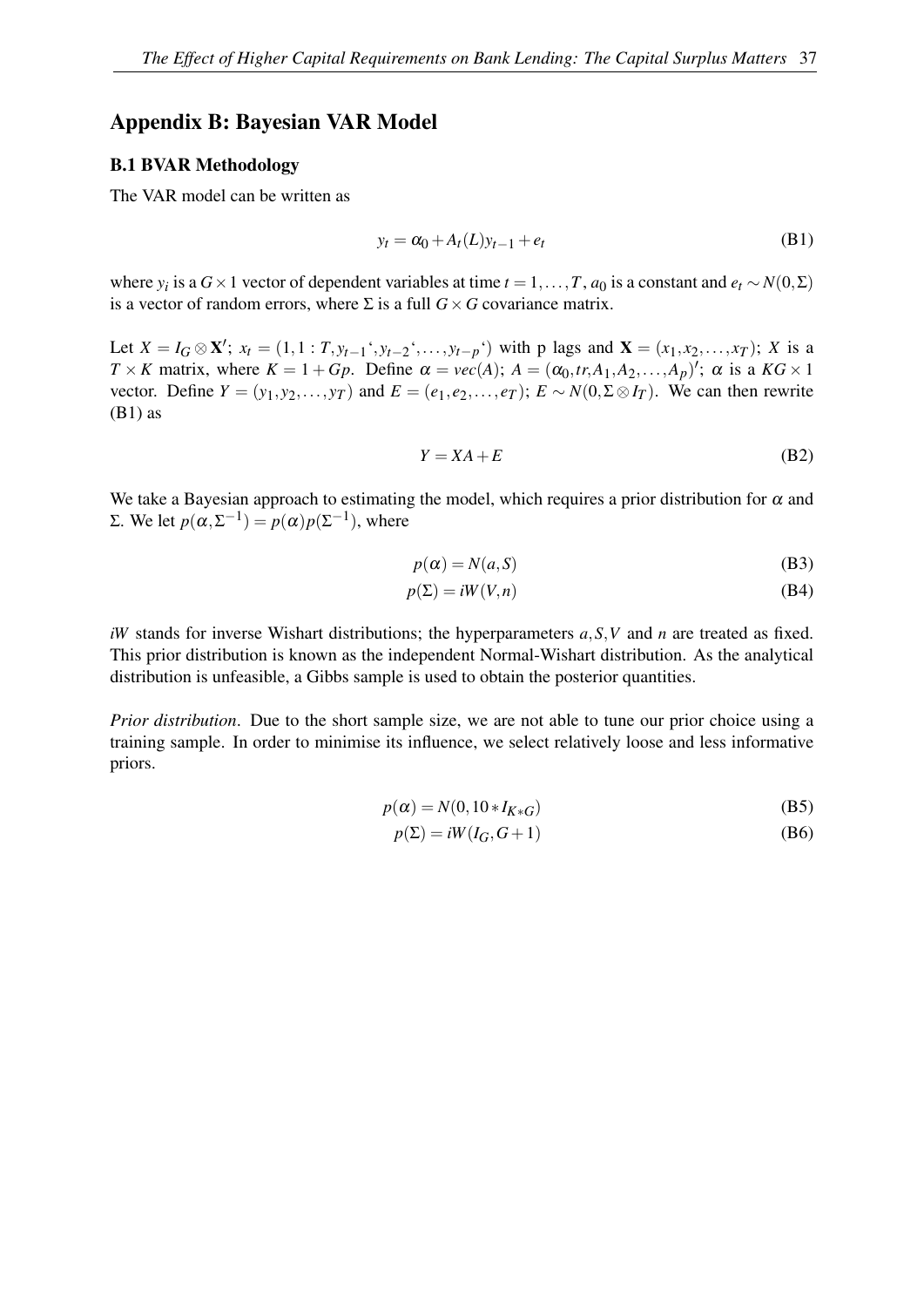#### B.2 Additional Estimation Results on Macro-Level

#### *Figure B1: Impulse Response Functions – Negative Shock to Capital Surplus (2)*



*Note:* 32nd, 50th and 68th percentiles of the distribution reported.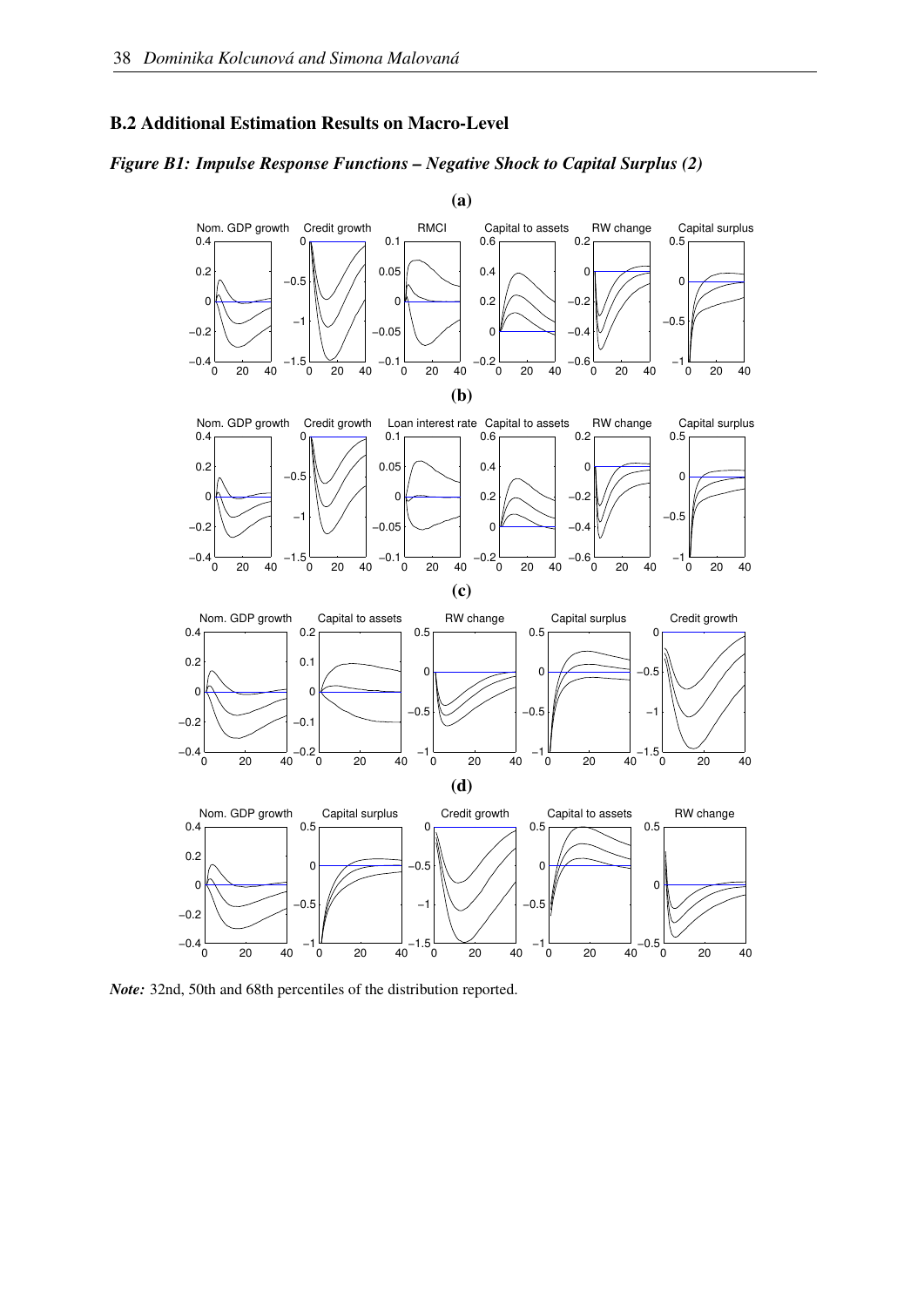## <span id="page-40-0"></span>Appendix C: Additional Estimation Results on Micro-Level

|                                | (1)        | (2)        | (3)        | (4)         | (5)         | (6)        | (7)        | (8)                   |
|--------------------------------|------------|------------|------------|-------------|-------------|------------|------------|-----------------------|
|                                | EA         | <b>REA</b> | CA         | CS          | CS          | <b>RW</b>  | <b>RW</b>  | $%$ $\triangle$ loans |
| Dependent variable (t-1)       | $0.788***$ | $0.839***$ | $0.753***$ | $0.569***$  | $0.524***$  | $0.689***$ | $0.657***$ | $0.756***$            |
|                                | (0.042)    | (0.019)    | (0.068)    | (0.048)     | (0.044)     | (0.081)    | (0.092)    | (0.037)               |
| <b>ORCR</b>                    | 0.018      | 0.050      | $-0.058**$ | $-0.659***$ | $-0.685***$ | $-0.105$   | $-0.006$   | $-1.027**$            |
|                                | (0.050)    | (0.044)    | (0.026)    | (0.083)     | (0.073)     | (0.125)    | (0.132)    | (0.409)               |
| $ROA(t-1)$                     | $-0.015$   | 0.119      | $-0.004$   | $-0.144$    | $-0.050$    |            |            |                       |
|                                | (0.063)    | (0.111)    | (0.106)    | (0.351)     | (0.294)     |            |            |                       |
| $LLPA(t-1)$                    | $0.387***$ | $0.266***$ | $0.221***$ | $-0.451***$ | $-0.514***$ | $1.355***$ | $1.472***$ | $-0.022$              |
|                                | (0.089)    | (0.052)    | (0.026)    | (0.085)     | (0.083)     | (0.289)    | (0.315)    | (0.270)               |
| $CA(t-1)$                      |            |            |            |             |             |            |            | $1.926**$             |
|                                |            |            |            |             |             |            |            | (0.754)               |
| Lending rate $(t-1)$           |            |            |            |             |             |            |            | $-1.521**$            |
|                                |            |            |            |             |             |            |            | (0.534)               |
| Interbank loans/ $A(t-1)$      |            |            |            |             | 0.006       |            | $0.137**$  |                       |
|                                |            |            |            |             | (0.025)     |            | (0.063)    |                       |
| Loans to CB&CG/A (t-1)         |            |            |            |             | $-0.005$    |            | 0.008      |                       |
|                                |            |            |            |             | (0.009)     |            | (0.028)    |                       |
| Loans to PS excl. $IL/A$ (t-1) |            |            |            |             | $-0.058**$  |            | 0.012      |                       |
|                                |            |            |            |             | (0.022)     |            | (0.031)    |                       |
| Bonds/ $A(t-1)$                |            |            |            |             | 0.017       |            | $0.102*$   |                       |
|                                |            |            |            |             | (0.013)     |            | (0.052)    |                       |
| Real GDP growth                | $-0.014$   | $-0.077$   | 0.007      | 0.085       | 0.089       | $-0.106$   | $-0.160$   | $-0.120$              |
|                                | (0.063)    | (0.064)    | (0.031)    | (0.058)     | (0.056)     | (0.167)    | (0.205)    | (0.257)               |
| PX growth                      | $-0.003$   | 0.003      | 0.003      | $0.031*$    | $0.027*$    | $-0.028$   | $-0.012$   |                       |
|                                | (0.004)    | (0.003)    | (0.007)    | (0.015)     | (0.015)     | (0.024)    | (0.028)    |                       |
| Spread                         | $-0.018$   | $-0.017$   | $-0.228$   | $-1.103***$ | $-1.076***$ | 0.460      | 0.153      |                       |
|                                | (0.124)    | (0.101)    | (0.134)    | (0.241)     | (0.275)     | (0.468)    | (0.521)    |                       |
| <b>Observations</b>            | 276        | 276        | 276        | 276         | 276         | 276        | 276        | 276                   |

#### *Table C1: Estimation Results of Direct Effect, Short Sample, LSDV Estimator*

*Note:* The specifications are estimated using the least square dummy variable (LSDV) estimator with robust (clustered) standard errors. Standard errors reported in parentheses; \*\*\*, \*\* and \* denote the 1%, 5% and 10% significance levels. dLowCS – a dummy variable which equals 1 for the five banks with the lowest total capital surpluses in the period after 2014, i.e. after the introduction of capital buffers and Pillar 2 add-ons.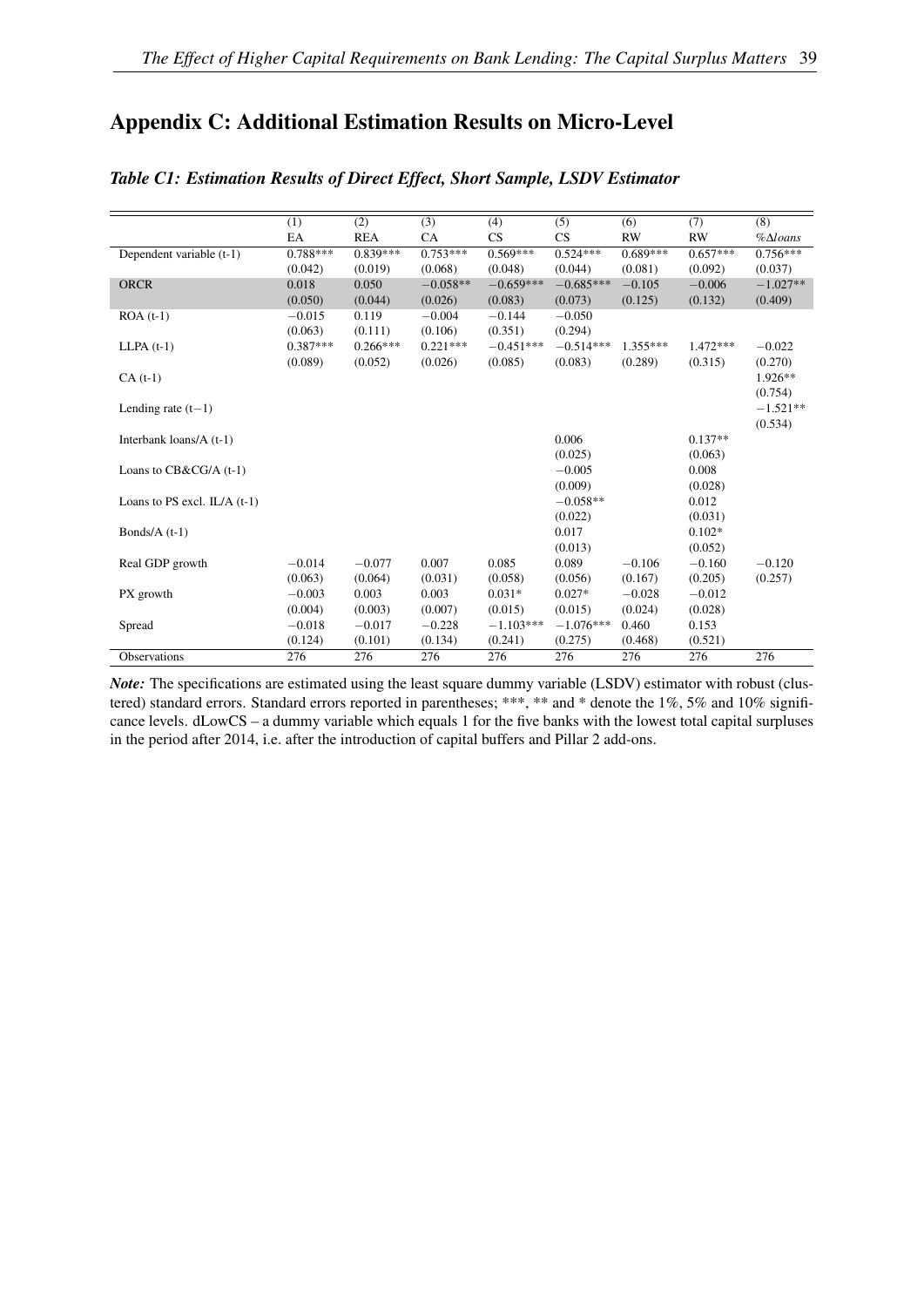| Estimation technique:<br>Dependent var. | $\Xi$                            | $ \widehat{\circ} $              | ∣⊕                              | ⊜                             | S<br>$% \Delta$ loans<br>LSDV                               | ∣ତ                               | $ \varepsilon$                   | ∣ଛ                               | ∣୭                              | $\boxed{0}$                      | $\widehat{\Xi}$                  | $\sqrt{(12)}$                  | $\sqrt{13}$<br>$\% \Delta loans$<br>BBBC | $\overline{14}$                  | $\sqrt{15}$                         | $\boxed{6}$                      |
|-----------------------------------------|----------------------------------|----------------------------------|---------------------------------|-------------------------------|-------------------------------------------------------------|----------------------------------|----------------------------------|----------------------------------|---------------------------------|----------------------------------|----------------------------------|--------------------------------|------------------------------------------|----------------------------------|-------------------------------------|----------------------------------|
| Dependent variable (t-1)                | $0.740***$<br>(0.0528)           | $0.736***$<br>(0.0575)           | $0.738***$<br>(0.0553)          | $0.747***$<br>(0.0523)        | $0.760***$<br>(0.0437)                                      | $0.755***$<br>(0.0427)           | $0.747***$<br>(0.0446)           | $0.734***$<br>(0.0495)           | $0.842***$<br>(0.0438)          | $0.841***$<br>(0.0437)           | $0.846***$<br>(0.0419)           | $0.854***$<br>(0.0420)         | $0.871***$<br>(0.0444)                   | $0.872***$<br>(0.0445)           | $0.864***$<br>(0.0463)              | $0.864***$<br>(0.0525)           |
| ORCR (t-1)*dLowCS                       | $-1.611**$<br>(0.710)            |                                  |                                 |                               |                                                             |                                  |                                  |                                  | $-1.053*$<br>(0.539)            |                                  |                                  |                                |                                          |                                  |                                     |                                  |
| ORCR (t-1)*(1-dLowCS)                   | (0.320)<br>$-0.184$              |                                  |                                 |                               |                                                             |                                  |                                  |                                  | (0.422)<br>$-0.146$             |                                  |                                  |                                |                                          |                                  |                                     |                                  |
| ORCR (t-2)*dLowCS                       |                                  | $1.367***$                       |                                 |                               |                                                             |                                  |                                  |                                  |                                 | $-0.830$                         |                                  |                                |                                          |                                  |                                     |                                  |
| ORCR $(t-2)*$ $(1-dLowCS)$              |                                  | (0.631)<br>(0.226)<br>0.0274     |                                 |                               |                                                             |                                  |                                  |                                  |                                 | (0.520)<br>(0.429)<br>0.0513     |                                  |                                |                                          |                                  |                                     |                                  |
| ORCR (t-3)*dLowCS                       |                                  |                                  | $-1.097*$<br>(0.591)            |                               |                                                             |                                  |                                  |                                  |                                 |                                  | (0.509)<br>$-0.563$              |                                |                                          |                                  |                                     |                                  |
| ORCR $(t-3)*$ $(1-dLowCS)$              |                                  |                                  | (0.204)<br>0.139                |                               |                                                             |                                  |                                  |                                  |                                 |                                  | (0.430)<br>0.187                 |                                |                                          |                                  |                                     |                                  |
| ORCR (t-4)*dLowCS                       |                                  |                                  |                                 | (0.518)<br>$-0.726$           |                                                             |                                  |                                  |                                  |                                 |                                  |                                  | $-0.290$                       |                                          |                                  |                                     |                                  |
| ORCR $(t-4)^*(1-dLowCS)$                |                                  |                                  |                                 | (0.162)<br>0.274              |                                                             |                                  |                                  |                                  |                                 |                                  |                                  | $(0.504)$<br>0.308<br>(0.435)  |                                          |                                  |                                     |                                  |
| ORCR (t+1)*dLowCS                       |                                  |                                  |                                 |                               |                                                             |                                  |                                  |                                  |                                 |                                  |                                  |                                | $-0.528$                                 |                                  |                                     |                                  |
| ORCR $(t+1)*$ $(1-dLowCS)$              |                                  |                                  |                                 |                               | $-1.071$ <sup>*</sup><br>$(0.522)$<br>$-0.266$<br>$-0.336)$ |                                  |                                  |                                  |                                 |                                  |                                  |                                | $\frac{(0.572)}{0.123}$                  |                                  |                                     |                                  |
| ORCR (t+2)*dLowCS                       |                                  |                                  |                                 |                               |                                                             | $-0.819$                         |                                  |                                  |                                 |                                  |                                  |                                | (0.448)                                  | $-0.255$                         |                                     |                                  |
| ORCR (t+2)*(1-dLowCS)                   |                                  |                                  |                                 |                               |                                                             | $(0.483)$<br>$-0.323$<br>(0.348) |                                  |                                  |                                 |                                  |                                  |                                |                                          | (0.596)<br>(0.457)<br>$-0.141$   |                                     |                                  |
| ORCR (t+3)*dLowCS                       |                                  |                                  |                                 |                               |                                                             |                                  | (0.722)<br>$-0.536$              |                                  |                                 |                                  |                                  |                                |                                          |                                  | $-0.0829$<br>(0.729)                |                                  |
| ORCR (t+3)*(1-dLowCS)                   |                                  |                                  |                                 |                               |                                                             |                                  | $-0.0981$<br>(0.365)             |                                  |                                 |                                  |                                  |                                |                                          |                                  | (0.524)<br>0.0426                   |                                  |
| ORCR (t+4)*dLowCS                       |                                  |                                  |                                 |                               |                                                             |                                  |                                  | $-0.717$                         |                                 |                                  |                                  |                                |                                          |                                  |                                     | 0.0697                           |
| ORCR (t+4)*(1-dLowCS)                   |                                  |                                  |                                 |                               |                                                             |                                  |                                  | (0.416)<br>(0.862)<br>0.411      |                                 |                                  |                                  |                                |                                          |                                  |                                     | (0.825)<br>(0.709)<br>0.468      |
| $LLPA(t-1)$                             | 0.199                            | 0.180                            | 0.181                           | 0.153                         |                                                             | $0.649*$                         | 1.033*                           | $1.330**$                        | 0.403                           | 0.392                            | 0.554                            | 0.559                          | 0.922                                    | 1.011                            | 1.314                               | 1.652                            |
| Real GDP growth                         | $-0.270$<br>$(0.293)$<br>(0.237) | $-0.452$<br>$(0.262)$<br>(0.238) | $-0.596***$<br>(0.231)          | $-0.702**$<br>(0.232)         | $\begin{array}{c} 0.536^* \\ (0.286) \\ -0.392 \end{array}$ | (0.365)<br>$-0.502$              | $-0.687*$<br>(0.510)             | $-0.764**$<br>(0.607)            | (0.746)<br>$-0.267$             | (0.750)<br>$-0.420$              | $-0.495*$<br>(0.787)             | $-0.553*$<br>(0.801)           | (0.887)<br>$-0.332$                      | $-0.462$<br>$(0.335)$<br>(0.982) | $\frac{0.598*}{(0.356)}$<br>(1.189) | $-0.670*$<br>(1.135)             |
| Lending rate (t-1)                      | $-1.225**$                       | $-1.068**$                       | $-0.979*$<br>(0.258)            | $-0.782*$<br>(0.250)          | $-1.474**$<br>(0.520)<br>(0.254)                            | $-1.311***$<br>(0.295)           | (0.340)<br>$-1.017$              | (0.279)<br>$-0.853$              | (0.378)<br>$-0.943$             | (0.371)<br>$-0.794$              | (0.299)<br>$-0.724$              | (0.284)<br>$-0.572$            | (0.361)<br>$-1.063$                      | $-0.959$                         | $-0.855$                            | (0.356)<br>$-0.529$              |
| $CA(t-1)$                               | $1.757**$<br>(0.444)<br>(0.669)  | 1.786**<br>(0.407)<br>(0.656)    | $1.848**$<br>(0.468)<br>(0.669) | 1.866**<br>(0.427)<br>(0.668) | $\frac{1.923***}{262}$                                      | $2.077***$<br>(0.593)<br>(0.652) | $2.221***$<br>(0.661)<br>(0.768) | $2.171***$<br>(0.714)<br>(0.615) | 1.404 ***<br>(0.509)<br>(0.628) | $1.424***$<br>(0.508)<br>(0.637) | $1.450***$<br>(0.521)<br>(0.673) | 1.461***<br>(0.524)<br>(0.651) | $1.552***$<br>(0.528)<br>(0.837)         | 1.661***<br>(0.569)<br>(0.852)   | $1.800***$<br>(0.859)<br>(0.584)    | $1.732***$<br>(0.683)<br>(1.017) |
| Observations                            | $\frac{5}{276}$                  | $\frac{5}{276}$                  | $\frac{5}{276}$                 | $\frac{5}{276}$               |                                                             | $\frac{8}{248}$                  | $\frac{234}{ }$                  | $\overline{220}$                 | $\frac{9L}{2}$                  | $\frac{5}{276}$                  | $\frac{5}{276}$                  | $\frac{5}{276}$                | 262                                      | $\frac{8}{24}$                   | $\overline{234}$                    | $\overline{20}$                  |

Table C2: Estimation Results of Direct Effect, Short Sample - Different Lags and Leads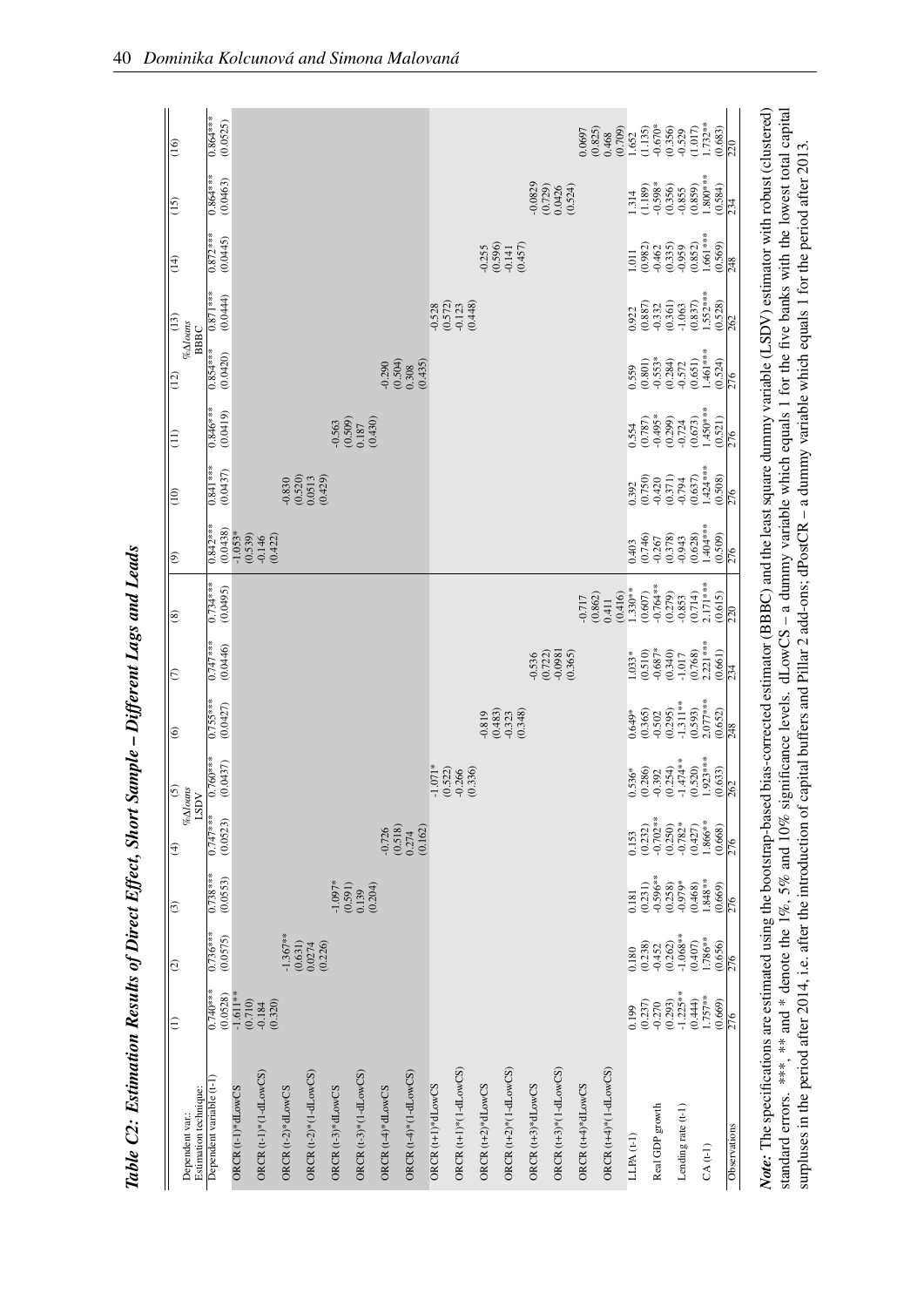| Estimation technique:          |                         |                       | <b>LSDV</b>                         |                       |                         |                       | <b>BBBC</b>                         |                       |
|--------------------------------|-------------------------|-----------------------|-------------------------------------|-----------------------|-------------------------|-----------------------|-------------------------------------|-----------------------|
|                                | (1)                     | (2)                   | (3)                                 | (4)                   | (5)                     | (6)                   | (7)                                 | $\overline{(8)}$      |
| Dependent var.:                | CS                      | $%$ $\triangle$ loans | <b>CS</b>                           | $%$ $\triangle$ loans | CS                      | $%$ $\triangle$ loans | CS                                  | $%$ $\triangle$ loans |
| Dependent variable (t-1)       | $0.524***$              | $0.764***$            | $0.525***$                          | $0.760***$            | $0.595***$              | $0.863***$            | $0.599***$                          | $0.837***$            |
|                                | (0.0441)                | (0.0365)              | (0.0448)                            | (0.0526)              | (0.0480)                | (0.0619)              | (0.0483)                            | (0.0535)              |
| ORCR $(t-1)$                   | $-0.685***$<br>(0.0732) |                       |                                     |                       | $-0.633***$<br>(0.0696) |                       |                                     |                       |
| $CS(t-1)$                      |                         | 0.266<br>(0.294)      |                                     |                       |                         | 0.128<br>(0.262)      |                                     |                       |
| ORCR*dLowCS                    |                         |                       | $-0.653***$                         |                       |                         |                       | $-0.609***$                         |                       |
| ORCR*(1-dLowCS)                |                         |                       | (0.0773)<br>$-0.696***$<br>(0.0764) |                       |                         |                       | (0.0907)<br>$-0.638***$<br>(0.0737) |                       |
| $CS$ (t-1)*dLowCS              |                         |                       |                                     | $2.273***$            |                         |                       |                                     | 1.806**               |
|                                |                         |                       |                                     | (0.432)               |                         |                       |                                     | (0.747)               |
| $CS$ (t-1)*(1-dLowCS)          |                         |                       |                                     | $-0.190$              |                         |                       |                                     | $-0.155$              |
|                                |                         |                       |                                     | (0.126)               |                         |                       | $-0.0508$                           | (0.213)               |
| $ROA(t-1)$                     | $-0.0505$<br>(0.294)    |                       | $-0.0390$<br>(0.288)                |                       | $-0.0574$<br>(0.281)    |                       | (0.281)                             |                       |
| $LLPA(t-1)$                    | $-0.514***$             | 0.389                 | $-0.520***$                         | $-0.0535$             | $-0.450***$             | 0.600                 | $-0.452***$                         | 0.183                 |
|                                | (0.0830)                | (0.471)               | (0.0866)                            | (0.350)               | (0.113)                 | (0.596)               | (0.115)                             | (0.486)               |
| $CA(t-1)$                      |                         | $1.637*$              |                                     | 1.468**               |                         | 1.378**               |                                     | $1.207**$             |
|                                |                         | (0.759)               |                                     | (0.523)               |                         | (0.604)               |                                     | (0.505)               |
| Lending rate $(t-1)$           |                         | $-0.831$              |                                     | $-0.956**$            |                         | $-0.670$              |                                     | $-0.898$              |
|                                |                         | (0.531)               |                                     | (0.367)               |                         | (0.617)               |                                     | (0.599)               |
| Interbank loans/A (t-1)        | 0.0060                  |                       | 0.0117                              |                       | 0.0065                  |                       | 0.0108                              |                       |
|                                | (0.0246)                |                       | (0.0293)                            |                       | (0.0411)                |                       | (0.0425)                            |                       |
| Loans to CB&CG/A (t-1)         | $-0.0050$               |                       | $-0.0059$                           |                       | $-0.0034$               |                       | $-0.0042$                           |                       |
|                                | (0.0086)                |                       | (0.0096)                            |                       | (0.0100)                |                       | (0.0100)                            |                       |
| Loans to PS excl. $IL/A$ (t-1) | $-0.0585**$<br>(0.0224) |                       | $-0.0574**$<br>(0.0217)             |                       | $-0.0486**$<br>(0.0237) |                       | $-0.0474*$<br>(0.0241)              |                       |
| Bonds/ $A(t-1)$                | 0.0170                  |                       | 0.0178                              |                       | 0.0157                  |                       | 0.0162                              |                       |
|                                | (0.0133)                |                       | (0.0137)                            |                       | (0.0162)                |                       | (0.0165)                            |                       |
| Real GDP growth                | 0.0893                  | $-0.656**$            | 0.0876                              | $-0.366$              | 0.0890                  | $-0.519*$             | 0.0877                              | $-0.308$              |
|                                | (0.0555)                | (0.260)               | (0.0559)                            | (0.227)               | (0.0673)                | (0.312)               | (0.0676)                            | (0.273)               |
| PX growth                      | $0.0275*$               |                       | $0.0282*$                           |                       | $0.0285**$              |                       | $0.0291***$                         |                       |
|                                | (0.0151)                |                       | (0.0154)                            |                       | (0.0111)                |                       | (0.0111)                            |                       |
| Spread                         | $-1.076***$             |                       | $-1.080***$                         |                       | $-1.075***$             |                       | $-1.078***$                         |                       |
|                                | (0.275)                 |                       | (0.275)                             |                       | (0.227)                 |                       | (0.228)                             |                       |
| <b>Observations</b>            | 276                     | 276                   | 276                                 | 276                   | 276                     | 276                   | 276                                 | 276                   |

#### *Table C3: Estimation Results of Indirect Effect, Short Sample*

*Note:* The specifications are estimated using the bootstrap-based bias-corrected estimator (BBBC) with bootstrapped standard errors and the least square dummy variable (LSDV) estimator with robust (clustered) standard errors. \*\*\*, \*\* and \* denote the 1%, 5% and 10% significance levels. dLowCS – a dummy variable which equals 1 for the five banks with the lowest total capital surpluses in the period after 2014, i.e. after the introduction of capital buffers and Pillar 2 add-ons; dPostCR – a dummy variable which equals 1 for the period after 2013.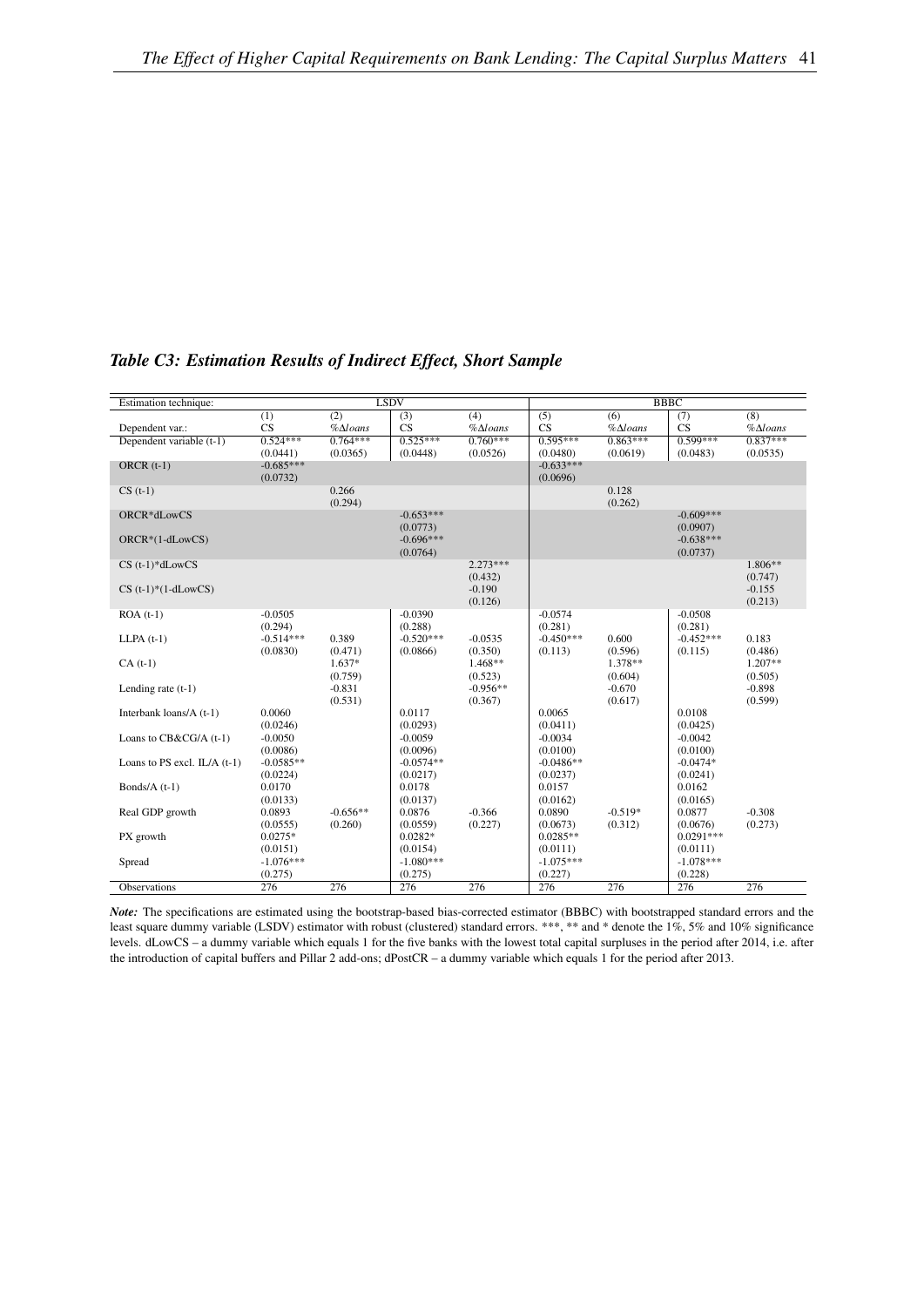| $0.378***$<br>$(0.129)$<br>%Aloans<br>$0.803***$<br>$(0.254)$<br>$0.695***$<br>$(0.274)$<br>$-0.324$<br>(0.022)<br>$-0.266$<br>(0.164)<br>(0.477)<br>0.231<br>$\widehat{=}$<br>$-0.182***$<br>$-0.228**$<br>$0.841***$<br>(0.0203)<br>(0.0987)<br>(0.0733)<br>$0.589**$<br>$-0.026$<br>$-0.036$<br>$-0.014$<br>(0.003)<br>(0.037)<br>(0.016)<br>(0.010)<br>(0.028)<br>(0.263)<br>(0.076)<br>(0.010)<br>$(0.010)$<br>$0.005$<br>0.009<br>0.005<br>0.003<br>0.053<br>වි පි<br>$0.318***$<br>$% \Delta$ loans<br>$0.844***$<br>(0.0372)<br>(0.313)<br>$-0.357$<br>$(0.385)$<br>$-0.25$<br>(0.243)<br>(0.118)<br>$-0.0461$<br>(0.135)<br>0.583*<br>$\frac{0.36}{(0.303)}$<br>$\overline{\circ}$<br>$0.193***$<br>$-0.152***$<br>(0.00317)<br>$0.896***$<br>(0.0297)<br>(0.0642)<br>(0.0116)<br>(0.0115)<br>(0.0518)<br>(0.0113)<br>0.00248<br>(0.0337)<br>(0.0174)<br>0.00968<br>$-0.0366$<br>$-0.224*$<br>0.00271<br>0.0148<br>0.0054<br>(0.115)<br>$\begin{array}{c} (0.106) \\ -0.0131 \\ (0.108) \end{array}$<br>(0.360)<br>0.0435<br>0.423<br>εg<br>$% \Delta$ loans<br>$0.852***$<br>(0.0370)<br>$0.310***$<br>$(0.123)$<br>(0.158)<br>(0.248)<br>$-0.174$<br>$(0.405)$<br>$-0.247$<br>$0.522*$<br>(0.314)<br>0.195<br>$\widehat{\mathbf{e}}$<br>$-0.164***$<br>(0.00311)<br>$0.904***$<br>$-0.224**$<br>(0.0277)<br>(0.0463)<br>(0.0110)<br>(0.0330)<br>0.00266<br>(0.0117)<br>0.00415<br>(0.0181)<br>(0.0122)<br>0.00408<br>0.00797<br>$-0.0337$<br>$-0.0119$<br>$-0.0279$<br>$(0.108)$<br>(0.110)<br>(0.315)<br>(0.107)<br>0.046<br>0.39<br>$\overline{3}$<br>$% \Delta$ loans<br>$0.794***$<br>(0.0392)<br>$0.380**$<br>$0.713**$<br>$-0.0536$<br>(0.264)<br>(0.180)<br>(0.137)<br>$(0.461)$<br>$-0.353$<br>(0.291)<br>(0.422)<br>$-0.468$<br>0.519<br>$\widehat{\mathcal{F}}$<br>$-0.0363**$<br>$0.835***$<br>$-0.227***$<br>(0.00229)<br>$0.610***$<br>$-0.166***$<br>(0.00834)<br>(0.0300)<br>(0.0512)<br>(0.0630)<br>(0.0167)<br>(0.0319)<br>(0.0141)<br>$(0.0107)$<br>$0.00558$<br>0.00287<br>(0.0431)<br>(0.0305)<br>0.00289<br>$-0.230*$<br>$-0.0235$<br>$-0.0174$<br>(0.118)<br>0.0105<br>0.0468<br>(0.191)<br>විරි<br>$% \Delta loans$<br>$0.376***$<br>$0.804***$<br>(0.0369)<br>$-0.339*$<br>(0.187)<br>(0.121)<br>(0.511)<br>(0.189)<br>(0.431)<br>$-0.261$<br>0.237<br>0.693<br>$\widehat{\circ}$<br>$-0.181***$<br>(0.00845)<br>(0.00226)<br>$0.841***$<br>$-0.0362*$<br>(0.0325)<br>(0.0615)<br>(0.0168)<br>(0.0323)<br>(0.0419)<br>(0.0102)<br>(0.0288)<br>(0.0137)<br>$0.586***$<br>0.00879<br>0.00535<br>0.00522<br>0.00301<br>$-0.227*$<br>$-0.0137$<br>(0.117)<br>0.0554<br>(0.206)<br>$-0.025$<br>$\widehat{\Xi}$<br>Loans to PS excl. IL/A (t-1)<br>Interbank loans/A (t-1)<br>$CS$ (t-1)*(1-dLowCS)<br>ORCR*(1-dLowCS)<br>Dependent var. (t-1)<br>$CS$ (t-1)* $dLowCS$<br>Lending rate (t-1)<br>Real GDP growth<br>ORCR*dLowCS<br>Dependent var.:<br>Bonds/A (t-1)<br>Loans to CB<br>IRB dunnny<br>ORCR $(t-1)$<br>LLPA $(t-1)$<br>PX growth<br>$ROA(t-1)$<br>$CA(t-1)$<br>$CS(t-1)$<br>Spread |              |     |     | <b>NGT</b> |     |     | BBBC |     |     |     | <b>STS</b> |                                                         |                          |
|-----------------------------------------------------------------------------------------------------------------------------------------------------------------------------------------------------------------------------------------------------------------------------------------------------------------------------------------------------------------------------------------------------------------------------------------------------------------------------------------------------------------------------------------------------------------------------------------------------------------------------------------------------------------------------------------------------------------------------------------------------------------------------------------------------------------------------------------------------------------------------------------------------------------------------------------------------------------------------------------------------------------------------------------------------------------------------------------------------------------------------------------------------------------------------------------------------------------------------------------------------------------------------------------------------------------------------------------------------------------------------------------------------------------------------------------------------------------------------------------------------------------------------------------------------------------------------------------------------------------------------------------------------------------------------------------------------------------------------------------------------------------------------------------------------------------------------------------------------------------------------------------------------------------------------------------------------------------------------------------------------------------------------------------------------------------------------------------------------------------------------------------------------------------------------------------------------------------------------------------------------------------------------------------------------------------------------------------------------------------------------------------------------------------------------------------------------------------------------------------------------------------------------------------------------------------------------------------------------------------------------------------------------------------------------------------------------------------------------------------------------------------------------------------------------------------------------------------------------------------------------------------------------------------------------------------------------------------------------------------------------------------------------|--------------|-----|-----|------------|-----|-----|------|-----|-----|-----|------------|---------------------------------------------------------|--------------------------|
|                                                                                                                                                                                                                                                                                                                                                                                                                                                                                                                                                                                                                                                                                                                                                                                                                                                                                                                                                                                                                                                                                                                                                                                                                                                                                                                                                                                                                                                                                                                                                                                                                                                                                                                                                                                                                                                                                                                                                                                                                                                                                                                                                                                                                                                                                                                                                                                                                                                                                                                                                                                                                                                                                                                                                                                                                                                                                                                                                                                                                             |              |     |     |            |     |     |      |     |     |     |            | Ξ<br><b>SC</b>                                          | $%$ <i>Moans</i><br>(12) |
|                                                                                                                                                                                                                                                                                                                                                                                                                                                                                                                                                                                                                                                                                                                                                                                                                                                                                                                                                                                                                                                                                                                                                                                                                                                                                                                                                                                                                                                                                                                                                                                                                                                                                                                                                                                                                                                                                                                                                                                                                                                                                                                                                                                                                                                                                                                                                                                                                                                                                                                                                                                                                                                                                                                                                                                                                                                                                                                                                                                                                             |              |     |     |            |     |     |      |     |     |     |            | $0.835***$<br>(0.0210)                                  | $0.793***$<br>(0.023)    |
|                                                                                                                                                                                                                                                                                                                                                                                                                                                                                                                                                                                                                                                                                                                                                                                                                                                                                                                                                                                                                                                                                                                                                                                                                                                                                                                                                                                                                                                                                                                                                                                                                                                                                                                                                                                                                                                                                                                                                                                                                                                                                                                                                                                                                                                                                                                                                                                                                                                                                                                                                                                                                                                                                                                                                                                                                                                                                                                                                                                                                             |              |     |     |            |     |     |      |     |     |     |            |                                                         |                          |
|                                                                                                                                                                                                                                                                                                                                                                                                                                                                                                                                                                                                                                                                                                                                                                                                                                                                                                                                                                                                                                                                                                                                                                                                                                                                                                                                                                                                                                                                                                                                                                                                                                                                                                                                                                                                                                                                                                                                                                                                                                                                                                                                                                                                                                                                                                                                                                                                                                                                                                                                                                                                                                                                                                                                                                                                                                                                                                                                                                                                                             |              |     |     |            |     |     |      |     |     |     |            |                                                         |                          |
|                                                                                                                                                                                                                                                                                                                                                                                                                                                                                                                                                                                                                                                                                                                                                                                                                                                                                                                                                                                                                                                                                                                                                                                                                                                                                                                                                                                                                                                                                                                                                                                                                                                                                                                                                                                                                                                                                                                                                                                                                                                                                                                                                                                                                                                                                                                                                                                                                                                                                                                                                                                                                                                                                                                                                                                                                                                                                                                                                                                                                             |              |     |     |            |     |     |      |     |     |     |            | $-0.228***$<br>(0.055)                                  |                          |
|                                                                                                                                                                                                                                                                                                                                                                                                                                                                                                                                                                                                                                                                                                                                                                                                                                                                                                                                                                                                                                                                                                                                                                                                                                                                                                                                                                                                                                                                                                                                                                                                                                                                                                                                                                                                                                                                                                                                                                                                                                                                                                                                                                                                                                                                                                                                                                                                                                                                                                                                                                                                                                                                                                                                                                                                                                                                                                                                                                                                                             |              |     |     |            |     |     |      |     |     |     |            | $-0.167***$<br>(0.040)                                  |                          |
|                                                                                                                                                                                                                                                                                                                                                                                                                                                                                                                                                                                                                                                                                                                                                                                                                                                                                                                                                                                                                                                                                                                                                                                                                                                                                                                                                                                                                                                                                                                                                                                                                                                                                                                                                                                                                                                                                                                                                                                                                                                                                                                                                                                                                                                                                                                                                                                                                                                                                                                                                                                                                                                                                                                                                                                                                                                                                                                                                                                                                             |              |     |     |            |     |     |      |     |     |     |            |                                                         | $0.704***$<br>(0.236)    |
|                                                                                                                                                                                                                                                                                                                                                                                                                                                                                                                                                                                                                                                                                                                                                                                                                                                                                                                                                                                                                                                                                                                                                                                                                                                                                                                                                                                                                                                                                                                                                                                                                                                                                                                                                                                                                                                                                                                                                                                                                                                                                                                                                                                                                                                                                                                                                                                                                                                                                                                                                                                                                                                                                                                                                                                                                                                                                                                                                                                                                             |              |     |     |            |     |     |      |     |     |     |            |                                                         | $-0.056$<br>(0.193)      |
|                                                                                                                                                                                                                                                                                                                                                                                                                                                                                                                                                                                                                                                                                                                                                                                                                                                                                                                                                                                                                                                                                                                                                                                                                                                                                                                                                                                                                                                                                                                                                                                                                                                                                                                                                                                                                                                                                                                                                                                                                                                                                                                                                                                                                                                                                                                                                                                                                                                                                                                                                                                                                                                                                                                                                                                                                                                                                                                                                                                                                             |              |     |     |            |     |     |      |     |     |     |            | $0.045$<br>$(0.076)$                                    |                          |
|                                                                                                                                                                                                                                                                                                                                                                                                                                                                                                                                                                                                                                                                                                                                                                                                                                                                                                                                                                                                                                                                                                                                                                                                                                                                                                                                                                                                                                                                                                                                                                                                                                                                                                                                                                                                                                                                                                                                                                                                                                                                                                                                                                                                                                                                                                                                                                                                                                                                                                                                                                                                                                                                                                                                                                                                                                                                                                                                                                                                                             |              |     |     |            |     |     |      |     |     |     |            | $-0.024$                                                | $-0.470$                 |
|                                                                                                                                                                                                                                                                                                                                                                                                                                                                                                                                                                                                                                                                                                                                                                                                                                                                                                                                                                                                                                                                                                                                                                                                                                                                                                                                                                                                                                                                                                                                                                                                                                                                                                                                                                                                                                                                                                                                                                                                                                                                                                                                                                                                                                                                                                                                                                                                                                                                                                                                                                                                                                                                                                                                                                                                                                                                                                                                                                                                                             |              |     |     |            |     |     |      |     |     |     |            | (0.073)                                                 | $(0.480)$<br>-0.342      |
|                                                                                                                                                                                                                                                                                                                                                                                                                                                                                                                                                                                                                                                                                                                                                                                                                                                                                                                                                                                                                                                                                                                                                                                                                                                                                                                                                                                                                                                                                                                                                                                                                                                                                                                                                                                                                                                                                                                                                                                                                                                                                                                                                                                                                                                                                                                                                                                                                                                                                                                                                                                                                                                                                                                                                                                                                                                                                                                                                                                                                             |              |     |     |            |     |     |      |     |     |     |            |                                                         | (0.252)                  |
|                                                                                                                                                                                                                                                                                                                                                                                                                                                                                                                                                                                                                                                                                                                                                                                                                                                                                                                                                                                                                                                                                                                                                                                                                                                                                                                                                                                                                                                                                                                                                                                                                                                                                                                                                                                                                                                                                                                                                                                                                                                                                                                                                                                                                                                                                                                                                                                                                                                                                                                                                                                                                                                                                                                                                                                                                                                                                                                                                                                                                             |              |     |     |            |     |     |      |     |     |     |            |                                                         | $0.522*$<br>$(0.279)$    |
|                                                                                                                                                                                                                                                                                                                                                                                                                                                                                                                                                                                                                                                                                                                                                                                                                                                                                                                                                                                                                                                                                                                                                                                                                                                                                                                                                                                                                                                                                                                                                                                                                                                                                                                                                                                                                                                                                                                                                                                                                                                                                                                                                                                                                                                                                                                                                                                                                                                                                                                                                                                                                                                                                                                                                                                                                                                                                                                                                                                                                             |              |     |     |            |     |     |      |     |     |     |            |                                                         |                          |
|                                                                                                                                                                                                                                                                                                                                                                                                                                                                                                                                                                                                                                                                                                                                                                                                                                                                                                                                                                                                                                                                                                                                                                                                                                                                                                                                                                                                                                                                                                                                                                                                                                                                                                                                                                                                                                                                                                                                                                                                                                                                                                                                                                                                                                                                                                                                                                                                                                                                                                                                                                                                                                                                                                                                                                                                                                                                                                                                                                                                                             |              |     |     |            |     |     |      |     |     |     |            | $\begin{array}{c} -0.018 \\ 0.017) \\ 0.01 \end{array}$ |                          |
|                                                                                                                                                                                                                                                                                                                                                                                                                                                                                                                                                                                                                                                                                                                                                                                                                                                                                                                                                                                                                                                                                                                                                                                                                                                                                                                                                                                                                                                                                                                                                                                                                                                                                                                                                                                                                                                                                                                                                                                                                                                                                                                                                                                                                                                                                                                                                                                                                                                                                                                                                                                                                                                                                                                                                                                                                                                                                                                                                                                                                             |              |     |     |            |     |     |      |     |     |     |            | (0.010)                                                 |                          |
|                                                                                                                                                                                                                                                                                                                                                                                                                                                                                                                                                                                                                                                                                                                                                                                                                                                                                                                                                                                                                                                                                                                                                                                                                                                                                                                                                                                                                                                                                                                                                                                                                                                                                                                                                                                                                                                                                                                                                                                                                                                                                                                                                                                                                                                                                                                                                                                                                                                                                                                                                                                                                                                                                                                                                                                                                                                                                                                                                                                                                             |              |     |     |            |     |     |      |     |     |     |            | 0.003                                                   |                          |
|                                                                                                                                                                                                                                                                                                                                                                                                                                                                                                                                                                                                                                                                                                                                                                                                                                                                                                                                                                                                                                                                                                                                                                                                                                                                                                                                                                                                                                                                                                                                                                                                                                                                                                                                                                                                                                                                                                                                                                                                                                                                                                                                                                                                                                                                                                                                                                                                                                                                                                                                                                                                                                                                                                                                                                                                                                                                                                                                                                                                                             |              |     |     |            |     |     |      |     |     |     |            | $(0.010)$<br>$0.005$                                    |                          |
|                                                                                                                                                                                                                                                                                                                                                                                                                                                                                                                                                                                                                                                                                                                                                                                                                                                                                                                                                                                                                                                                                                                                                                                                                                                                                                                                                                                                                                                                                                                                                                                                                                                                                                                                                                                                                                                                                                                                                                                                                                                                                                                                                                                                                                                                                                                                                                                                                                                                                                                                                                                                                                                                                                                                                                                                                                                                                                                                                                                                                             |              |     |     |            |     |     |      |     |     |     |            | (0.010)                                                 |                          |
|                                                                                                                                                                                                                                                                                                                                                                                                                                                                                                                                                                                                                                                                                                                                                                                                                                                                                                                                                                                                                                                                                                                                                                                                                                                                                                                                                                                                                                                                                                                                                                                                                                                                                                                                                                                                                                                                                                                                                                                                                                                                                                                                                                                                                                                                                                                                                                                                                                                                                                                                                                                                                                                                                                                                                                                                                                                                                                                                                                                                                             |              |     |     |            |     |     |      |     |     |     |            | $-0.037$<br>(0.028)                                     | $0.381***$<br>(0.128)    |
|                                                                                                                                                                                                                                                                                                                                                                                                                                                                                                                                                                                                                                                                                                                                                                                                                                                                                                                                                                                                                                                                                                                                                                                                                                                                                                                                                                                                                                                                                                                                                                                                                                                                                                                                                                                                                                                                                                                                                                                                                                                                                                                                                                                                                                                                                                                                                                                                                                                                                                                                                                                                                                                                                                                                                                                                                                                                                                                                                                                                                             |              |     |     |            |     |     |      |     |     |     |            | (0.003)<br>0.003                                        |                          |
|                                                                                                                                                                                                                                                                                                                                                                                                                                                                                                                                                                                                                                                                                                                                                                                                                                                                                                                                                                                                                                                                                                                                                                                                                                                                                                                                                                                                                                                                                                                                                                                                                                                                                                                                                                                                                                                                                                                                                                                                                                                                                                                                                                                                                                                                                                                                                                                                                                                                                                                                                                                                                                                                                                                                                                                                                                                                                                                                                                                                                             |              |     |     |            |     |     |      |     |     |     |            | $-0.231***$                                             |                          |
|                                                                                                                                                                                                                                                                                                                                                                                                                                                                                                                                                                                                                                                                                                                                                                                                                                                                                                                                                                                                                                                                                                                                                                                                                                                                                                                                                                                                                                                                                                                                                                                                                                                                                                                                                                                                                                                                                                                                                                                                                                                                                                                                                                                                                                                                                                                                                                                                                                                                                                                                                                                                                                                                                                                                                                                                                                                                                                                                                                                                                             |              |     |     |            |     |     |      |     |     |     |            | (0.0987)<br>$0.612***$<br>(0.264)                       |                          |
|                                                                                                                                                                                                                                                                                                                                                                                                                                                                                                                                                                                                                                                                                                                                                                                                                                                                                                                                                                                                                                                                                                                                                                                                                                                                                                                                                                                                                                                                                                                                                                                                                                                                                                                                                                                                                                                                                                                                                                                                                                                                                                                                                                                                                                                                                                                                                                                                                                                                                                                                                                                                                                                                                                                                                                                                                                                                                                                                                                                                                             | Observations | 630 | 630 | 630        | 630 | 630 | 630  | 630 | 630 | 630 | 630        | 630                                                     | 630                      |

*Note*: The specifications are estimated using the bootstrap-based bias-corrected estimator (BBBC) with bootstrapped standard errors, the least square dummy variable (LSDV) estimator with robust (clustered) standard error Note: The specifications are estimated using the bootstrap-based bias-corrected estimator (bias-corrected estimator (bias-corrected estimator) standard bias-corrected bias-corrected) standard errors and three-stage least squares (3SLS). \*\*\*, and \* denote the 1%, 5% and 10% significance levels. dLowCS – a dummy variable which equals 1 for the five banks with the lowest total capital surpluses in the period after 2014, i.e. after the introduction of capital buffers and Pillar 2 add-ons; dPostCR – a dummy variable which equals 1 for the period after 2013.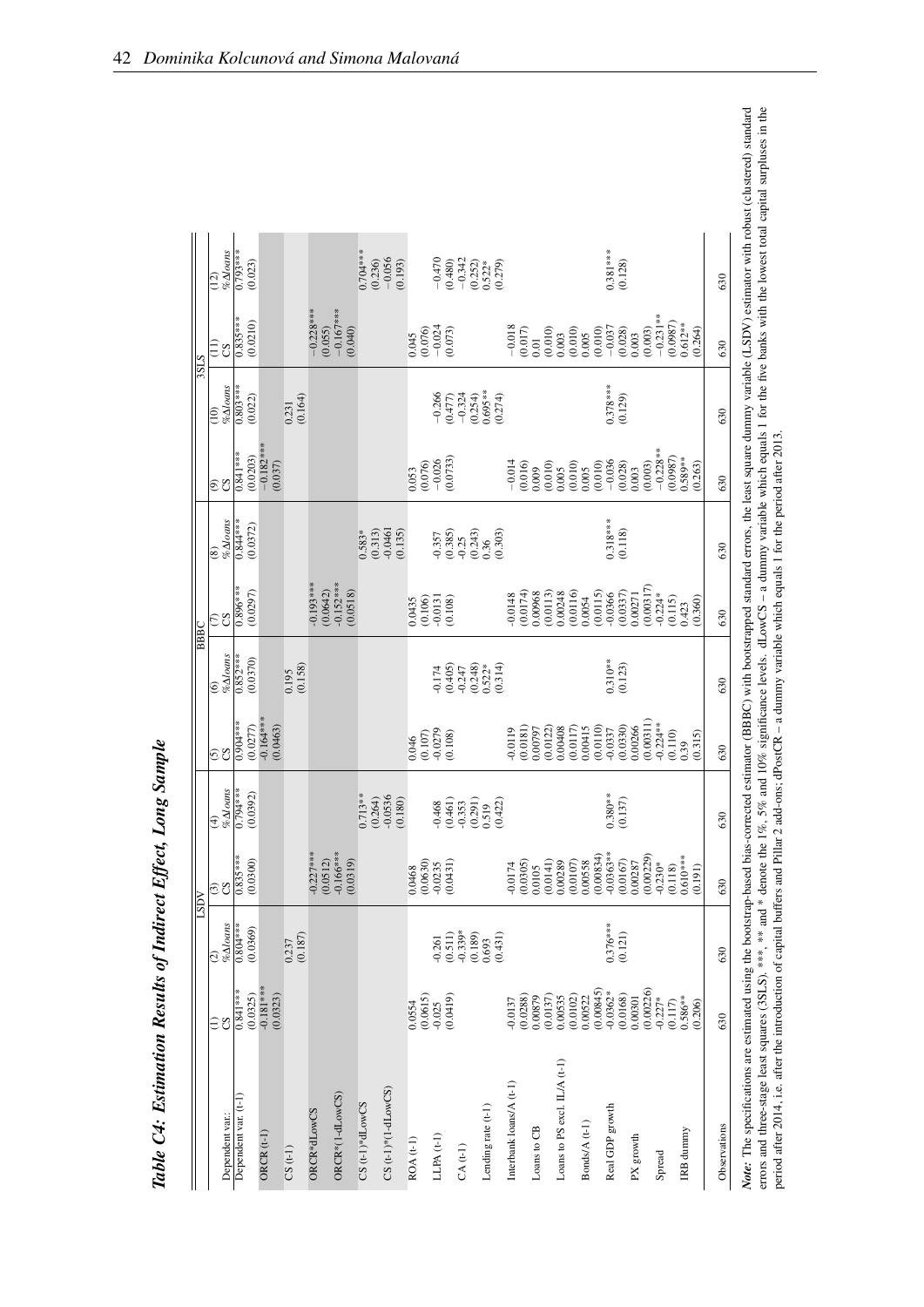|      | $% \Delta$ oans<br>(12)              | $0.824***$           | (0.057)                |         |                  |                                 |                        |                                 | 1.682**<br>(0.802)    | $-0.129$<br>(0.253)       | $2.082**$        | $-0.614*$<br>(1.019)    | (0.357)    | $-0.013$                | (0.505)              |                         |                        |                              |                        | $-0.900$           | 1.419**<br>(0.603)    | (0.568)<br>$-0.262$   | (0.286)                        |                        |                     |                     | 276             |
|------|--------------------------------------|----------------------|------------------------|---------|------------------|---------------------------------|------------------------|---------------------------------|-----------------------|---------------------------|------------------|-------------------------|------------|-------------------------|----------------------|-------------------------|------------------------|------------------------------|------------------------|--------------------|-----------------------|-----------------------|--------------------------------|------------------------|---------------------|---------------------|-----------------|
|      | $rac{1}{20}$                         | $0.803***$           | (0.074)                |         |                  |                                 | 0.026                  | $(0.065)$<br>$0.026$<br>(0.058) |                       |                           |                  |                         |            | 0.130                   | (0.201)              |                         |                        |                              |                        |                    |                       |                       |                                |                        | (0.210)<br>0.027    | $-0.015$<br>(0.077) | $\frac{5}{2}$   |
| BBC  | $\frac{1}{2}$<br>SQI                 | $0.357***$           | (0.034)                |         |                  |                                 | $-0.732***$<br>(0.044) | $-0.764***$<br>(0.039)          |                       |                           |                  |                         | $0.375***$ | $-0.865***$<br>(0.105)  | (0.062)              | $-0.034**$<br>(0.018)   | (0.006)<br>0.005       | (0.010)<br>0.000             | $-0.020**$<br>(0.010)  |                    |                       | $0.190***$            | $-0.003$<br>(0.006)<br>(0.030) | $-0.210*$<br>(0.117)   |                     |                     | $\frac{5}{2}$   |
|      | $% \Delta loans$<br>ම                | $0.870***$           | (0.065)                |         | 0.092            | $(0.300)$<br>$0.080$<br>(0.437) |                        |                                 |                       |                           |                  |                         |            | 0.573                   | (0.640)              |                         |                        |                              |                        | $-0.680$           | $1.381**$<br>(0.647)  | $-0.506$<br>(0.639)   | (0.350)                        |                        |                     |                     | $\frac{52}{5}$  |
|      | CCS<br>$\hat{8}$                     | 0.799***             | (0.073)<br>0.026       | (0.046) |                  |                                 |                        |                                 |                       |                           |                  |                         |            |                         | $0.132$<br>$(0.197)$ |                         |                        |                              |                        |                    |                       |                       |                                |                        | (0.208)<br>0.027    | $-0.015$<br>(0.071) | $\frac{925}{2}$ |
|      | εğ                                   | $0.357***$           | $-0.756***$<br>(0.034) | (0.037) |                  |                                 |                        |                                 |                       |                           |                  |                         | $0.370***$ | $-0.858***$<br>(0.106)  | (0.061)              | $-0.038***$<br>(0.017)  | (0.006)<br>0.005       | $-0.000$<br>(0.010)          | $-0.021**$<br>(0.010)  |                    |                       | $0.191***$            | $-0.004$<br>(0.030)<br>(0.006) | $-0.207*$<br>(0.117)   |                     |                     | $\frac{925}{2}$ |
|      | $% \Delta$ oans<br>$\widehat{\circ}$ | $0.740***$           | (0.033)                |         |                  |                                 |                        |                                 | $2.390***$<br>(0.506) | 0.0266<br>(0.299)         | $2.546***$       | $-0.648*$<br>(0.589)    | (0.391)    | $-0.080$                | (0.629)              |                         |                        |                              |                        | $-0.931*$          | 1.562***<br>(0.517)   | $-0.186$<br>(0.498)   | (0.261)                        |                        |                     |                     | 276             |
|      | CCS<br>6                             | $0.630***$           | (0.047)                |         |                  |                                 | (0.059)<br>0.053       | (0.048)<br>0.029                |                       |                           |                  |                         |            | 0.097                   | (0.125)              |                         |                        |                              |                        |                    |                       |                       |                                |                        | (0.165)<br>0.007    | (0.054)<br>0.033    |                 |
| SISE | <b>CS</b><br>$\widehat{\mathcal{F}}$ | $0.314***$           | (0.028)                |         |                  |                                 | $-0.757***$<br>(0.046) | $-0.804***$<br>(0.037)          |                       |                           |                  |                         | $0.194***$ | $-0.905***$<br>(0.0984) | (0.057)              | $-0.031$<br>(0.019)     | (0.006)<br>0.002       | $-0.009$<br>(0.009)          | $-0.017**$<br>(0.009)  |                    |                       | $0.185***$            | (0.006)<br>$-0.002$<br>(0.029) | $-0.205***$<br>(0.111) |                     |                     | $\frac{5}{2}$   |
|      | $% \Delta$ oans<br>$\widehat{c}$     | 0.749***             | (0.034)                |         | (0.290)<br>0.383 | (0.370)<br>0.077                |                        |                                 |                       |                           |                  |                         |            | 0.418                   | (0.661)              |                         |                        |                              |                        | $-0.788$           | $1.826***$<br>(0.545) | $(0.526)$<br>-0.532** | (0.268)                        |                        |                     |                     |                 |
|      | CS<br>$\widehat{c}$                  | $0.627***$           | (0.047)<br>0.036       | (0.038) |                  |                                 |                        |                                 |                       |                           |                  |                         |            | 0.096                   | (0.119)              |                         |                        |                              |                        |                    |                       |                       |                                |                        | $-0.006$<br>(0.165) | (0.050)<br>0.039    |                 |
|      | Ξğ                                   | $0.313***$           | $-0.795***$<br>(0.028) | (0.036) |                  |                                 |                        |                                 |                       |                           |                  |                         | $0.185*$   | $-0.897***$<br>(0.0987) | (0.057)              | $-0.038**$<br>(0.019)   | (0.006)<br>0.003       | $-0.010$<br>(0.009)          | $-0.019***$<br>(0.009) |                    |                       | $0.188***$            | $-0.003$<br>(0.029)<br>(0.006) | $-0.192**$<br>(0.111)  |                     |                     | 276             |
|      | Dependent var.:                      | Dependent var. (t-1) | ORCR(t)                |         | $ICS(t-1)$       | UCS $(t-1)$                     | ORCR*dLowCS            | ORCR*(1-dLowCS)                 | ICS $(t-1)*dLowCS$    | ICS $(t-1)*$ $(1-dLowCS)$ | UCS (t-1)*dLowCS | UCS $(t-1)*(1-dLow CS)$ | ROA (t-1)  | $LLPA(t-1)$             |                      | Interbank loans/A (t-1) | Loans to CB&CG/A (t-1) | Loans to PS excl. IL/A (t-1) | Bonds/A (t-1)          | Lending rate (t-1) | $CA(t-1)$             | Real GDP growth       | PX growth                      | Spread                 | Int. income/A (t-1) | Ret. earnings/A     | Observations    |

Table C5: Regression Results – Indirect Effect of Higher Additional Capital Requirements on Credit Growth via ICS and UCS (1), Short Sample Table C5: Regression Results – Indirect Effect of Higher Additional Capital Requirements on Credit Growth via ICS and UCS (1), Short Sample *Note*: The specifications are estimated using the boostrap-based bias-corrected estimator (BBBC) with boostrapped standard errors, the least square dummy variable (LSDV) estimator with robust (clustered) standard errors a Note: The specifications are estimated using the boostrap-based bias-corrected estimator (BBBC) with bootstrapped standard errors, the least square dummy variable (LSDV) estimator with robust (clustered) standard errors an squares (3SLS).\*\*\*,\*\* and \* denote the 1%, 5% and 10% significance levels, dLowCS - a dummy variable which equals 1 for the five banks with the lowest total capital surpluses in the period after 2014, i.e. after the introd

and Pillar 2 add-ons; dPostCR – a dummy variable which equals 1 for the period after 2013.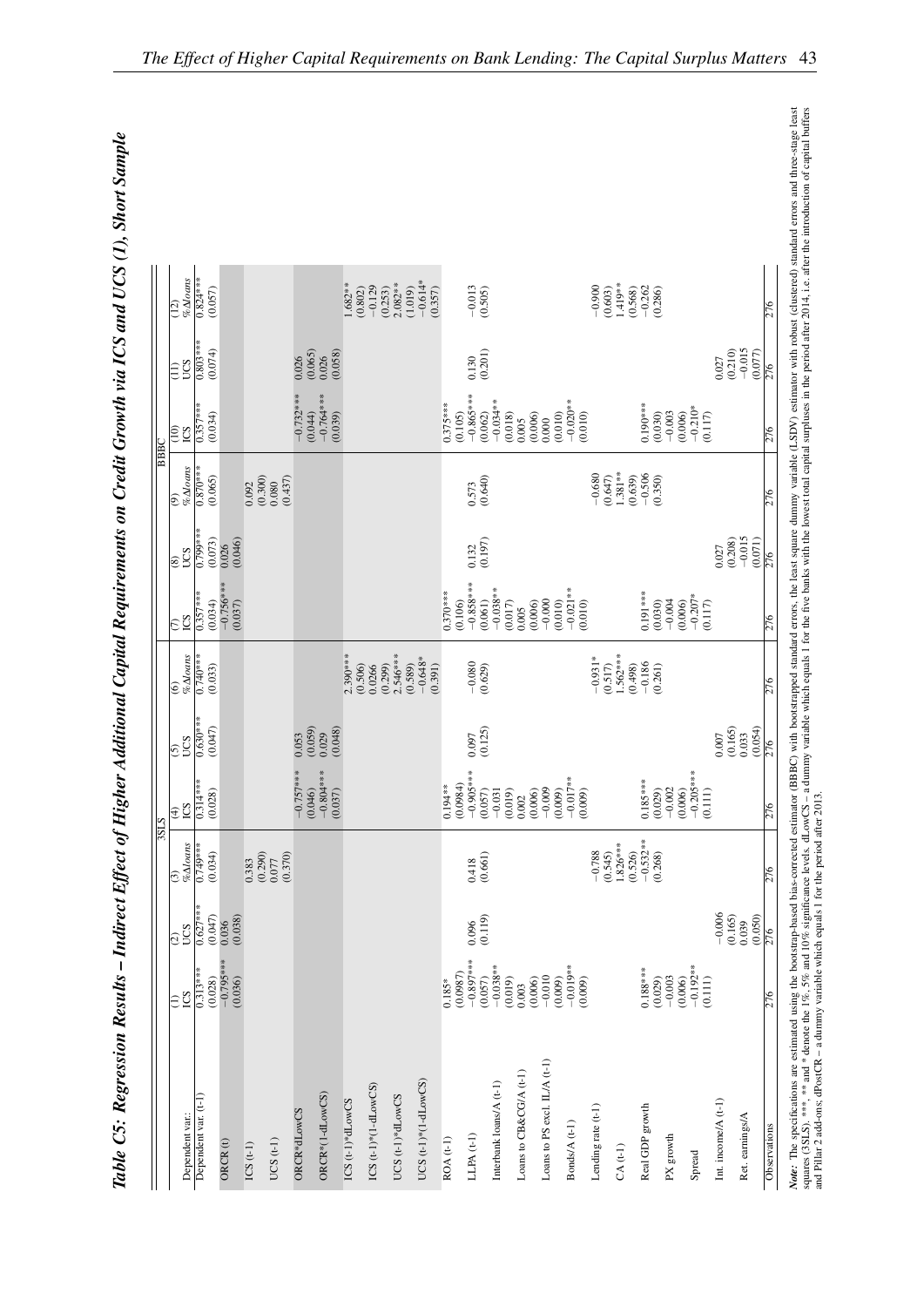| ׇ֚֚֡<br>$\overline{a}$                       |
|----------------------------------------------|
| $\sim -\infty$                               |
|                                              |
| トー・テー てくとし                                   |
|                                              |
| İ<br><b>NVI</b>                              |
| la ICS ana UCS (1)                           |
|                                              |
|                                              |
| `,                                           |
| 1500x, 15001<br>こうこうこう                       |
|                                              |
|                                              |
| I<br>ייייי                                   |
| $\frac{1}{2}$                                |
| $\sim$ $\sim$ $\sim$ $\sim$ $\sim$<br>י<br>י |
|                                              |
| $\ddot{\phantom{a}}$                         |
| . of Higher                                  |
| )                                            |
|                                              |
| Š                                            |
|                                              |
| ı                                            |
|                                              |
|                                              |
|                                              |
| )<br>£<br>֕                                  |
|                                              |
|                                              |

|                              |                                   |                                |                                               | 3SLS                                                                                                                                                                                                                                                                                     |                                                            |                                                               |                                  |                             |                                 | <b>BBBC</b>                                                |                       |                                       |
|------------------------------|-----------------------------------|--------------------------------|-----------------------------------------------|------------------------------------------------------------------------------------------------------------------------------------------------------------------------------------------------------------------------------------------------------------------------------------------|------------------------------------------------------------|---------------------------------------------------------------|----------------------------------|-----------------------------|---------------------------------|------------------------------------------------------------|-----------------------|---------------------------------------|
| Dependent var.:              | $\widehat{\Xi}$                   | <b>SQQ</b><br>$ \widehat{c} $  | $\%$ $\Delta{}l$ oans<br>$ \widehat{\odot}\>$ | <b>CS</b><br>$\widehat{\mathcal{F}}$                                                                                                                                                                                                                                                     | <b>SOL</b><br>િ                                            | $\frac{\omega}{\% \Delta long}$                               | $\overline{\mathbb{C}}$          | CCS<br>$\overline{\circ}$   | %Aloans<br>⊚                    | $\widehat{=}$<br><b>CS</b>                                 | UCS<br>$\widehat{E}$  | $% \Delta$ loans<br>$\overline{(12)}$ |
| Dependent var. (t-1)         | $0.634***$<br>(0.023)             | $0.808***$<br>(0.022)          | $0.797***$<br>(0.023)                         | $0.628***$<br>(0.023)                                                                                                                                                                                                                                                                    | $0.805***$<br>(0.022)                                      | $0.769***$<br>(0.023)                                         | $0.610***$<br>(0.027)            | $0.827***$<br>(0.039)       | $0.855***$<br>(0.036)           | $0.605***$<br>(0.027)                                      | $0.828***$<br>(0.039) | $0.827***$<br>(0.038)                 |
| ORCR(t)                      | $-0.327***$<br>(0.030)            | (0.030)<br>0.029               |                                               |                                                                                                                                                                                                                                                                                          |                                                            |                                                               | $-0.332***$<br>(0.030)           | $0.055***$<br>(0.025)       |                                 |                                                            |                       |                                       |
| $ICS(t-1)$                   |                                   |                                | (0.193)<br>0.166                              |                                                                                                                                                                                                                                                                                          |                                                            |                                                               |                                  |                             | (0.179)<br>0.119                |                                                            |                       |                                       |
| UCS $(t-1)$                  |                                   |                                | $\frac{0.175}{(0.208)}$                       |                                                                                                                                                                                                                                                                                          |                                                            |                                                               |                                  |                             | $0.168$<br>$(0.226)$            |                                                            |                       |                                       |
| ORCR*dLowCS                  |                                   |                                |                                               | $-0.371***$                                                                                                                                                                                                                                                                              | 0.016                                                      |                                                               |                                  |                             |                                 | $-0.379***$<br>(0.035)                                     | $0.046$<br>$(0.038)$  |                                       |
| ORCR*(1-dLowCS)              |                                   |                                |                                               | $(0.043)$<br>-0.314***<br>(0.032)                                                                                                                                                                                                                                                        | $\begin{array}{c} (0.044) \\ 0.040 \\ 0.036) \end{array}$  |                                                               |                                  |                             |                                 | $-0.317***$<br>(0.032)                                     | (0.032)<br>$0.062*$   |                                       |
| ICS $(t-1)*dLowCS$           |                                   |                                |                                               |                                                                                                                                                                                                                                                                                          |                                                            | $1.642***$<br>(0.388)                                         |                                  |                             |                                 |                                                            |                       | $1.315**$<br>(0.553)                  |
| $ICS$ (t-1)*(1-dLowCS)       |                                   |                                |                                               |                                                                                                                                                                                                                                                                                          |                                                            | $-0.309$                                                      |                                  |                             |                                 |                                                            |                       | $-0.247$<br>(0.159)                   |
| UCS (t-1)*dLowCS             |                                   |                                |                                               |                                                                                                                                                                                                                                                                                          |                                                            | $(0.218)$<br>0.443*<br>(0.258)                                |                                  |                             |                                 |                                                            |                       | (0.344)<br>0.394                      |
| UCS $(t-1)*$ $(1-dLowCS)$    |                                   |                                |                                               |                                                                                                                                                                                                                                                                                          |                                                            | $-0.018$<br>(0.260)                                           |                                  |                             |                                 |                                                            |                       | (0.197)<br>0.031                      |
| $ROA(t-1)$                   | $0.334***$<br>(0.055)             |                                |                                               | $0.329***$                                                                                                                                                                                                                                                                               |                                                            |                                                               | $0.518***$<br>(0.055)            |                             |                                 | $0.509***$<br>(0.054)                                      |                       |                                       |
| LLPA $(t-1)$                 | $-0.435***$<br>(0.060)            | $0.186***$                     | $-0.312$<br>(0.482)                           |                                                                                                                                                                                                                                                                                          | $0.193***$                                                 | $-0.615$<br>(0.480)                                           | $-0.444***$                      | 0.129                       | $-0.150$<br>$(0.428)$           | $-0.442***$<br>(0.065)                                     | (0.117)<br>0.131      | $-0.406$<br>(0.418)                   |
| Interbank loans/A (t-1)      | $-0.037***$<br>(0.011)            | (0.075)                        |                                               |                                                                                                                                                                                                                                                                                          | (0.075)                                                    |                                                               | $-0.039***$<br>(0.066)           | (0.117)                     |                                 | $-0.042***$                                                |                       |                                       |
| Loans to CB&CG/A (t-1)       | (0.007)<br>0.005                  |                                |                                               | $\begin{array}{l} (0.055)\\ (0.055)\\ (0.045)\\ (0.060)\\ (0.060)\\ (0.001)\\ (0.011)\\ (0.007)\\ (0.0007)\\ (0.0007)\\ (0.0007)\\ (0.0007)\\ (0.0007)\\ (0.0007)\\ (0.0007)\\ (0.0007)\\ (0.0007)\\ (0.0007)\\ (0.0007)\\ (0.0007)\\ (0.0007)\\ (0.0007)\\ (0.0007)\\ (0.0007)\\ (0.00$ |                                                            |                                                               | (0.010)<br>(0.008)<br>0.007      |                             |                                 | (0.009)<br>(0.008)<br>0.009                                |                       |                                       |
| Loans to PS excl. IL/A (t-1) | (0.007)<br>0.000                  |                                |                                               |                                                                                                                                                                                                                                                                                          |                                                            |                                                               | (0.008)<br>0.001                 |                             |                                 | $-0.001$                                                   |                       |                                       |
| Bonds/A (t-1)                | $0.004$<br>$(0.007)$              |                                |                                               |                                                                                                                                                                                                                                                                                          |                                                            |                                                               | $0.008$ (0.007)                  |                             |                                 | $\begin{array}{c} (0.008) \\ 0.008 \\ (0.007) \end{array}$ |                       |                                       |
| Lending rate (t-1)           |                                   |                                | $0.738***$<br>(0.276)                         |                                                                                                                                                                                                                                                                                          |                                                            | (0.279)<br>$0.463*$                                           |                                  |                             | (0.313)<br>$0.535*$             |                                                            |                       | (0.303)<br>0.298                      |
| $CA(t-1)$                    |                                   |                                | $-0.292$                                      |                                                                                                                                                                                                                                                                                          |                                                            | $-0.382$                                                      |                                  |                             | $-0.243$                        |                                                            |                       | $-0.325$                              |
| Real GDP growth              | (0.019)<br>0.001                  |                                | $0.395***$<br>(0.266)<br>(0.132)              |                                                                                                                                                                                                                                                                                          |                                                            | $\begin{array}{c} (0.266) \\ 0.381*** \end{array}$<br>(0.131) | (0.018)<br>0.008                 |                             | $0.322**$<br>(0.130)<br>(0.292) | (0.018)<br>0.007                                           |                       | $0.325***$<br>(0.292)<br>(0.121)      |
| PX growth                    | $0.005**$                         |                                |                                               | $(0.001$<br>$(0.019)$<br>$0.005***$<br>$(0.002)$<br>$-0.231***$                                                                                                                                                                                                                          |                                                            |                                                               | $0.006***$                       |                             |                                 | $0.006***$                                                 |                       |                                       |
| Spread                       | $-0.225***$<br>(0.002)<br>(0.070) |                                |                                               |                                                                                                                                                                                                                                                                                          |                                                            |                                                               | $-0.234***$<br>(0.002)           |                             |                                 | $-0.241***$<br>(0.002)                                     |                       |                                       |
| IRB dunnny                   | $1.811***$                        | $-0.479**$                     |                                               | $(0.070)$<br>1.858***<br>(0.208)                                                                                                                                                                                                                                                         | $-0.476***$<br>(0.224)                                     |                                                               | $2.172***$<br>(0.195)<br>(0.073) | $-0.347*$                   |                                 | $(0.072)$<br>2.197***<br>(0.194)                           | $-0.347*$<br>(0.180)  |                                       |
| Int. income/ $A(t-1)$        | (0.207)                           | $-0.034$<br>(0.223)<br>(0.158) |                                               |                                                                                                                                                                                                                                                                                          | $-0.029$                                                   |                                                               |                                  | (0.178)<br>(0.103)<br>0.147 |                                 |                                                            | $0.146$<br>$(0.103)$  |                                       |
| Ret. earnings/A              |                                   | $0.036*$<br>(0.022)            |                                               |                                                                                                                                                                                                                                                                                          | $\begin{array}{c} (0.159) \\ 0.030 \\ (0.023) \end{array}$ |                                                               |                                  | (0.024)<br>$0.041*$         |                                 |                                                            | (0.025)<br>0.039      |                                       |
| Observations                 | 630                               | 630                            | 630                                           | 630                                                                                                                                                                                                                                                                                      | 630                                                        | 630                                                           | 630                              | 630                         | 630                             | 630                                                        | 630                   | 630                                   |